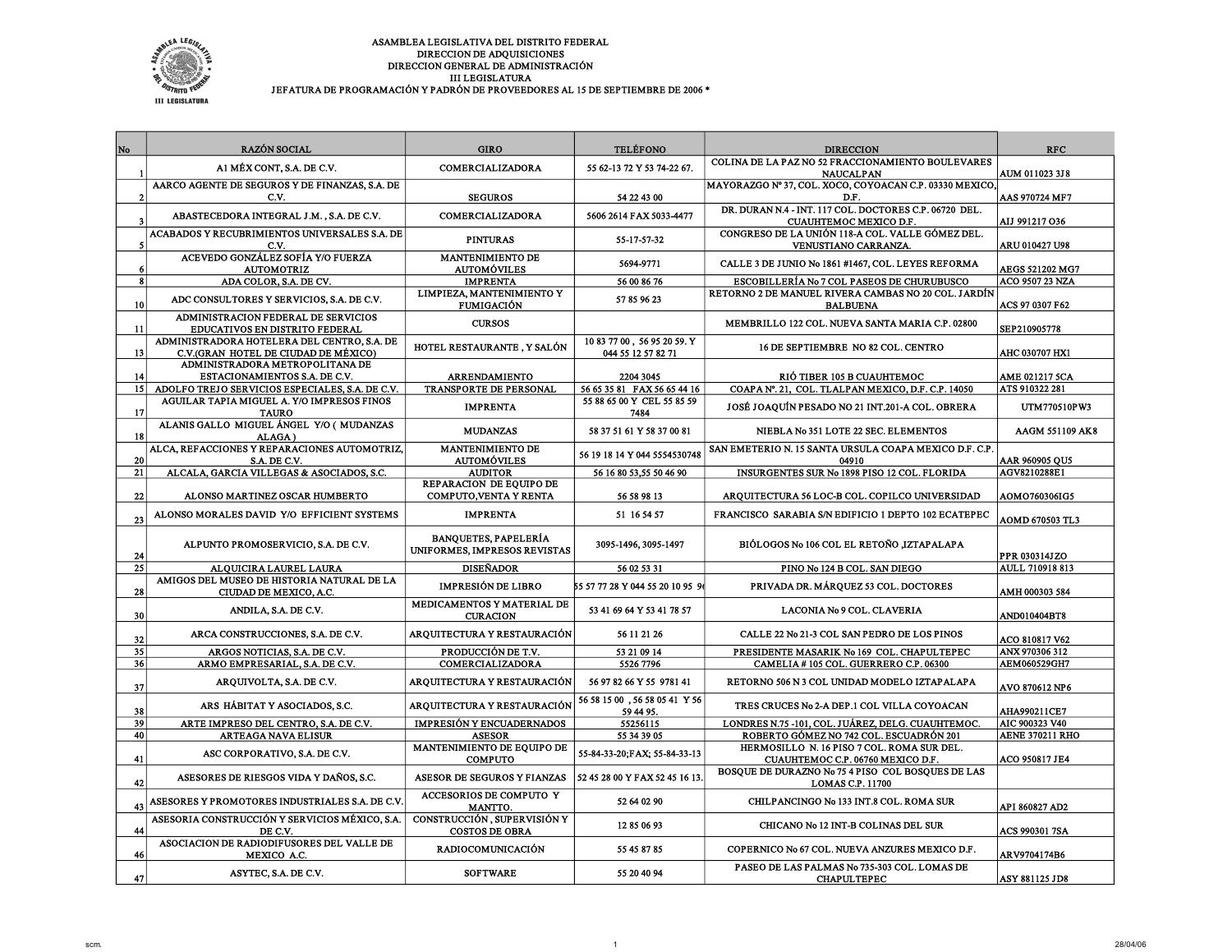

| JEFATURA DE PROGRAMACIÓN Y PADRÓN DE PROVEEDORES AL 15 DE SEPTIEMBRE DE 2006 * |  |
|--------------------------------------------------------------------------------|--|
|--------------------------------------------------------------------------------|--|

| No              | <b>RAZÓN SOCIAL</b>                                                 | <b>GIRO</b>                                                  | <b>TELÉFONO</b>                           | <b>DIRECCION</b>                                                                     | <b>RFC</b>             |
|-----------------|---------------------------------------------------------------------|--------------------------------------------------------------|-------------------------------------------|--------------------------------------------------------------------------------------|------------------------|
|                 |                                                                     | <b>AUDIO VIDEO Y</b>                                         |                                           | PASEO DE LA REFORMA N. 87 DESP. 201-B COL. TABACALERA                                |                        |
| 48              | AUDIO PROYECCIÓN MEXICANA, S.A. DE C.V.                             | <b>ELECTRODOMÉSTICOS</b>                                     | 55-66-06-34 Y 55 35 05 39                 | C.P. 06030 MEXICO D.F.                                                               | APM 880412 7M8         |
|                 | AUDIOSISTEMAS, S.A. DE C.V.                                         | APARATOS ORTOPÉDICOS Y DE                                    |                                           |                                                                                      |                        |
| 49              |                                                                     | <b>AUDIO</b>                                                 | 55 75 92 77                               | SAN BORJA No 1361 PB. COL. VERTIZ                                                    | AUD 000704 II1         |
| 51              | AUTOS ORIENTALES, S.A. DE C.V.                                      | <b>COMERCIALIZADORA</b>                                      | 5578 4500 Y 5578 3799 EXT.<br>220         | DR. ANDRADE #38 ESQ. RIO DE LA LOZA C.P. 06720                                       | <b>AOR810615CW9</b>    |
| 53              | AVALOS CÁRDENAS IGNACIO Y/O<br>COMERCIALIZADORA BREN                | COMERCIALIZADORA                                             | 26 15 72 07                               | HUAYATLAN MZA 5 LOTE 51-A COL PUEBLO NUEVO BAJO                                      | AACI 490406 6E6        |
|                 | AVANCES TECNOLÓGICOS EN                                             | <b>MANTENIMIENTO EN TELEFONÍA</b>                            | 5566 30 90                                | INSTITUTO TÉCNICO INDUSTRIAL No 5 PISO 2 STA. MA. LA                                 | ATT971209-1R3          |
| 54<br>55        | TELECOMUNICACIONES, S.A. DE C.V.<br>AVCYS ELECTRÓNICA, S.A. DE C.V. | Y COMPUTO<br><b>COMUNICACIÓN ELECTRÓNICOS</b>                | 52 60 23 63<br>52 60 40 77                | <b>RIVERA</b><br><b>BAHÍA DE STA BÁRBARA 197-103</b>                                 | AVC 970306 2W7         |
| 56              | AVENTRONIC, S.A. DE C.V.                                            | <b>AUDIO Y VIDEO</b>                                         | 5368 7410,5587 7035                       | NORTE 27 No 66-1 COL. NUEVA VALLEJO                                                  | AVE 850528 ES9         |
|                 |                                                                     | <b>MANTENIMIENTO DE</b>                                      |                                           |                                                                                      |                        |
| 57              | <b>BAOR S.A.</b>                                                    | <b>AUTOMÓVILES</b>                                           | 5358-0921                                 | LEOPOLDO BLAKALLER No 207, COL. SN. PEDRO XALPA                                      | <b>BAO 830923 ME4</b>  |
| 58              | BANOUETES VELAZOUEZ S.A. DE C.V.                                    | <b>SERVICIOS DE BANQUETES</b>                                | 55 52 21 02 Y 5552 20 83                  | GENARO GARCÍA Nº 139 JARDÍN BALBUENA MEXICO D.F.                                     | <b>BVE 970910 H52</b>  |
| 59              | <b>BAROJAS REYES EFRAÍN</b>                                         | JOYERÍA Y RELOJERÍA                                          | 57 26 72 14                               | MADERO No 16-8 COL. CENTRO                                                           | <b>BARE441229DJ3</b>   |
| 61              | <b>BARRERA ZEA SARA</b>                                             | PAPELERÍA Y EQUIPO DE OFICINA                                | 57 66 12 15 Y 044 55 12 76 19<br>65       | FRESNO MZ.16 21 COL. PRADOS DE ARAGÓN                                                | <b>BAZS 390103FO1</b>  |
|                 | BARRIENTOS MARTINEZ AMADO Y/O GRABADOS                              |                                                              |                                           |                                                                                      |                        |
| 62              | <b>BARRIENTOS</b>                                                   | <b>GRABADOS E IMPRESIONES</b>                                | 57848720 Y 0445527228791                  | CALLE 33 #19, COL. VALENTIN GOMEZ FARIAS, C.P. 15010                                 | <b>BAMA450903JH9</b>   |
| 63              | BARRIENTOS RODRÍGUEZ ALDO ISRAEL                                    | PAPELERÍA Y CONSUMIBLES<br><b>COMPUTO</b>                    | 54-40-20-66 Y 54 40 20 67                 | YACATAS No 87 COL NARVARTE DELL. BENITO JUÁREZ<br><b>MEXICO D.F. C.P. 03020</b>      | <b>BARA 800525 A38</b> |
| 65              | BELTRÁN SARIÑANA BEATRIZ MERCEDES Y/O<br><b>UNIPROM</b>             | COMERCIALIZADORA                                             | 26151200                                  | HOPELCHEN N.293 COL. EJEDOS DE PADIERNA C.P. 14240                                   | <b>BESB 550924 QK8</b> |
| 67              | BERNAL ESPONDA MARIA ALICIA                                         | MEDICAMENTOS Y CURACION                                      | 13 15 43 16                               | TEXPEXCO No 3 STO. TOMAS AJUSCO                                                      | <b>BEEA580620MJ1</b>   |
|                 |                                                                     |                                                              |                                           | CIRCUITO EMILIANO ZAPATA NO 96 COL DE LOS REYES LA                                   |                        |
| 68              | BETANIA CONSTRUCCIONES, S.A DE C.V.                                 | CONSTRUCCIÓN DE OBRA                                         | 2613 8388-2632 7938                       | <b>PAZ</b>                                                                           | BCO 930313 D97         |
| 70              | BRIGAR, S.A. DE C.V.                                                | <b>ALIMENTOS</b>                                             | 55 21 30 80                               | PALMA NTE 58 COL CENTRO                                                              | <b>BRI 831005 NEA</b>  |
| 71              | BSA INGENIERÍA EN MOTOCICLISMO, S.A. DE C.V.                        | MOTOCICLISMO                                                 | 55 90 98 56                               | ANDALUCÍA Nº 217, COL. ÁLAMOS C.P. 03400 MEXICO, D.F.                                | <b>BIM 971017 HQ7</b>  |
| $\overline{72}$ | BULHOSEN ABOUL SORAYA MOHAMED                                       | <b>FRUTAS</b>                                                | 55 75 29 45                               | CDA SAN BORJA NO 8-503 COL DEL VALLE                                                 | <b>BUAS 710929 BH2</b> |
| 73              | BURST RENTA DE EOUIPO PROFESIONAL DE VIDEO<br>S.A. DE C.V.          | <b>AUDIO Y VIDEO</b>                                         | 5424-1423,5424-1424                       | PERIFÉRICO SUR 5472<br>COL OLÍMPICA DEL. COYOACAN<br>C.P. 04710                      | <b>BRE 960812 UR8</b>  |
| 74              | BYNARY DE MEXICO, S.A. DE C.V.                                      | <b>EQUIPO DE COMPUTO Y</b><br><b>CONSUMIBLES</b>             | 53439200 Y 5343 9429                      | SANTÍSIMA No 38 COL LA CONCORDIA                                                     | <b>BME 971027 E61</b>  |
| 75              | CABAPE MEXICO, S.A. DE C.V.                                         | COMERCIALIZADORA                                             | 52 35 67 15 Y 52 35 67 16                 | YACATAS 484 COL. NARVARTE                                                            | CME 040708 AL3         |
| 76              | CALDERÓN ALBA GRISELDA LIZZETH Y/O<br><b>PUBLIMUNDO</b>             | <b>IMPRESOS</b>                                              | 51153419                                  | ORIENTE 255 B NO 35 COL AGRÍCOLA ORIENTAL                                            | CAAG 810448 6S7        |
| 77              | CALPUL ASOCIADOS, S.A. DE C.V.                                      | ARQUITECTURA Y RESTAURACIÓN                                  | 5516 3254 Y 5272 1523                     | ENSENADA No 143-A COL. HIPÓDROMO CONDESA                                             | CAS 910212 PR3         |
| 78              | CALZADO Y ARTÍCULOS DE PIEL WOLF, S.A. DE C.V.                      | CALZADO Y ARTÍCULOS DE PIEL                                  | 55 66 00 10 Y 55 66 93 69                 | AV. CHAPULTEPEC No 151-201 COL. JUÁREZ                                               | CAP 020424123          |
| 79              | CALZADOS CONFORTABLES, SA DE CV                                     | CALZADO Y ARTÍCULOS DE PIEL                                  | 55 52 77 64 Y 84                          | CDA. ANTONIO DIEZ DE BONILLA No 9 COL. SAN MIGUEL<br><b>CHAPULTEPEC</b>              | CCO 020726 3V5         |
|                 | CANO SAN JUAN ERIKA / ADEM ORG GASTRONOMICA                         | <b>SERVICIOS DE BANQUETES</b>                                | 54-21-26-18, 56-19-31-86                  | COPAL 372, COL. SANTO DOMINGO, MEXICO DF, C.P. 04369                                 | CASE 741107483         |
| 80              | CANUTO SÁNCHEZ ALEJANDRA Y/O FUMICONTROL DE<br><b>PLAGAS</b>        | <b>FUMIGACIÓN</b>                                            | 55 16 46 59 Y CEL. 044 55 11<br>77 04 96  | TOTONACAS, No 283 COL. AJUSCO COYOACAN                                               | CASA 790914 7H8        |
| 82              | CAPACITACIÓN Y CONSULTORIA COMERCIAL Y<br>EMPRESARIAL, S.A. DE C.V. | CAPACITACIÓN Y CONSULTORIA<br><b>COMERCIAL Y EMPRESARIAL</b> | 26030762                                  | ORIENTE 87 N.3719-6 COL .LA JOYA G.A.M., DELEGACIÓN.<br>GUSTAVO A. MADERO C.P. 07890 | CCC 040202 UJ7         |
| 84              | <b>CARRASCO NAVA FERNANDO</b>                                       | <b>PINTURAS E</b><br><b>IMPERMEABILIZANTES</b>               | 55-44-11-45                               | RETORNO N.9 N.21COL. AVANTE DEL. COYOACAN CP. 0460<br>MEXICO D.F.                    |                        |
| 85              | CARRILLO RÍOS CRISTIAN FERNANDO Y/O PC<br><b>SERVICIO</b>           | MANTTO EQUIPO DE COMPUTO                                     | 5764 2141                                 | CALLE JUAN DE DIOS PEZA No 7-6 COL OBRERA                                            | <b>CARC 800803 4V1</b> |
| 86              | CASA DE MONEDA DE MEXICO                                            | <b>MONEDAS</b>                                               | 5 11 80 82<br>Y 50 80 98                  | PASEO DE LA REFORMA 295 P5 COL. CUAUHTEMOC                                           | CMM 860120 KI1         |
| 88              | CASA MARCHAND, S. A. DE C.V.                                        | PAPELERÍA Y ARTÍCULOS DE<br><b>OFICINA</b>                   | 55-22-50-99; FAX: 55-42-70-<br>94         | MESONES N. 180 PRIMER PISO COL. CENTRO DEL<br>CUAUHTEMOC C.P. 06090 MEXICO D.F.      | CMA 831005 SG1         |
| 89              | CASTELLANOS Y CASTELLANOS, S.C.                                     | <b>AUDITORES</b>                                             | 56 41 57 11, 56 78 22 19 Y 56<br>84 37 98 | HÉCTOR FIERRO No13 DESPACHO 401 COL. EMILIANO ZAPATA                                 | CCA 020613 CB6         |
| 90              | CASTILLO MÉNDEZ ALMA ANGÉLICA                                       | <b>IMPRENTA</b>                                              | 5521 26 25 Y 5518 4987                    | PORTAL DE SANTO DOMINGO No 6 INT. 3 COL CENTRO                                       | CAMA 581220 L14        |
| 92              | CAV DISEÑO INGENIERÍA ,S.A. DE C.V.                                 | PROYECTOS DE INGENIERÍA Y<br><b>SUPERVISIÓN DE OBRA</b>      | 5570 96 09 Y 52571307                     | AV. VASCO DE OUIROGA NO 1133-A COL ESTRELLA COL.<br><b>SANTA FE</b>                  | CDI 891220 1S6         |
| 93              | CENTRAL CÁMARAS Y NEUMÁTICOS, S.A. DE C.V.                          | <b>LLANTAS</b>                                               | 10 54 69 05 Y 55 88 45 20                 | DR. VERTIZ NO 204 COL DOCTORES                                                       | CCN 811019 IL1         |
| 94              | CENTRO CULTURAL CASA LAMM, SC                                       | <b>EVENTOS</b>                                               | 55 25 51 14                               | AVENIDA ÁL VARO OBREGÓN No 99 COL. ROMA                                              | CCC 930126 H13         |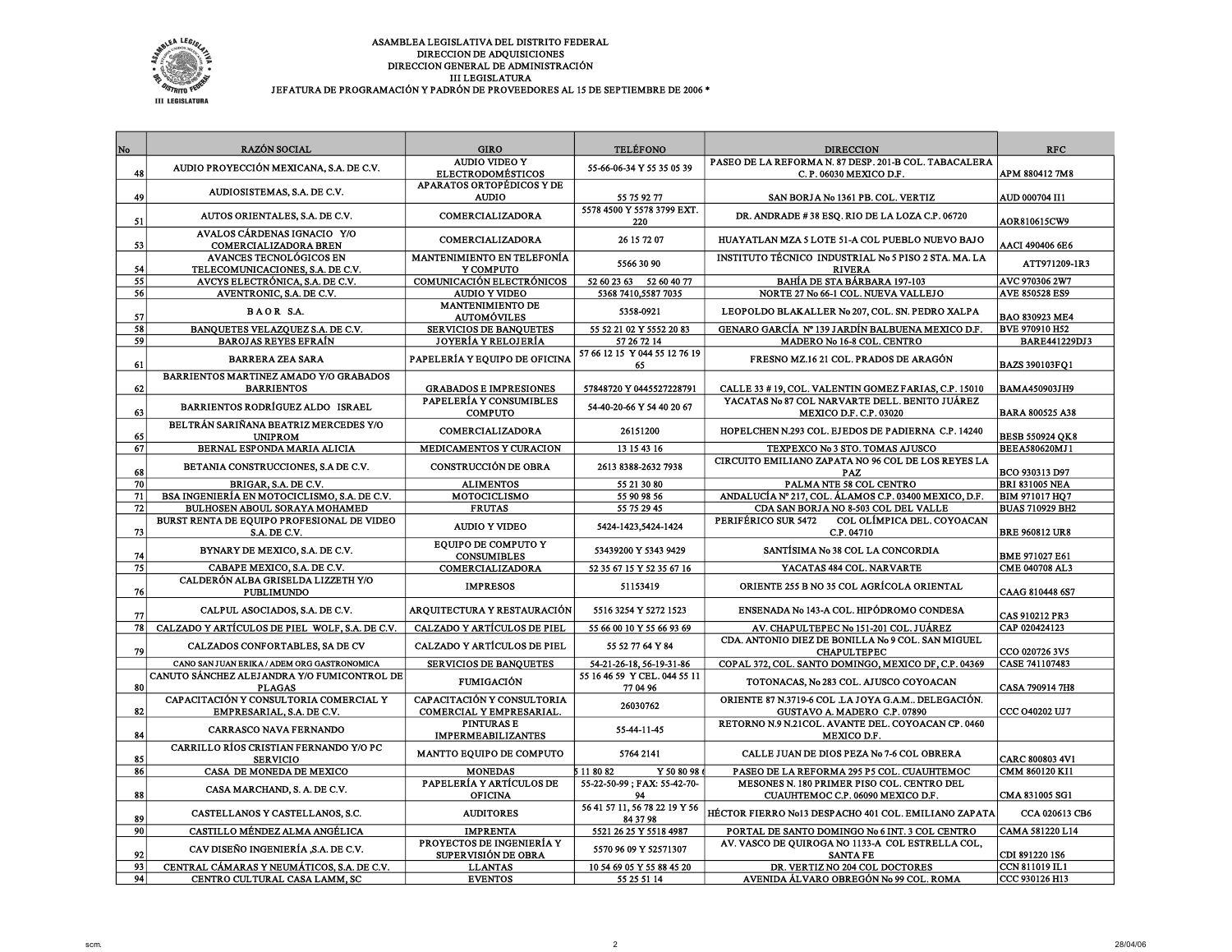

| No         | <b>RAZÓN SOCIAL</b>                                                                       | <b>GIRO</b>                                                                         | <b>TELÉFONO</b>                             | <b>DIRECCION</b>                                                                                                    | <b>RFC</b>                       |
|------------|-------------------------------------------------------------------------------------------|-------------------------------------------------------------------------------------|---------------------------------------------|---------------------------------------------------------------------------------------------------------------------|----------------------------------|
|            | CENTRO DE ESTUDIOS FISCALES, S.C.                                                         | <b>SEMINARIOS Y ESTUDIOS</b>                                                        | 55 36 56 00 Y 56 82 79 00 y                 | TAJIN NO 308 COL. NARVARTE C.P.03020 MEXICO D.F.                                                                    |                                  |
| 95         | CENTRO DE INSTRUMENTACIÓN Y REGISTRO SÍSMICO.                                             |                                                                                     | 56828572                                    |                                                                                                                     | CEF 960716 CW1                   |
| 96         | A.C.                                                                                      | ALARMA SÍSMICA                                                                      | 56 87 45 42 Y 56 87 45 82                   | ANAXAGORAS No 814 COL NARVARTE                                                                                      | CIR 860619 EC9                   |
| 97         | CENTRO DE POLÍTICAS PUBLICAS PARA EL<br>DESARROLLO SUSTENTABLE, A.C.                      | <b>SEMINARIOS Y ESTUDIOS</b>                                                        | 56 88 99 90                                 | PUENTE DE XOXO 39 COL XOXO                                                                                          | CPP 030611 UB9                   |
| 98         | <b>CENTRO DE PROFESIONALIZACIÓN DEL SERVICIO</b><br>PUBLICO Y PRIVADO A.C.                | <b>SEMINARIOS Y ESTUDIOS</b>                                                        | 56 59 25 45, 56 59 01 91<br>FAX.55 54 53 12 | CERRO DEL AIRE 66 COL. ROMERO DE TERREROS, COYOACAN<br>C.P. 04310                                                   | CPS 970305 1T2                   |
| 99         | CERVANTES VELÁSQUEZ FRANCISCO JAVIER Y/O<br>DISEÑO ARTE GRAFICAS IMPRESOS CERVANTES       | <b>IMPRENTA Y ART.</b><br><b>PROMOCIÓNALES</b>                                      | 55 12 52 76                                 | REP. CUBA No 99 INT.27 COL CENTRO                                                                                   | CEVF 790709 CN1                  |
| 100        | CGM COLOR, S.A., DE C.V.                                                                  | <b>IMPRENTA</b>                                                                     | 56 39 03 25 Y 56 39 55 25                   | NICOLÁS DE SAN JUAN NO 114 COL. NARVARTE                                                                            | CCO 940808 3D8                   |
| 101        | CHAIRES CRUZ NÉSTOR ALEJANDRO Y/O<br>PROVEEDORA DE BIENES Y SERVICIOS                     | <b>COMERCIALIZADORA</b>                                                             | 56 77 76 48, FAX: 58 77 74<br>83            | ANDADOR Q-28 DEPTO 2 UNIDAD HABITACIONAL ALIANZA<br>POPULAR REVOLUCIONARIA, C.P.04800 DELEGACIÓN<br><b>COYOACAN</b> | CACN 561112 4XA                  |
| 102        | CHALLENGER CO, S.A. DE C.V.                                                               | <b>VESTUARIO</b>                                                                    | 5642 4580 Y 5642 4705                       | PLAN DE AYALA NO 907 COL. STA. MA., ASTAHUACAN, DEL.<br><b>IZTAPALAPA</b>                                           | CAL 970618 CT3                   |
| 103        | CHÁVEZ MEJIA NÉSTOR Y/O PERIÓDICO NUESTRO<br><b>PAÍS</b>                                  | <b>PERIÓDICOS</b>                                                                   | 5761 51 61 Y 58 49 93 33                    | MIRAFLORES MZA 05 LT. 189 COL PROGRESO TLALPAN                                                                      | CAMN 520226 1Z5                  |
| 105        | CIA PERIODÍSTICA DEL SOL MÉX., SA DE CV                                                   | <b>PERIÓDICOS</b>                                                                   | 55 66 28 66 EXT. 1062                       | GUILLERMO PRIETO No 7 COL. SAN RAFAEL                                                                               | PSM 791122 3G1                   |
| 106<br>107 | CICOVISA, S.A. DE C.V.<br>CINCO TELEFONÍA S.A. DE C.V.                                    | <b>COMPUTO CONSUMIBLES</b><br>TELEFONÍA COMUNICACIONES<br><b>INTER COMUNICACIÓN</b> | 5669-4069. 5669-2130.<br>57 40 94 25        | AMORES No 135 COL, DEL VALLE<br>ORIENTE 65A 29 21 COL AMP ASTURIAS                                                  | CIC 830816 5A4<br>CTE 880118 TU4 |
|            |                                                                                           |                                                                                     |                                             |                                                                                                                     |                                  |
| 109        | CLUB DE PERIODISTAS MEXICO, S.A. DE C.V.                                                  | <b>SALÓN Y CAFETERÍA</b>                                                            | 55 12 86 61 Y 55 12 86 69                   | FILOMENO MATA No 8 COL CENTRO                                                                                       | CPM 610704 2J3                   |
| 111        | COCORED SOLUTION, S.A. DE C.V.                                                            | <b>CONSUMIBLES Y</b><br><b>ELECTRODOMÉSTICOS</b>                                    | 52 64 85 16 ,52 64 85 15 Y 52<br>646449     | GUANAJUATO No 224 DESP.207 -208 COL. ROMA                                                                           |                                  |
| 112        | COFFEE, FOOD AND SERVICE S.A. DE C.V.                                                     | CAFÉ                                                                                | 56-50-05-41- FAX 56-50-10-81                | TRIGO N 25 COL .EXEGIDOS MAGDALENA MIXUCA DEL.<br>IZTACALCO C.P. 06010 MEXICO D.F.                                  | CFS 950907 SY1                   |
| 113        | COLECCIONES FINAS, SA DE CV                                                               | <b>UNIFORMES</b>                                                                    | 55 42 05 07 Y 55 22 07 61                   | PINO SUÁREZ No 81 2o PISO COL CENTRO                                                                                | CFI 860626 NK7                   |
| 114        | COLEGIO DE INGENIEROS CIVILES DE MEXICO. A.C.                                             | <b>ASESORIA</b>                                                                     |                                             | CAMINO A SANTA TERESA No 187 COL PARQUE DEL<br>PEDREGAL                                                             | CIC 460404 DZA                   |
| 115        | COLEGIO DE MAESTROS EN AROUITECTURA.<br>RESTAURADORES DE SITIOS Y MONUMENTOS, AC.         | ARQUITECTURA Y RESTAURACIÓN                                                         | 56 44 43 01 Y CEL 044 55 56<br>69 22 61     | BOULEVARD PICACHO AJUSCO, No 52 TORRE 4 DEPTO 501<br>DELG. TLALPAN                                                  |                                  |
| 116        | COLEGIO NACIONAL DE EDUCACIÓN PROFESIONAL<br>TÉCNICA CONALEP                              | CURSOS DE CAPACITACIÓN EN<br><b>COMPUTACIÓN</b>                                     | 57 46 95 87 Y 57 46 96 54                   | AV. EDUARDO MOLINA S/N ESQ. RIÓ DE LOS REMEDIOS COL.<br><b>JUAN GONZÁLEZ ROMERO</b>                                 | CNE 781229 BK4                   |
| 118        | COMERCIAL RAC S.A. DE C.V.                                                                | TELEFONÍA COMUNICACIONES<br><b>INTER COMUNICACIÓN</b>                               | 50 95 85 85                                 | TEOCELO 31 COL ROMA                                                                                                 | CRA 810202 1B8                   |
| 122        | COMERCIALIZADORA CALIPSO, S.A., DE C.V.                                                   | COMERCIALIZADORA                                                                    | 54 88 03 98 Y 54 88 04 61                   | ANAHUAC No 55 COL. ARENAL                                                                                           | CCA 990315 283                   |
| 125        | COMERCIALIZADORA GABOR, S.A. DE C.V.                                                      | COMERCIALIZADORA                                                                    | 56 46 72 33                                 | TRIGO 121-B COL. GRANJAS ESMERALDA                                                                                  | CESG 560210 CT3                  |
| 128        | 127 COMERCIALIZADORA JOSE RODRIGO, S.A. DE C.V.<br>COMERCIALIZADORA PRODYSA, S.A. DE C.V. | COMERCIALIZADORA<br>COMERCIALIZADORA                                                | 55 30 49 03<br>55 39 37 68 Y 55 32 36 93.   | EMILIANO CARRANZA NO 46 COL. SANTA ANA<br>SUIZA NO 38 INT. 2 COL. PORTALES                                          | CJR9603086X7<br>CPR 930313 JV0   |
| 129        | COMISIÓN NACIONAL DE LIBROS DE TEXTO<br><b>GRATUITOS</b>                                  | <b>LIBROS</b>                                                                       | 53 21 03 18 Y 53 21 03 20                   | RAFAEL CHECA 2 HUERTA DEL CARMEN COL. A. OBREGÓN                                                                    | CNL 590212 RLB                   |
| 130        | COMTELCO DE MEXICO, S.A. DE C.V.                                                          | COMERCIALIZADORA                                                                    | 55 64 76 66 Y 55 74 29 43                   | MANZANILLO NO 83-902 COL ROMA                                                                                       | CME 970314 8W3                   |
| 131        | COMUNICACIÓN E INFORMACIÓN S.A. DE C.V.<br>(REVISTA PROCESO)                              | <b>EDICIÓN DE PERIÓDICOS Y</b><br><b>REVISTAS</b>                                   | 56 36 20 00 AL 93.                          | FRESAS No 13 COL DEL VALLE BENITO JUÁREZ                                                                            | <b>CIN 760909 8V0</b>            |
| 132        | COMUNICACIÓN ELECTRÓNICA SISTEMATIZADA, SA<br>DE CV                                       | <b>RADIOS</b>                                                                       | 53 35 09 59                                 | ADOLFO PRIETO No 1351 COL. DEL VALLE                                                                                | CES 920508 2P1                   |
| 134        | COMUNICACIÓN Y MEDIOS MASIVOS, SA DE CV                                                   | REVISTAS Y PERIÓDICOS                                                               | 57 05 66 15 Y 57 05 15 14                   | LOTERÍA NACIONAL No 7 DESPACHO 2 COL. TABACALERA                                                                    | CMM 900621 JO2                   |
| 135        | CONFECCIONES RAMATY SA DE CV                                                              | <b>VESTUARIO</b>                                                                    | 56 64 89 81<br>56 64 89 82                  | CENTENO 688 COL GRANJAS MEXICO                                                                                      | <b>CRA 900806 NH9</b>            |
| 137        | CONSIST MÉXICO, S.A. DE C.V.                                                              | <b>CURSOS DE CAPACITACIÓN EN</b><br>COMPUTACIÓN Y SOFTWARE                          | 52 01 36 66                                 | BLVD, MANUEL ÁVILA CAMACHO, No 88 PISO 10 COL. LOMAS<br>DE CHAPULTEPEC                                              | CME 960809 8G0                   |
| 138        | CONSORCIO AUDIOVISA, S.A. DE C.V.                                                         | <b>AUDIO Y VIDEO</b>                                                                | 55-11-61-44; 53.-52-29-26                   | SAN ISIDRO TECPAN N. 15 COL. VILLA AZCAPOTZALCO, DEL<br>AZCAPOTZALCO C.P. 02000 MEXICO D.F.                         | CAU 980825 C56                   |
| 139        | CONSORCIO MULTIMEDIC S.A. DE C.V.                                                         | MATERIAL DE CURACIÓN Y<br><b>INSTRUMENTAL</b>                                       | 5565-7519 Y 5565-4098                       | AV. ATLACOMULCO Nº 102. TEJABANES EDIFICIO 25<br>DESPACHO 401, COL. LA LOMA                                         | CMU 000113 B50                   |
| 140        | CONSTRUCCIONES CASTILLA, S.A. DE C.V.                                                     | CONSTRUCCIÓN DE OBRA Y<br><b>MANTENIMIENTO</b>                                      | 54 29 65 54 Y 044 55 21 85 05<br>67         | BENITO JUÁREZ MZ 156 LT. 11 TENORIOS IZTAPALAPA                                                                     | CCA 981125 FV1                   |
| 141        | CONSTRUCCIONES Y MODERNIZACIONES, S.A. DE C.V.                                            | MANTENIMIENTO DE<br><b>ELEVADORES</b>                                               | 5822-0784,5824-0472                         | EUGENIO ROSTAUD No 9 COL NUEVO ATIZAPAN DE<br><b>ZARAGOZA</b>                                                       | CMO 910128 7NA                   |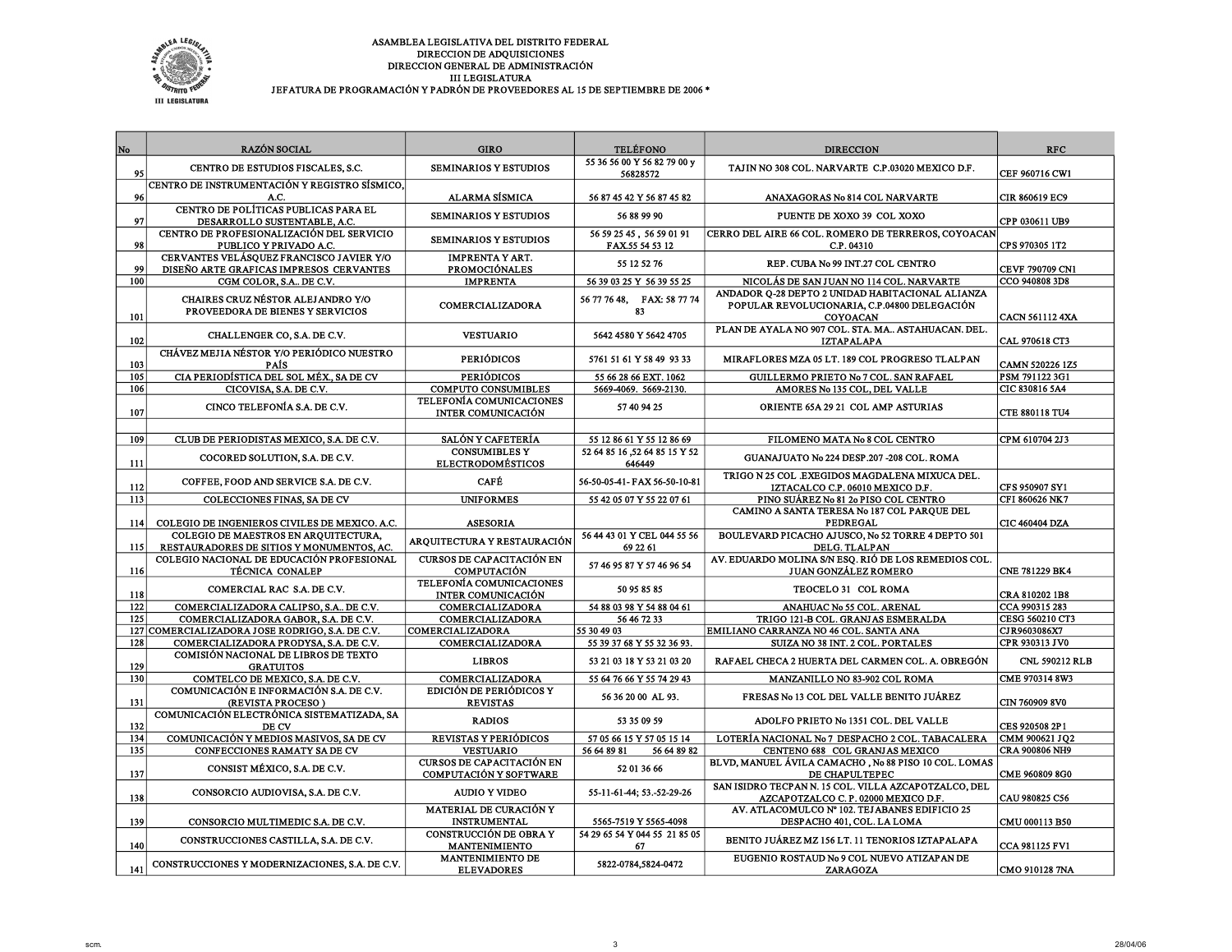

| No  | <b>RAZÓN SOCIAL</b>                                                       | <b>GIRO</b>                                                           | <b>TELÉFONO</b>               | <b>DIRECCION</b>                                                                         | <b>RFC</b>            |
|-----|---------------------------------------------------------------------------|-----------------------------------------------------------------------|-------------------------------|------------------------------------------------------------------------------------------|-----------------------|
| 142 | CONSTRUCTORA Y EDIFICADORA LAUCUÑA, S.A. DE<br>C.V.                       | <b>MECÁNICA DE SUELO</b>                                              |                               | 5544 6017, 5544 4016 EXT.130 CRUZ DEL CAMPO SANTO No 60 COL SANTA CRUZ DEL MONTE         | CEI 030519 420        |
| 144 | CONSULTORES EN SERVICIOS AUTOMOTRICES, S.A. DE<br>C.V.                    | MANTENIMIENTO AUTOMOVILES                                             | 55 87 10 43 Y 55 87 08 15     | CALZ.COLTONGO No 155-6. COL. TRABAJ ADORES DEL HIERRO CSA971031MV5                       |                       |
| 145 | CONSULTORES EN SISTEMAS ADMINISTRATIVOS, S.A.<br>DE C.V.                  | <b>IMPLEMENTACIÓN DE SISTEMAS</b><br><b>MANTENIMIENTO Y SERVICIO</b>  | 53 39 96 63                   | CALENDULA 103 COL. XOTEPINGO COYOACAN                                                    | CSA 981124 K17        |
| 146 | CONSULTORES ESPECIALIZADO EN TECNOLOGÍA DE<br>INFORMÁTICA, S.A. DE C.V.   | MANTENIMIENTO EQUIPO<br>INFORMÁTICO Y CABLEADO<br><b>ESTRUCTURADO</b> | 53 78 25 22 y 56 68 40 80     | BLVD. MANUEL AVILA CAMACHO COL. PIRULES                                                  | CET 010802 5X6        |
| 147 | CONSULTORES Y VALUADORES DE EMPRESAS, S.C.                                | CONSULTORES Y VALUADORES                                              | 52 72 20 22 FAX 52 71 02 70   | AV. CONSTITUYENTES No 345-410                                                            | CVE 960129 3J8        |
| 148 | CONSULTORIA INTEGRAL PARA LA EXCELENCIA EN<br>LOS NEGOCIOS, S.A., DE C.V. | <b>BANQUETES Y ALQUILER DE</b><br><b>EQUIPO</b>                       | 53 36 57 81 FAX 53 36 57 82   | AV. TASQUEÑA 1333 PH COL. CAMPESTRE CHURUBUSCO                                           | CIE 041209 AJ4        |
| 149 | CONTADORES PUBLICOS HERNÁNDEZ IRIGOYEN,<br>COHEN. AMELIO, S.C.            | <b>AUDITORES</b>                                                      | 5575-0781, FAX.5577-7533      | AV. INSURGENTES SUR NO 1188 PISO 9 COL DEL VALLE                                         | CPH 930319 HA4        |
| 150 | CONTINENTAL PAPELERA DE MEXICO, S.A DE C.V.                               | PAPELERÍA Y ARTÍCULOS DE<br><b>OFICINA</b>                            | 54 42 18 81 FAX, 54 42 18 82  | SAN ANDRÉS ATOTO COL. INDUSTRIAL ATOTO                                                   | CPH 851114 CPA        |
| 151 | CONTRERAS ESPINOSA MARIA BERTA                                            | <b>CAFÉ</b>                                                           | 5687 5115 Y 5536 0992         | CONCEPCION BEISTEGUI 1745 503 NARVARTE                                                   | COEB5109127R7         |
| 152 | CONTRERAS HERNÁNDEZ VERÓNICA ALEJANDRA                                    | <b>IMPRESOS</b>                                                       | FAX: 56-14-86-16              | EVA SAMANO DE LÓPEZ MATEOS MZ. 1 LT. 2 COL.<br>ALBARRADA DE IXTAPALAPA MÉXICO D.F.       | COHV 670919 EQ1       |
| 153 | CONTROLSEC, SA DE CV                                                      | <b>MANTTO. RAYOS X</b>                                                | 53 82 06 64 FAX 53 83 16 13   | AV. SAN PABLO No 79-B COL. REYNOSA                                                       | CON 920722 HN2        |
| 154 | CONVERSIONES ESPECIALES, S.A DE C.V.                                      | FABRICACIÓN Y DISTRIBUCIÓN DE<br><b>AMBULANCIAS</b>                   | 55-43-22-12; FAX: 55-43-14-14 | AV. INSURGENTES SUR N. 686 DEP. 303 COL. DEL VALLE DEL. B<br>JUÁREZ MEXICO D.F. CP 03100 | CES 830524 SA3        |
| 155 | COORDINACIÓN DE SERVICIOS EN INFORMÁTICA, S.A.<br>DE C.V.                 | <b>COMPUTO Y CONSUMIBLES</b>                                          | 56 33 82 82 Y 56 34 01 77     | LABORATORISTAS No 10 COL EL SIFÓN IZTAPALAPA                                             | CSI980907 QN7         |
| 156 | COORDINADORA MEXICANA DE RESTAURANTES, S.A.<br>DE C.V.                    | <b>FRUTAS Y RESTAURANTE</b>                                           | 55 12 73 60 Y 55 21 22 34     | AV. 5 DE MAYO No 10 A, COL CENTRO                                                        | <b>CMR 841023LGO</b>  |
| 157 | CORPOANTAR, SA DE CV                                                      | <b>UNIFORMES</b>                                                      | 56 87 72 16 Y 56 87 75 79     | REPUBLICA DE CHILE No 13 INT.205 COL. CENTRO                                             | COR 030415 M36        |
| 160 | CORPORACIÓN DE NOTICIAS E INFORMACIÓN, S.A DE<br>C.V.                     | TELEVISIÓN CNI CANAL 40                                               | 54 88 24 40                   | WTC MONTECITO No 38 PISO 40 COL. NÁPOLES                                                 | <b>CNI 920507 BVA</b> |
| 161 | CORPORACION DE SERVICIOS NACIONALES, S.A. DE C.V COMERCIALIZADORA         |                                                                       | 5564 6532                     | TENANGO No 16 COL. ROMA SUR                                                              | CSN9907112U0          |
| 163 | CORPORACIÓN NOVA VISIÓN S DE S.L. DE C.V.                                 | TELE COMUNICACIONES                                                   | 54 48 40 00 EXT.6501          | INSURGENTES SUR 694 COL DEL VALLE                                                        | CON 960830 117        |
| 164 | CORPORACIÓN PAPELERA EL SÓTANO S.A., DE C.V.                              | ARTÍCULOS DE PAPELERÍA PARA<br><b>OFICINA</b>                         | 55465451 Y 55661240           | <b>GÓMEZ FARIAZ No 67 COL. SAN RAFAEL</b>                                                | <b>CPS 040604 RV8</b> |
| 165 | CORPORACIÓN SICMA S.A., DE C.V.                                           | TELEFONÍA COMUNICACIONES<br><b>INTER COMUNICACIÓN</b>                 | 52 08 08 77 Y 52 07 40 17     | CHAPULTEPEC 239 COL. JUÁREZ                                                              | CSI 930715 QV0        |
| 166 | CORPORACIÓN TÉCNICA EN SEGURIDAD Y<br>CONSTRUCCIÓN, S.A., DE C.V.         | SEGURIDAD INDUSTRIAL                                                  | 56 14 94 08 Y 56 50 96 39     | MOYAHUA NO 24 COL EL RODEO IZTAPALAPA                                                    | CTS 920625 S87        |
| 167 | CORPORATIVO DE MUDANZAS MUNDIALES, S.A., DE<br>C.V.                       | <b>MUDANZAS</b>                                                       | 56 51 04 48 Y 56 880 16 45    | TIZIANO NO 77 COL. ALFONSO XIII                                                          | CMM 030218 DC9        |
| 168 | CORPORATIVO DE SERVICIOS EMPRESARIALES Y<br>GASTRONOMICOS, S.A. DE C.V.   | <b>BANQUETES Y EVENTOS</b>                                            | 55 83 23 97 Y 55 97 93 93     | SHUBERT NO 165 COL EXHIPODROMO DE PERALVILLO                                             | CSE 981029 6W9        |
| 169 | CORPORATIVO FISCAL DÉCADA, S.C.                                           | <b>CURSOS</b>                                                         | 55 79 01 94 Y 55 79 98 59     | MIGUEL LIRA NO 314 INT.2 COL. VILLA DE CORTES                                            | CED 030226 9C4        |
| 171 | CORPORATIVO WEVERLY, S.A., DE C.V.                                        | AUDIO-SONIDO VIDEO                                                    | 57-57-07-71 Y 57 57 07 81     | GRAN CANAL 6841 COL AMP. CASAS ALEMÁN CP 07580                                           | CWE 000928 9M3        |
| 172 | <b>CORTES CHOY JESÚS ISRAEL Y/O</b><br>COMERCIALIZADORA GUZMÁN            | CAJAS DE CARTÓN                                                       | 51 48 39 02 Y 58 30 16 66     | J. LUÍS SOLÓRZANO MZ.110 LT-15 COL GRANJAS VALLE DE<br><b>GUADALUPE</b>                  | COCJ 770415 9M6       |
| 173 | CORTES SANDOVAL RUBÉN Y/O EL HALCÓN                                       | <b>BANDERAS</b>                                                       | 57 40 43 96 Y 57 40 94 61     | SAN ANTONIO ABAD 214 LOCAL. C COL. CUAUHTEMOC                                            | COSR640920GY8         |
| 174 | COTA DE LA VEGA JAVIER Y/O AGENCIA DE<br>COMUNICACIÓN ON-LINE             | <b>PUBLICIDAD</b>                                                     | 52 72 33 41                   | CDA. DE ANTONIO MACEO No 39 COL. ESCANDON                                                | COVJ 801222 ED2       |
| 175 | <b>CREACIONES ARQUITECTÓNICAS Y DESARROLLO DE</b><br>OBRA, S.A DE C.V.    | MANTENIMIENTO DE INMUEBLES                                            | 5386 0186                     | <b>ERNE 75 EDIFICIO B-808 COL PENSIL</b>                                                 | CAD 010816 LL1        |
| 176 | <b>CREACIONES RED. SA DE CV</b>                                           | <b>UNIFORMES</b>                                                      | 55 80 57 67 Y 10 84 33 55     | PRESA TEPUXTEPEC No 32 DES. 302 COL. LOMA HERMOSA                                        | <b>CRE 050929 SVO</b> |
| 177 | CRUZ AVENDAÑO HÉCTOR Y/O KALEIDOSCOPIO                                    | <b>AUDIO</b>                                                          | 57119018                      | DURANGO No 105 COL PROVIDENCIA                                                           | CUAH 680605 BR7       |
| 179 | <b>CRUZ ZAPATA RAÚL</b>                                                   | REVISTAS Y PERIÓDICOS                                                 | 50 33 18 85 Y 53 36 25 74     | DIVISIÓN DEL NORTE No 2863 TORRE C DEPTO 301 COL. DEL<br>PARQUE SAN ANDRÉS               | CUZR 410622 S91       |
| 180 | CSGB INSURANCE AGENTE DE SEGUROS Y FIANZAS,<br><b>S.A., DE C.V.</b>       | ASESOR DE SEGUROS Y FIANZAS                                           | 55 75 38 53 Y 55 75 38 90     | AVE INSURGENTES SUR No 1228 COL. DEL VALLE                                               | CIA0409216U8          |
| 181 | CULTURAL MEXICANA DE EDICIONES, S.A DE C.V.                               | ELABORACIÓN DE LIBROS,                                                | 8590 8375 Y 8590 8378         | AV. EUGENIA 1658 ALTOS COL. NARVARTE C.P.03020                                           | CME 970922 3N5        |
| 183 | DAHFSA, S.A., DE C.V.                                                     | <b>EQUIPO. DE SEGURIDAD</b>                                           | 56 45 11 51 Y 56 45 53 48     | AKIL, LOTE 1 MANZ.319 COL. HÉROES DE PADIERNA                                            | <b>DAH 890609 ADA</b> |
| 184 | DATACROM, S.A DE C.V.                                                     | <b>AUDIO Y VIDEO</b>                                                  | 5520-0680                     | TECAMACHALCO No 16 1ER PISO LOMAS DE CHAPULTEPEC.                                        | DAT 801028 Q13        |
| 186 | DE LA CRUZ HINOJOSA SEVERINO                                              | <b>IMPRESIÓN Y ENCUADERNADOS</b>                                      | 55-88-90-02; 57-61-57-08      | PLAZA SAN SALVADOR EL SECO N. 14-21 COL CENTRO DEL.<br>CUAUHTEMOC CP. 06080 MÉXICO D.F.  | CUH 431108 S88        |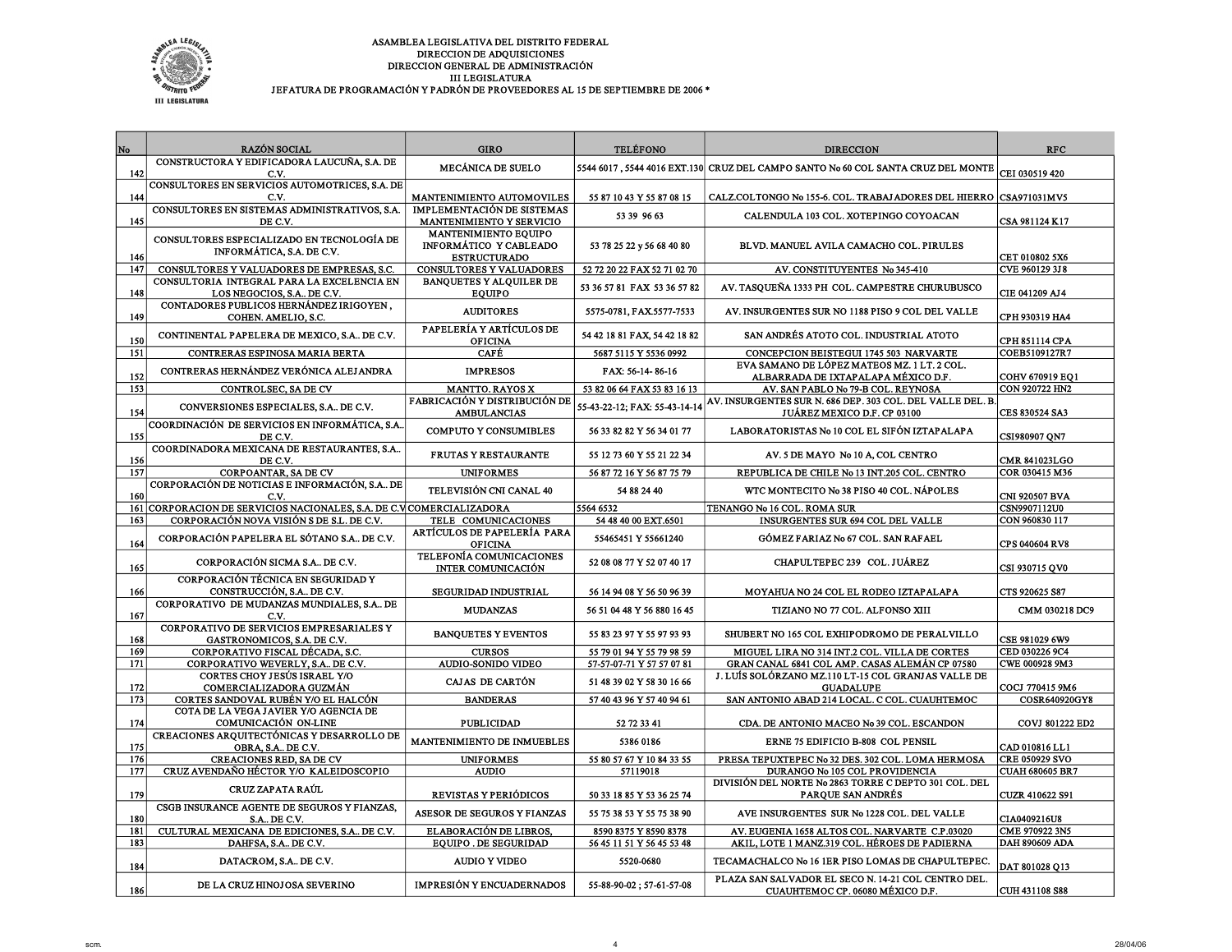

| No  | <b>RAZÓN SOCIAL</b>                                                 | <b>GIRO</b>                                     | <b>TELÉFONO</b>                                          | <b>DIRECCION</b>                                                                                  | <b>RFC</b>             |
|-----|---------------------------------------------------------------------|-------------------------------------------------|----------------------------------------------------------|---------------------------------------------------------------------------------------------------|------------------------|
|     |                                                                     |                                                 | 52 11 14 15 Y 52 11 14 15                                |                                                                                                   |                        |
| 187 | DE LA PAZ, COSTEMALLE - DFK, S.C.                                   | <b>AUDITOR</b>                                  | <b>EXT.1313</b>                                          | TAMPICO No 42 TERCER PISO COL. ROMA                                                               | PCO710727RK2           |
| 189 | DEMOS DESARROLLO MEDIOS, SA DE CV                                   | REVISTAS Y PERIÓDICOS                           | 56 88 58 10 Y 56 88 57 16                                | AV. CUAUHTEMOC NO 1236 COL SANTA CRUZ ATOYAC                                                      | <b>DDM 840626 PM2</b>  |
| 191 | DESARROLLO DE PROYECTOS ESPECIALIZADOS, S.A.<br>DE C.V.             | COMERCIALIZADORA                                | 55 64 63 61                                              | OVIEDO 32-3 COL. JOSEFA ORTIZ DOMÍNGUEZ                                                           | DPE990630Q13           |
| 194 | DESARROLLO Y TECNOLOGÍA EMPRESARIAL, S.A DE<br>C.V.                 | <b>MEDICAMENTOS</b>                             | 5485 3921 AL 23                                          | HUEXOTITLA No 123 COL SAN PEDRO MÁRTIR                                                            | DTE 000118 N96         |
| 195 | DESARROLLOS INTEGRALES DE INGENIERÍA, S.A., DE<br>C.V.              | <b>MECÁNICA DE SUELO</b>                        | 5752 3174, 5586 2658                                     | AV. ACUEDUCTO No 584-7 COL ZACATENCO                                                              | DII 941121 5E1         |
| 196 | DESCO DE MEXICO, S.A.                                               | FUMIGACIÓN DESINFECTACIÓN                       | 52-35-60-61 Y 55 90 00 00                                | JORGE WASHINGTON N. 46 COL. MODERNA                                                               | DME761129-6B3          |
| 197 | DESPACHO SIXTO AGRAMONTE Y ASOCIADOS, S.C.                          | <b>AUDITORES</b>                                | 5564 0812, 5564 0850                                     | <b>HUATAMBO No 38</b>                                                                             | <b>DSA 690701 PE8</b>  |
| 198 | DESPACHO BONILLA MADRIGAL, S.C.                                     | <b>AUDITORES</b>                                | 5611 - 0300, 5611 -0301<br>5254-7143, EXT.133 FAX. 5254  | BALTIMORE No 82-3 COL. NOCHE BUENA                                                                | <b>DBM 020830 MBA</b>  |
| 199 | DESPACHO FREYSSINIER MORIN, S.C.                                    | <b>AUDITORES</b>                                | 7028                                                     | MELCHOR OCAMPO No 469-401                                                                         | <b>DFM 700508 RK5</b>  |
| 200 | DESPACHO VÁZQUEZ Y ASOCIADOS, S.C.                                  | CONTADORES ESPECIALISTAS<br><b>FISCAL</b>       | 55 21 25 49                                              | ISABEL LA CATÓLICA NO 13 DESPACHO. 401 Y 402 COL.<br><b>CENTRO</b>                                | DVA040312AA8           |
| 201 | DESPERDICIO Y RECUPERACIONES INDUSTRIALES DE<br>MEXICO, S.A DE C.V. | DESTRUCCIÓN DE MUEBLES Y<br><b>ARCHIVO</b>      | 5389-7738                                                | CARRETERA TENAYUCA TLALNEPANTLA No 157 COL<br><b>AHUEHUETES</b>                                   | DRI 920708 S2A         |
| 204 | DÍAZ ESCOBAR GARCÍA ALIDA Y/O CYDDE                                 | COMERCIALIZADORA                                | 56-77-53-17                                              | BENITO JUÁREZ No101 GARDENIAS 1 COLONIA LOS ROBLES<br>DELEGACIÓN COYOACAN C.P. 04870 MEXICO, D.F. | DIGA 820618 5Z4        |
| 205 | DÍAZ GONZÁLEZ HIRAM Y/O FLOR IDEAL.                                 | <b>FRUTA Y FLORES</b>                           | 1055-5924                                                | ETEN No 628 COL LINDAVISTA                                                                        | DIGH 750516 PZ2        |
| 206 | DICIMEX, S.A. DE C.V.                                               | AUDIO VIDEO Y FIBRA ÓPTICA                      | 56 05 53 92 Y 56 05 58 78                                | ÁNGEL URRAZA No 1520 COL. LETRAN VALLE                                                            | DIC 851025 18A         |
| 208 | DIMEXPRO, S.A., DE C.V.                                             | <b>COMERCIALIZADORA</b>                         | 55 45 77 70 Y 85 89 84 44                                | MARIANO ESCOBEDO No 396-204 COL. ANZURES                                                          | DIM 020319 N6A         |
| 209 | DIMUFO, S.A., DE C.V.                                               | MUEBLES Y EQUIPO DE OFICINA                     | 57-03-24-25; 57-03-24-61                                 | AV. INSURGENTES CENTRO N. 129 COL. SAN RAFAEL DEL.<br>CUAUHTEMOC MEXICO D.F.                      | DIM 980220 Q81         |
| 210 | DINASTIA JOYERA S.A. DE C.V.                                        | ART. DE JOYERIA                                 | 55211785                                                 | BOLIVAR #21 INT. 718, COL. CENTRO, C.P. 06000                                                     | DJ00104274S7           |
| 211 | DIRECCION SPORT, S.A., DE C.V.                                      | <b>COMERCIALIZADORA</b>                         | 57-85-77-87 Y 55-71-98-15                                | ORIENTE 158 N.309 - 3 COL. MOCTEZUMA SEGUNDA SECCIÓN<br>DE. V. CARRANZA CP 15500 MEXICO D.F       | <b>DSP 960705 PB0</b>  |
| 212 | DISEÑO CONSTRUCCIÓN Y MANTENIMIENTO, S.A DE<br>C.V.                 | <b>CONSTRUCCIÓN Y PROYECTOS</b>                 | -4903, 5740-4336 044 55 24 17                            | EMILIO CARRANZA No46 COL. STA. ANITA.                                                             | <b>DCM 821209 S37</b>  |
| 215 | DISEÑO PARTICULAR DE LIMPIEZA, S.A. DE .C.V.                        | LIMPIEZA Y MANTENIMIENTO                        | 53-55-14-59                                              | CALLE N. 4 COL. POTRERO DEL LLANO DEL. AZCAPOTZALCO<br>C.P. 02680 MEXICO D.F.                     | DPL 920128 K47         |
| 216 | DISTRIBUIDORA ARMANDO ANTONIO ENRIQUE, SA DE<br>CV                  | <b>VENTA DE REVISTAS Y</b><br><b>PERIÓDICOS</b> | 55 36 62 62                                              | INSURGENTES SUR No 662 COL. DEL VALLE                                                             | DAA010214NZ5           |
| 218 | DISTRIBUIDORA DE OFICINAS INDUSTRIALES, S.A. DE<br>C.V.             | PAPELERÍA                                       | 53045679 53046533 53046402<br>53046541 53046403 53046120 | CARR. A HUIXQUILUCAN MZ. 12 LTE.5 COL. EL PEDREGAL<br>C.P.52774                                   | DOI 011018 7F4         |
| 219 | DISTRIBUIDORA MARÍN, S.A., DE C.V.                                  | PAPELERÍA EN GENERAL                            | 56 04 42 07 Y 56 04 36 12                                | ANAXAGORAS 1400 COL. SANTA CRUZ ATOYAC                                                            | DMA 910808 BZ1         |
| 220 | DISTRIBUIDORA OJUSAMI, S.A., DE C.V.                                | COMERCIALIZADORA                                | 53 52 17 78                                              | FRANCISCO SARABIA 289 COL PROVIDENCIA AZCAPOTZALCO                                                | DOJ 030211 CU9         |
| 221 | DISTRIBUIDORA PERMO, S.A DE C.V.                                    | <b>FABRICA DE MUEBLES</b>                       | 57-81-24-35 Y FAX 57-81-20-<br>68                        | FAUSTO ROMERO Nº 44, COL. ARAGÓN, MEXICO, D.F. C.P. 07000                                         | <b>DPE 920106 IC8</b>  |
| 222 | DISTRIBUIDORA Y COMERCIALIZADORA INTEGRA<br>EXPRESS, S.A., DE C.V.  | COMERCIALIZADORA                                | 52-34-23-93; 52-34-23-92                                 | HORTENCIA N. 23 COL. JARDINES DEL MOLINITO,<br>NAUCALPAN EDO. DE MEXICO C.P. 53530                | DCI 030429 614         |
| 223 | DISTRIBUIDORA Y COMERCIALIZADORA INTEGRA EXPRESS, S.A DE C.V.       | COMERCIALIZADORA                                | 52342393                                                 | CALLE HORTENSIA # 23, COL. JARDINES DEL MOLINITO, NAUCALPAN, C.P. 53530                           | DCI030429614           |
| 224 | DIVISION INTEGRAL DE TELEFONIA S.A. DE C.V.                         | <b>VOZ Y DATOS</b>                              | 26521641 Y 55 94 92 79                                   | CALLEJON EL ESCORIAL 30 LOC. 6 COL. LOS CEDROS C.P.<br>04800                                      | DIT010119TQ8           |
| 227 | <b>DUANA CRUCES RENATO</b>                                          | COMERCIALIZADORA                                | 13 46 82 92 Y 13 46 82 91 Y<br>044 55 54 57 54 82        | CHIMALPOPOCA N. 6 COL. SAN CRISTÓBAL NEXQUIPAYAC,<br>ATENCO EDO. DE MEXICO                        | <b>DUCR 661006 R58</b> |
| 229 | DURO DE MEXICO, S.A DE C.V.                                         | <b>FOCOS</b>                                    | 5592 14 77 Y 58 88 14 53                                 | AV. UNO NO 498 PARQUE INDUSTRIAL CARTAGENA<br>TULTITLAN EDO DE MEXICO                             | DME 840729 VD9         |
| 230 | DYNAMINS, S.A DE C.V.                                               | <b>COMERCIALIZADORA</b>                         | 53 65 05 95 Y 53 65 36 30                                | BOSQUES DE CHIHUAHUA NO 27 COL. SANTA MÓNICA                                                      | DNA 951227 521         |
| 231 | ECOFICINA, S.A. DE C.V                                              | EQUIPOS Y CONSUMIBLES PARA<br><b>OFICINA</b>    | 56625570                                                 | RIÓ MIXCOAC 97, COL. CRÉDITO CONSTRUCTOR C.P.03940                                                | ECO 961119 333         |
| 232 | <b>EDICIONES DEL NORTE, SA DE CV</b>                                | REVISTAS Y PERIÓDICOS                           | 56 28 74 34                                              | AV. MEXICO COYOACAN No 40 COL STA CRUZ ATOYAC                                                     | <b>ENO 851126 RC0</b>  |
| 233 | EDICRISIS, SA DE CV                                                 | REVISTAS Y PERIÓDICOS                           | 52 08 87 36                                              | DURANGO No 223 PISO 2 COL. ROMA                                                                   | EDI 960711 155         |
| 234 | EDIT VUELTA, SA DE CV                                               | REVISTAS Y PERIÓDICOS                           | 55 54 88 10 Y 56 58 00 74                                | MIGUEL ÁNGEL DE QUEVEDO No 783 COL. BARRIO DEL NIÑO<br><b>JESÚS</b>                               | EVU 870126 DT6         |
|     | EDITORIAL COLOR, S.A. DE C.V.                                       | IMPRESIÓN Y ENCUADERNACION                      | 55-47-15-42, 55-47-35-40                                 | NARANJO 96 bis PB. COL. STA MA LA RIBERA 06400 MEX DF,<br>DELEGACIÓN CUAUHTEMOC                   | ECO 751107 320         |
| 235 | EDITORA LA PRENSA, S.A. DE C.V.                                     | PERIÓDICOS Y PUBLICACIONES                      | 52 28 99 77                                              | BASILIO VADILLO No 40 COL. TABACALERA                                                             | EPR 930506 DT1         |
| 236 | EDITORIAL PERSPECTIVA 2020, SA DE CV                                | REVISTAS Y PERIÓDICOS                           | 55 47 29 27 Y 55 47 75 97                                | DR. ATL. 100 COL. SANTA MARIA LA RIVERA                                                           | EPD980430R16           |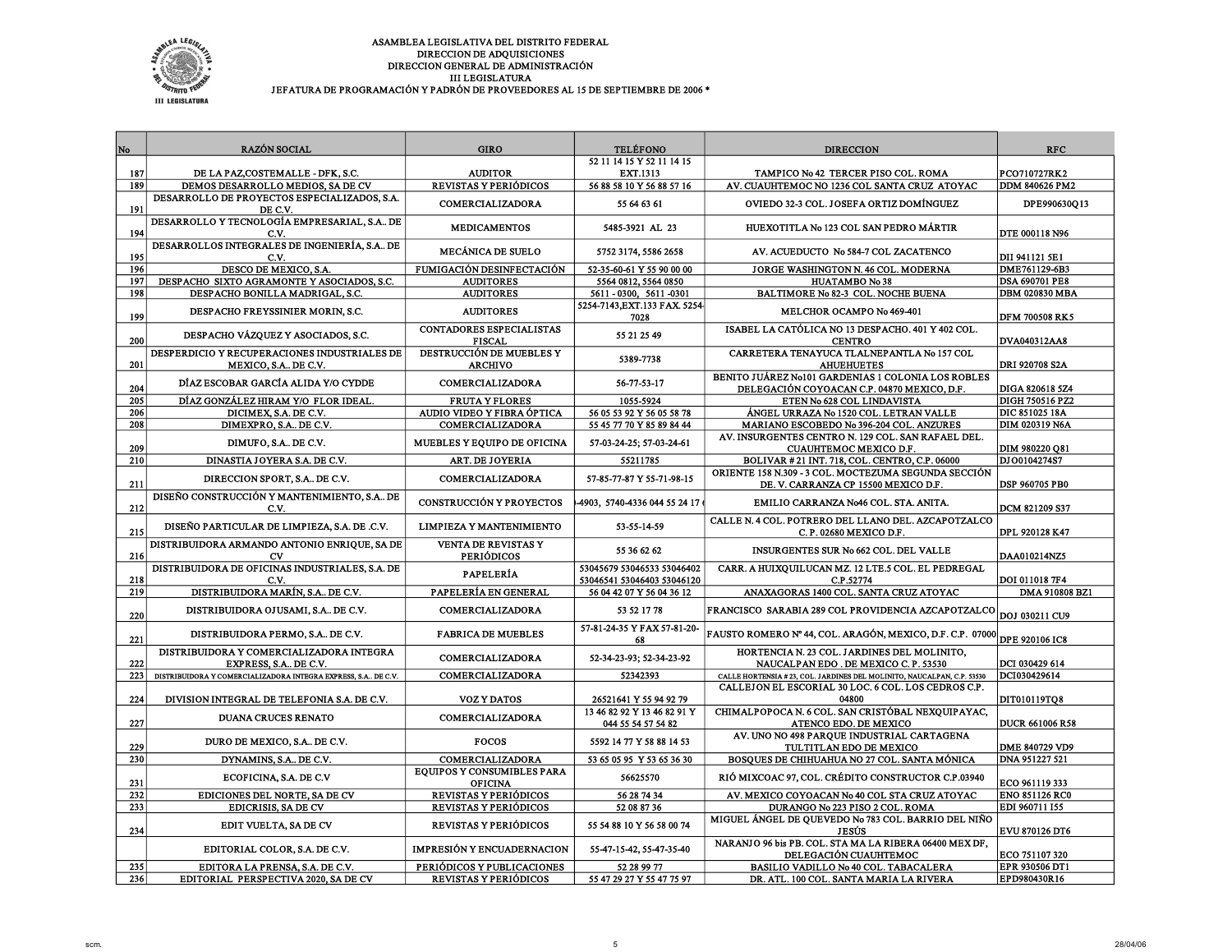

| No  | <b>RAZÓN SOCIAL</b>                                                | <b>GIRO</b>                                                                    | <b>TELÉFONO</b>                           | <b>DIRECCION</b>                                                                  | <b>RFC</b>             |
|-----|--------------------------------------------------------------------|--------------------------------------------------------------------------------|-------------------------------------------|-----------------------------------------------------------------------------------|------------------------|
|     |                                                                    | COMERCIALIZACIÓN DE EOUIPO                                                     |                                           |                                                                                   |                        |
| 239 | EDUCACIÓN INTEGRAL EMPRESARIAL, S.A., DE C.V.                      | DE COMPUTO                                                                     | 55 23 28 67 Y 55 23 29 04                 | AV. COLONIA DEL VALLE 724 COL DEL VALLE                                           | <b>EIE 980922 MM6</b>  |
| 240 | EGO NET. S.A. DE C.V.                                              | RENTA DE INTERNET                                                              | 50620100                                  | PERIFERICO SUR 5000 PISO 7, COL. INSURGENTES, C.P. 04530                          | ENE050623K69           |
| 241 | EL FACTOR Y NADA MAS, S.A.DE C.V.                                  | <b>COMERCIALIZADORA</b>                                                        | 51 14 15 47                               | CALLE CERRO DE LOS REYES MZ. 11 LT.21 SAGITARIO                                   | <b>FNM010703MT9</b>    |
| 242 | EL HERALDO MÉX., SA DE CV                                          | REVISTAS Y PERIÓDICOS                                                          | 55 78 70 22 ETX.187                       | DR. CARMONA Y VALLE No 150 COL. DOCTORES                                          | <b>HME 760514 TP4</b>  |
|     | EL UNIVERSAL CIA. PERIODÍSTICA NACIONAL, S.A. DE                   |                                                                                |                                           |                                                                                   |                        |
| 243 | C.V.                                                               | <b>PUBLICACIONES</b>                                                           | 57 09 13 13.                              | BUCARELI No 8 PISO 2 COL. CENTRO                                                  | <b>UPN 830920 KC4</b>  |
| 244 | ELEVADORES OTIS, S.A DE C.V.                                       | ELEVADORES, MANTENIMIENTO Y 55-41-97-00; FAX:55-41-97-56;<br><b>REPARACIÓN</b> | 55-41-97-57                               | ABEDULES N. 75 COL. STA. MA. INSURGENTES C. P. 06430<br>MEXICO D.F.               | EOT 631205 877         |
| 245 | EMPRESARIOS AL SERVICIO DE MEXICO, S.A DE C.V.                     | <b>BANDERAS</b>                                                                | 52 39 01 01                               | AV. TOCHTLI No 318 COL. FRACC INDUSTRIAL SAN ANTONIO                              | <b>ESM 030212 FI2</b>  |
| 246 | ENLACE INTERCONTINENTAL DE NEGOCIOS, S.A., DE<br>C.V.              | MUEBLES, ALFOMBRAS                                                             | 53-48-61-460                              | CESDRAL145 MITRA MONTERREY N.L.                                                   | <b>EIN 960911 CE9</b>  |
| 250 | ESCAPE AUDIO , S.A., DE C.V.                                       | AUDIO, VIDEO Y FOTOGRAFÍA                                                      | 5539 1699,5539 7630 Y<br>52435869         | FILIPINAS 1218 COL PORTALES                                                       | EAU 020516 6J A        |
| 251 | <b>ESCOBAR GARCIA JESÚS</b>                                        | <b>ASESOR</b>                                                                  | 5119-3020                                 | AV. INSTITUTO POLITECNICO NACIONAL NO. 1815-2, COL.<br>LINDAVISTA C.P. 07300      | EOGR491226168          |
| 252 | ESPARZA HURTADO MARIA LUISA                                        | COMERCIALIZADORA                                                               | 5779-6265 Y 5776-5117                     | IZTACCIHUATL MZ. 137 LT.52 No 225 COL LA FLORIDA<br><b>ECATEPEC</b>               | <b>EAHL 680815 TC8</b> |
| 253 | ESPECIALISTAS EN MEDIOS, S.A. DE C.V.                              | <b>MEDIOS</b>                                                                  | 55759595 55758870                         | GONZÁLEZ DE COSSIO N.843 COL. DEL VALLE, C.P. 03100 DEL.<br><b>BENITO JUÁREZ</b>  | EME 940819 2F7         |
| 254 | ESPINOSA FASSEL RAÚL ERNESTO Y/O MASCARAS Y<br><b>SOMBRAS</b>      | DISEÑO INDUSTRIAL                                                              | 56 39 26 61                               | BUCARELI 128 INTERIOR 21 COL. CENTRO                                              | EIFR 471107 143        |
| 255 | ESPINOSA PEREZ SALVADOR                                            | <b>IMPRESOS</b>                                                                | 5859-4917                                 | DIAMANTE #131 COL. ESTRELLA C.P. 09710                                            | EIPS6906307W5          |
| 256 | ESTACIONAMIENTOS CORSA, SA DE CV                                   | <b>ESTACIONAMIENTOS</b>                                                        | 55 33 14 55 Y 52 07 24 19                 | HAMBURGO 70-105 COL. JUÁREZ                                                       | ECO 910617 F76         |
| 257 | ESTACIONAMIENTOS DE LA CIUDAD, SA DE CV                            | <b>ESTACIONAMIENTOS</b>                                                        | 55 33 14 55 y 52 07 54 19                 | HAMBURGO 70-105 COL. JUÁREZ                                                       | ECI 860109 JC6         |
| 258 | ESTACIONAMIENTOS METROPOLITANOS DE LA<br>CIUDAD, S.A DE C.V.       | <b>ESTACIONAMIENTOS</b>                                                        | 55 11 05 32                               | RIÓ NILO Nº 32 COL. CUAUHTEMOC                                                    | <b>EMC 941021 R38</b>  |
| 259 | ESTRATEGIA FUNCIONAL, S.A. DE C.V.                                 | <b>MUEBLES DE OFICINA</b>                                                      | 5517 1632 Y 55379889                      | ORIENTE 91 No 2706 COL EMILIANO ZAPATA                                            | <b>EFU 960112 ST0</b>  |
| 260 | ESTRUCTURAS DIGITALES DE MEXICO, S.A., DE C.V.                     | MANTTO DE COMPUTADORAS                                                         | 55 90 22 38 Y 52 72 39 22                 | EJE CENTRAL LÁZARO CÁRDENAS No 677 -3 COL NARVARTE                                | EDM 010127 O98         |
| 261 | ETHERNET DE MEXICO, S.A DE C.V.                                    | <b>COMPUTO</b>                                                                 | 5 57 61 75<br>fax 55 57 63 67             | PRESA PABELLÓN 34 COL IRRIGACIÓN                                                  | <b>EME 951011 M17</b>  |
| 262 | ETNO CONSTRUCCIÓN S. A DE C.V.                                     | <b>CONSTRUCCIÓN Y PROYECTOS</b>                                                | 55 88 66 09 Y 044 55 13 69 86<br>53       | DR. BALMIS 216 COL DOCTORES                                                       | <b>ECO 990222 9Z7</b>  |
| 263 | EXCELENCIA MEDICA, S.A. DE C.V.                                    | <b>MEDICAMENTOS</b>                                                            | 5547 5570, 5516 4096                      | AV. BAJA CALIFORNIA No 5-B COL. ROMA SUR                                          | EME 971111 ST5         |
| 264 | EXCELETEC, S.A. DE C.V.                                            | <b>COMPUTO Y CONSUMIBLES</b>                                                   | 50 96 09 90 Y 50 96 09 99                 | METEPEC No 117 COL SAN ANDRÉS ATOTO NAUCALPAN                                     | EXC 000807 223         |
| 265 | EXCELSIOR CIA EDITORIAL, SC DE RL                                  | REVISTAS Y PERIÓDICOS                                                          | 57 05 44 44                               | PASEO DE LA REFORMA No 18 COL. JUÁREZ                                             |                        |
| 266 | EXXITOS, S.C.                                                      | CONSULTORIA, ASESORIA Y TODA<br><b>CLASE DE SERVICIOS</b>                      | 5543 8926                                 | MILWAUKEE N.42 COL. NÁPOLES C.P.03810                                             | EXX 010319 TT4         |
|     |                                                                    | <b>RELOJES MARCADORES DE</b>                                                   | 56-98-01-99; FAX: 56-98-01-               | AV. NIÑOS HÉROES DE CHAPULTEPEC N. 110 COL. NIÑOS                                 |                        |
| 267 | F. ARMIDA Y CIA. SUCS., S.A DE C.V.                                | <b>PERSONAL</b>                                                                | 99                                        | HÉROES DE CHAPULTEPEC DEL. B. JUÁREZ                                              | FAS 860429 R66         |
| 269 | FACULTAD LATINOAMERICANA DE CIENCIAS<br>POLÍTICAS A.C. (FLACSO)    | <b>CURSOS</b>                                                                  | 30 00 02 00                               | CARRETERA AL AJUSCO No 377 COL HÉROES DE PADIERNA                                 | FLC 751028 BV4         |
| 270 | FARMACIA SALLENT, S.A., DE C.V.                                    | <b>MEDICAMENTOS</b>                                                            | 5554-5250 Y 5554-7238                     | LONDRES No 77 COL DEL CARMEN COYOACAN                                             | FSA 030129 KB5         |
| 271 | FARMACIAS PADRI RAMÓN, S.A DE C.V.                                 | MEDICAMENTOS EN GENERAL                                                        | 55-54-52-50                               | LONDRES 77 COL. DEL CARMEN COYOACAN D.F                                           | FPR 890206 KC5         |
| 272 | FEDERACIÓN DE SINDICATOS DE TRABAJADORES AL<br>SERVICIO DEL ESTADO | SALÓN BANQUETES                                                                | 55 66 30 79 ,55 66 82 15 Y 55<br>35 54 62 | GÓMEZ FARIAS No 40 7 PISO COL. SAN RAFAEL                                         |                        |
| 273 | FERRETERÍA CENTRAL DE ABASTOS, S.A. DE C.V.                        | FERRETERÍA EN GENERAL                                                          | 5686-9077-5685-2248                       | CALZADA JAVIER ROJO GÓMEZ No 542 COL .EJIDOS DEL<br>MORAL. IZTAPALAPA             | FCA 850510 2A1         |
| 274 | FERRETERÍA MIXCOAC. SA DE CV                                       | FERRETERÍA EN GENERAL                                                          | 55 63 32 47 Y 55 63 58 89                 | AV. REVOLUCIÓN No 723-L COL. MIXCOAC                                              | FMI 980203 6S3         |
| 275 | FERRETERÍA MODELO, SA DE CV                                        | FERRETERÍA EN GENERAL                                                          | 50 91 6161 Y 53 90 31 60                  | VÍA GUSTAVO BAZ No401 FRACCIONAMIENTO INDUSTRIAL                                  | FMO 920402 RB9         |
| 276 | FERRETERÍA PORTALES, S.A DE C.V.                                   | <b>FERRETERÍA</b>                                                              | 56 70 18 18 Y 56 70 28 28                 | EJE 3 OTE (AV.5 No 19 COL GRANJAS SAN ANTONIO                                     | FPO 520521 9L4         |
| 277 | FERRETERÍA XALOSTOC, S.A. DE C.V.                                  | FERRETERÍA EN GENERAL                                                          | 59-99-99-93; FAX: 57-55-20-35             | VÍA MORELOS N. 422 COL . CUAUHTEMOC XALOSTOC, EDO. DE<br><b>MEXICO C.P. 55450</b> | FXA 740814 UO6         |
| 278 | FERRETETODO, S.A. DE C.V.                                          | <b>FERRETERIA</b>                                                              | 57 76 63 63 Y 59 99 99 09                 | VIA MORELOS No 302 TULPETLAC, ECATEPEC DE MORELOS                                 | <b>FER7111175EA</b>    |
| 279 | FLORES CALDERÓN JOSE DANIEL Y/O<br><b>FUMIECATEPEC</b>             | FUMIGACIÓN Y MANTENIMIENTO                                                     | 5776-2333. 5775-0337.                     | AV. ÁGUILA S/N ,MZ.6 # 16 TULPETLAC, EDO. DE MEXICO.                              | FOCD 640721 V49        |
| 281 | FORMAS Y SISTEMAS MEXICANOS, S.A. DE C.V.                          | <b>IMPRESOS</b>                                                                | 5368-0455, 5368-1213,5368-1293            | PONIENTE 150 No 932 COL. INDUSTRIAL VALLEJO                                       | FSM 841022 2G8         |
|     | FRAGOSO ZARAZUA MARIO ENRIQUE Y/O RAN CRIS                         |                                                                                |                                           | CALLE 11 N.62, CONJUNTO VECINAL 12 CASA 55, COL.                                  |                        |
| 282 | DISEÑO GRAFICO E IMPRESIÓN DIGITAL                                 | <b>IMPRESOS</b>                                                                | 56 07 20 73                               | GRANJAS ESTRELLA, DEL. AZTAPALAPA                                                 | FAZM 580517 2K6        |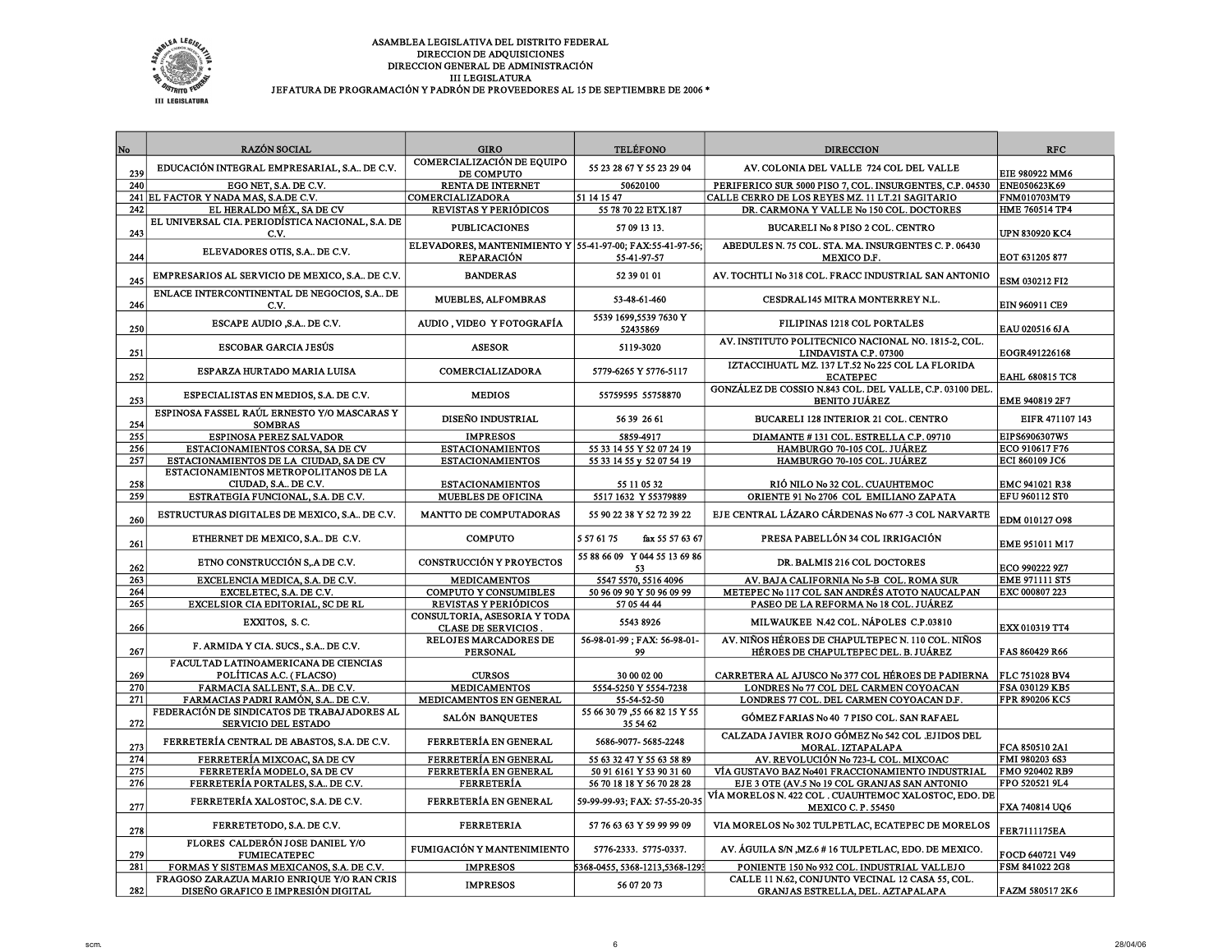

| No  | RAZÓN SOCIAL                                                          | <b>GIRO</b>                                            | <b>TELÉFONO</b>                          | <b>DIRECCION</b>                                                                               | <b>RFC</b>             |
|-----|-----------------------------------------------------------------------|--------------------------------------------------------|------------------------------------------|------------------------------------------------------------------------------------------------|------------------------|
| 283 | FUEGOFIN, S.A., DE C.V.                                               | <b>EQUIPO. DE SEGURIDAD</b>                            | 2628 32 69 FAX 53 61 41 91               | CESAR A. RUIZ No 4 COL. FRACC. MAGISTERIAL VISTA BELLA                                         | <b>FUE 020909 9S9</b>  |
| 284 | FUERTE TRILLO BLANCA HILDA                                            | JOYERÍA Y ARTÍCULOS DE PIEL                            | 54 21 30 05                              | PALMA No 30 LOCAL 11-2 COL. CENTRO                                                             | FUTB 700711 TL1        |
| 285 | FUNDACIÓN INVESTIGACIÓN DESARROLLO<br>PROFESIONAL, SC                 | <b>CURSOS</b>                                          | 55 25 63 03                              | PASEO DE LA REFORMA No 403 -206 COL. CUAHUTEMOC                                                | FID 001030 TX8         |
| 286 | GAENZA BONILLA Y ASOCIADOS S.C.                                       | <b>AUDITORES</b>                                       | 55 46 39 66 Y 55 35 20 74                | AV. DE LA REPUBLICA 127 BIS DESPACHO 405 COL.<br><b>TABACALERA</b>                             | GBA 910516 US6         |
| 287 | <b>GAMBORINO ESPINOSA GONZALO</b>                                     | <b>EXPOSITOR</b>                                       | gonzolo gamborino@vahoo.com              | NOGAL No 68 COL. SANTA CRUZ ACALPIZCA                                                          | GAEG 740605 1R6        |
| 288 | <b>GARCÍA ÁVILA MANUEL</b>                                            | <b>EXPOSITOR</b>                                       | 56 93 87 06                              | AGUA PRIETA MZ-1 LT.5 COL. FRANCISCO VILLA                                                     | GAAM 840404 H60        |
| 289 | <b>GARCÍA CORTES ALICIA GPE</b>                                       | PRODUCCIÓN DE TV.                                      | 56 06 35 65                              | PERIFÉRICO ORIENTE No 2642 COL. RINCONADA COAPA                                                | GAGA 600414 CZ3        |
| 290 | GARCÍA GARCÍA JOSE LUIS Y/O BANQUETES ROXXY                           | SALÓN BANQUETES                                        | 57 03 00 60 Y 044 55 14090472            | ENRIQUE GONZÁLEZ MARTÍNEZ Nº 7-1 COL. SANTA MARIA LA<br><b>RIVERA</b>                          | GAGL 420219 8M4        |
| 291 | <b>GARCÍA LUGO MARCOLINO Y/O TRANSPORTES</b><br><b>TURTLE'S TOURS</b> | TRANSPORTE DE PERSONAL                                 | FAX 53 65 76 70 53 65 85 61              | TULE Nº 24, COL. BELLAVISTA, TLALNEPANTLA, EDO. DE<br>MÉX.                                     | GALM 530124 DY1        |
| 292 | <b>GARCIA MEDINA MARTIN Y/O PRO-CREATIVA</b>                          | <b>AUDIO, VIDEO E IMPRENTA</b>                         | 24 88 37 23 Y 57 10 12 16                | SALTILLO 30 COL. JARDIN DE GPE.                                                                | GAMM770218513          |
| 293 | <b>GARCÍA SÁNCHEZ ALFREDO</b>                                         | <b>FLORERÍA, REGALOS</b>                               | 5525-3912                                | COLIMA 107-B COL ROMA                                                                          | GASA 560123 7Y9        |
| 295 | GARDUÑO ARTEAGA VIRGINIA Y/O DICOREMASU                               | <b>DECORACIÓN</b>                                      | 57-99-07-01                              | VIRGEN DE TALPA, LOTE 1-A, FRACC. LA GUADALUPANA,<br><b>ECATEPEC.</b>                          | GAAV 610228 7N5        |
| 296 | <b>GARRIDO DUEÑAS EDUARDO</b>                                         | MANTO, EQUIPO DE OFICINA                               | 52 43 79 78                              | ALAMBRA 1119 COL PORTALES                                                                      | GADE 760227 GD1        |
| 297 | GC GEOCONSTRUCCION, S.A. DE C.V.                                      | <b>CONSTRUCCIÓN Y PROYECTOS</b>                        | 55-59-01-60                              | ROBERTO GAYOL N. 1255 4. PISO DESP. 402 COL. DEL VALLE<br>DEL B. JUÁREZ CP 03100               | GGE 920120 V44         |
| 299 | GINSERV, S.A. DE C.V.                                                 | <b>COMERCIALIZADORA</b>                                | 56958861                                 | CIRCUITO BAHAMAS 146 COL. LOMAS ESTRELLA CP.09870                                              | GON040914CR9           |
| 300 | GLOBAL IT SOLUTIONS, S.A. DE C.V.                                     | <b>INFORMÁTICA Y</b><br>TELECOMUNICACIONES             | 91-71-11-30; 56-78-36-33                 | SAMUEL CROMTON LOTE 8 MZA. 29 CO. NUEVO DEL.<br>IZTAPALAPA C.P. 0980 MÉXICO D.F.               | GIS 020212 QY0         |
| 301 | GLOBAL TECNOLOGÍA INFORMÁTICA, S.A. DE C.V.                           | RECARGA DE CARTUCHOS PARA<br><b>IMPRESORAS</b>         | 54-45-69-10 AL 13                        | 1a. CERRADA CALLE 8 N. 163 COL. GRANJAS SAN ANTONIO<br>DEL. IZTAPALALPA C.P. 09070 MEXICO D.F. | GTI 011030 6D8         |
| 304 | GOBIERNO DEL DISTRITO FEDERAL                                         | SALONES, CURSOS Y RENTAS                               | 55 42 00 83 Y 55 22 99 36                | PLAZA DE LA CONSTITUCIÓN S/N COL. CENTRO                                                       | GDF 971205 4NA         |
| 307 | <b>GÓMEZ CARANCO JOSÉ FERNANDO</b>                                    | <b>CAFÉ</b>                                            | 5683-14063                               | AV. HIDALGO No302 COL. CENTRO CHOLULA PUEBLA.                                                  | <b>GOCF 740809 KD1</b> |
| 308 | <b>GONZÁLEZ CHÁVEZ DANIEL</b>                                         | <b>MUDANZAS</b>                                        | 56 10 49 26                              | CALLE SAN RICARDO MZ.816 LT.10 COL. PEDREGAL DE SANTA<br><b>URSULA</b>                         | GOCD 720918 UF4        |
| 309 | GONZÁLEZ JIMÉNEZ HÉCTOR ANTONIO Y/O (REVISTA<br><b>BAJO PALABRA)</b>  | REVISTAS Y PERIÓDICOS                                  | 24 54 23 04 Y 52 64 01 32                | TEPIC 108 COL ROMA                                                                             | GOJH 540419 412        |
| 310 | <b>GONZÁLEZ MARTÍNEZ MARIA</b>                                        | <b>UNIFORMES DE DEPORTE</b>                            | 57 11 09 25 Y 91 12 04 34                | HACIENDA DE MAYORAZGO No 122-5 COL. IMPULSORA<br><b>POPULAR</b>                                | GOMM 410822 N65        |
| 311 | <b>GONZÁLEZ NÚÑEZ S.C.</b>                                            | <b>AUDITORES</b>                                       | 5534-9022                                | MANUEL LÓPEZ COTILLA No 1536 COL DEL VALLE                                                     | GNA 880922 NJ1         |
| 312 | GOSSLER, S.C.                                                         | <b>AUDITORES</b>                                       | 5344 - 5413, 5343 - 1123                 | ÁLAMO PLATEADO No 1 PISO 7 FRACCIONAMIENTO LOS<br><b>ÁLAMOS</b>                                | GOS830601GE2           |
| 314 | GRAN OPERADORA POSADAS, S.A. DE C.V. (FIESTA<br>AMERICANA REFORMA)    | HOTEL RESTAURANTE, Y SALÓN                             | 51 40 41 00                              | PASEO DE LA REFORMA No 80 COL. JUÁREZ                                                          | GOP 011212 8B4         |
| 315 | <b>GRANADO ESCAMILLA CLARA IVETH</b>                                  | SERVICIO DE BANQUETES Y<br>ALOUILER DE MOBILIARIO      | 22 33 00 96                              | VALLE DEL PLATA No LT.3B COL. UNIDAD HABITACIONAL<br>CTM 14 COL. ECATEPEC                      | GAEC 720811 KN3        |
| 316 | GRC GRUPO PUBLICIDAD, S.A. DE C.V.                                    | RADIOCOMUNICACIÓN                                      |                                          | 57284800 AV. CONTITUYENTES NO 1154 6TO PISO COL. LOMAS ALTA                                    | <b>GRU000503NR5</b>    |
| 317 | GREPA CONSTRUCCIONES, S.A. DE C.V.                                    | CONSTRUCCIÓN DE OBRA                                   | 5832 6852, 5832 7186                     | AVENLLANO No Z-02 360 LT.18 COL MIGUEL DE LA MADRID                                            | GCO 910506 IB2         |
| 318 | GRUPO ALARIFE Y ASOCIADOS S.A. DE C.V.                                | ARQUITECTURA Y RESTAURACIÓN                            | 5 286 77 58, 5256 44 32 Y 52<br>56 40 12 | PACHUCA NO 135 INT.2 COL. CONDESA                                                              | GAA 910116 M13         |
| 319 | GRUPO COMERCIAL ENLACES S.A. DE C.V.                                  | COMERCIALIZADORA                                       | 56-00-48-77                              | CALLE 17 N. 23 COL. IGNACIO ZARAGOZA DEL. V. CARRANZA<br>C.P. 15000 MEXICO D.F.                | GCE 010130 FH3         |
| 320 | GRUPO DE CONSULTORIA Y CONSTRUCCION HOLISTIC.<br>S.A. DE C.V.         | <b>CONTRUCCION Y REMODELACION</b><br><b>EN GENERAL</b> | 57 57 57 79 Y 53 36 33 25                | CALLE CABO VERDE No 07080 COL.GABRIEL HERNANDEZ                                                | GCC0210174W8           |
| 321 | GRUPO DE PROFESIONALES EN MANTENIMIENTO, S.A.<br>DE C.V.              | <b>MANTENIMIENTO EQUIPO</b><br><b>COMPUTO</b>          | 5672-3281 Y 5243-5099                    | ALHAMBRA No 504-6 COL PORTALES                                                                 | GPM 950824 P27         |
| 322 | GRUPO DIMERSI, S.A. DE C.V.                                           | COMPUTO, CONSUMIBLES                                   | 5766-3433. 2158-5123                     | BOSQUES DE CHANA #5A COL BOSQUES DE ARAGÓN<br><b>NEZAHUALCOYOTL</b>                            | GDI 001212 KQ2         |
| 323 | GRUPO DOLPHIN TELECOMUNICACIONES, S.A. DE C.V.                        | TELECOMUNICACIONES.                                    | 56 88 50 11                              | HERIBERTO FRÍAS N.1527 5° Y 6° PISO COL. DEL VALLE<br>C.P.03100                                | GVT 030326 4T1         |
| 324 | GRUPO EDITORIAL MIGUEL ÁNGEL PORRUA, S.A DE<br>C.V.                   | EDICIÓN DE LIBROS Y REVISTAS                           | 55 50 41 94; FAX: 56-16-31-03            | CHIHUAHUA N. 23 COL. TIZAPAN SAN ÁNGEL DEL. ÁLVARO<br>OBREGÓN                                  | GEM 810918 2R7         |
| 325 | GRUPO EMPRESARIAL PERIODÍSTICO, SA DE CV                              | REVISTAS Y PERIÓDICOS                                  | 91 48 18 78 Y 91 48 18 83                | AZCAPOTZALCO LA VILLA No 160 COL. SAN MARCOS.                                                  | GEP 021028 T36         |
| 326 | GRUPO EMPRESARIAL VISIÓN 21, S.A. DE C.V.                             | COMPUTO                                                | 55-18-55-41; 55-21-47-11                 | AV. INDEPENDENCIA N. 46 1er PISO COL. CENTRO DEL.<br>CUAUHTEMOC C.P. 06050 MEXICO D.F.         | GEV 981020 NVA         |
| 327 | GRUPO HOTELERO EMPRESARIAL, S.A. DE C.V.                              | HOTEL RESTAURANTE, Y SALÓN                             | 55 18 54 60 Y 55 21 92 40                | PASEO DE LA REFORMA No 24 COL CENTRO                                                           | GHE 011026 2XA         |
| 328 | GRUPO INDUSTRIAL POLYMATT, S.A. DE C.V.                               | <b>VESTUARIO</b>                                       | 5580-5767                                | PRESA TEPUXTEPEC No 32 DES. 302 COL. LOMA HERMOSA                                              | GIP 910606 QN1         |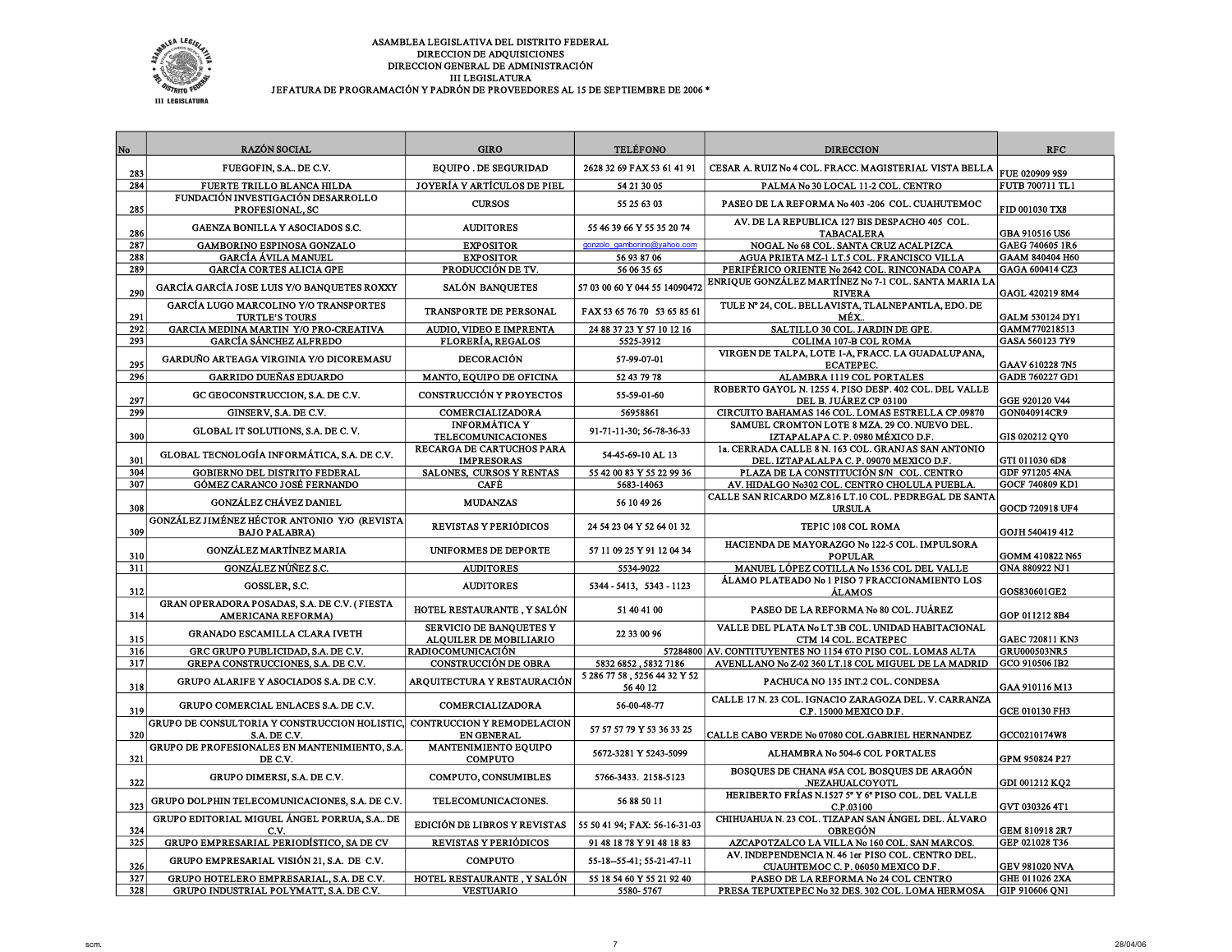

| No         | <b>RAZÓN SOCIAL</b>                                                                           | <b>GIRO</b>                                         | <b>TELÉFONO</b>                                    | <b>DIRECCION</b>                                                                   | <b>RFC</b>                       |
|------------|-----------------------------------------------------------------------------------------------|-----------------------------------------------------|----------------------------------------------------|------------------------------------------------------------------------------------|----------------------------------|
| 329        | GRUPO LAFI S.A. DE C.V.                                                                       | <b>VESTUARIO, TEXTILES</b>                          | 55 76 33 34<br>55 76 36 53                         | AV PRIMERO DE MAYO 125-A NAUCALPAN MÉX.                                            | <b>GLA 841203 HGA</b>            |
| 330        | GRUPO LIZMANT, SA. DE C.V.                                                                    | <b>MATERIAL PARA OFICINA</b>                        | 30 96 5746 /47/48/49                               | GONZALEZ COSSIO No 124-202 COL DEL VALLE                                           | GLI021216AH9                     |
| 332        | GRUPO NACIONAL PROVINCIAL, S.A.                                                               | <b>SEGUROS</b>                                      | 52-27-39-99                                        | AV. CERRO DE LAS TORRES 395 COL. CAMPESTRE<br><b>CHURUBUSCO</b>                    | GNP 921124 4PO                   |
| 333        | GRUPO PAPELERO GUTIÉRREZ S.A. DE C.V.                                                         | PAPELERÍA Y CONSUMIBLES DE<br><b>COMPUTO</b>        | 5740-1093 5740-1190                                | JOSÉ Ma ROA BARCENAS No 105-B COL OBRERA.<br><b>CUAUHTEMOC</b>                     | GPG 870312 998                   |
| 334        | GRUPO RODHAN, S.A. DE C.V.                                                                    | <b>COMERCIALIZADORA</b>                             | 55 86 07 44 FAX 55 86 13 67                        | SANTURCE No 1039 COL. RESIDENCIAL ZACATENCO                                        | GRO 921104 8G6                   |
| 335        | GRUPO TÉCNICO AUTOMOTRIZ S.A. DE C.V.                                                         | MANTENIMIENTO DE<br><b>AUTOMÓVILES</b>              | 5610 22 36 Y 56 19 14 72                           | SN. FEDERICO MZ.-1, LTE.14 COL PEDREGAL DE STA. URSULA                             | GTA960905NN9                     |
| 336        | GRUPO YMEELDA'S, S.A. DE C.V.                                                                 | <b>VESTUARIO</b>                                    | 5701-6932, 5758-0129                               | SUR 8 No 240 COL. AGRÍCOLA ORIENTAL                                                | GYM 950922 AV8                   |
| 337        | GRUSOLMEX, S.A. DE C.V.                                                                       | COMERCIALIZADORA                                    | 56-73-56-33                                        | MIMOSAS N. 43 COL. LOMAS DE SAN MATEO EDO DE MEXICO<br>CP 53200                    | <b>GRU 970708 PW4</b>            |
| 338        | <b>GUARDADO ARMENDÁRIZ SONIA</b>                                                              | <b>EOUIPOS CONTRA INCENDIO</b>                      | 57-71-41-20; 51-21-37-39;<br>FAX: 57-70-41-20      | MAR DEL CORAL MZA. 1 LOTE 5 FRACC. FUENTES DE<br>ECATEPEC C.P. 5505 EDO. DE MEXICO | <b>GUAS 741102 DF1</b>           |
| 341        | HDS ASESORIA E IMPRESOS CONTINUOS, S.A. DE C.V.                                               | <b>IMPRENTA Y ART.</b><br><b>PROMOCIÓNALES</b>      | 54 40 07 01 Y 55 19 90 49                          | TAJIN 183-A COL NARVARTE C.P. 03020                                                | HAI0102143F1                     |
| 342        | HELO, S.A. DE C.V.                                                                            | COMERCIALIZADORA, PAPELERÍA.                        | 55 74 18 96                                        | INSURGENTES SUR No.421 B-10 COL. HIPÓDROMO CONDESA<br>C.P. 06100                   | <b>EHE 940902 NHO</b>            |
| 343        | HERNANDEZ PONCE STEPHANE ITZEL                                                                | COMERCIALIZADORA                                    | 56708127                                           | PASEO DE LOS LAURELES # 161 IN.205 COL.PASEO TEXQUEÑ   HEPS851012L14               |                                  |
| 344        | HERRERA OJEDA DIEGO Y/O AREAINDIGO                                                            | <b>DISEÑO DE PAGINAS WEB</b>                        | 56 54 39 25                                        | 25 DE ENERO No 67 COL. BENITO JUAREZ                                               | HEDO770408 6V5                   |
| 345        | HOLZERG CIA, S.A. DE C.V.                                                                     | JOYERÍA Y ARTÍCULOS DE PIEL                         | 52 79 6000 Y 52 79 60 03                           | CAMPO ELISEOS 345 POLANCO C.P. 11560                                               | HOL 841214 S58                   |
| 346        | HOTEL MONTE REAL, S.A.                                                                        | <b>BANOUETES</b>                                    | 55 18 11 49 AL 49                                  | REVILLAGIGEDO No 23 COL CENTRO C.P. 06050                                          | HMR 690407 KW7                   |
| 347        | HOTELERIA CENTRO HISTÓRICO, S.A. DE C.V.                                                      | <b>RESTAURANTE</b>                                  | 55183466 Y 55183466                                | AV. FRANCISCO I MADERO No. 30 COL. CENTRO DEL.<br><b>CUAUHTEMOC</b>                | HCH 011221 J98                   |
| 351        | HUELLA LITOGRÁFICA S.A. DE C.V.                                                               | <b>IMPRESOS</b>                                     | 57 81 41 09                                        | CUITLAHUAC No. 94 COL ARAGÓN                                                       | HLI 801208 614                   |
| 352        | HUERTA CRUZ MA CRISTINA                                                                       | <b>EXPOSITOR</b>                                    | 53 12 28 79                                        | C. MARIO RUIZ DE CHÁVEZ No 9 COL. CAPULÍN SOLEDAD                                  | HUCC 770510 6Z2                  |
| 353        | <b>HUERTA MORROY GUSTAVO</b>                                                                  | <b>SERVICIOS DE COMUNICACIÓN</b><br><b>AUDIO</b>    | 53 92 35 08                                        | JAZMÍN No FRACCIONAMIENTO MIRA FLORES EN<br><b>TLALNEPANTLA</b>                    | HUMG 711206 HS3                  |
| 354        | IMAGEN DE INMUEBLES, S.A. DE C.V.                                                             | <b>MANTENIMIENTO A INMUEBLES</b>                    | 56 75 95 52 Y 5675 94 59                           | PROLONGACIÓN DIVISIÓN DEL NORTE No 4945 1er PISO COL<br><b>LOS CEBADA</b>          | <b>IIN 021018 BE8</b>            |
| 355        | IMMCOP, S.C.                                                                                  | <b>MERCADOTECNIA Y ESTUDIOS</b><br><b>POLÍTICOS</b> | 556 61 02 99 Y 56 63 54 79                         | MINERVA No 77 COL CRÉDITO                                                          | IMM020517C53                     |
| 356        | IMPERIO AUTOMOTRIZ DEL NORTE, S.A. DE C.V.                                                    | AUTOS VENTA SERVICIOS.<br>PINTURA, REFACCIONES      | 5547-7500, AL 04Y 55475596<br>AL 99                | AV. INSURGENTES NORTE No 260 COL, SANTA MARIA LA<br><b>RIBERA</b>                  | IAN 970418 JN4                   |
| 357        | IMPLEMENTOS FOTOGRÁFICOS S.A. DE C.V.                                                         | <b>COMERCIALIZADORA</b>                             | 55 77 85 00 Y 55 77 81 30                          | TENAYO No 33 COL. TEPEYAC INSURGENTES                                              | IFC841019DJ1                     |
| 358        | <b>IMPRENTAMEX, S.A.</b>                                                                      | <b>IMPRESIÓN</b>                                    | 52-50-56-08; FAX:52-03-43-76                       | LAGO WETTER N. 146 COL. ANAHUAC C.P. 11320 MÉXICO D.F.                             | IMP 740909 I70                   |
| 359        | IMPRESIONES PRECISAS ALFER, S.A. DE C.V.                                                      | <b>IMPRENTA Y ENCUADERNADORA</b>                    | 5840 20 20                                         | CALLE 2 NO 103 COL LOS REYES DE REFORMA                                            | IPA 030611 FY9                   |
| 360        | IMPRESORA ALBERTH, S.A.                                                                       | <b>IMPRESOS</b>                                     | 55454127 Y 52242023<br>55 10 29 09<br>FAX 55 18 06 | LOGO ISEO N 192 COL ANAHUAC                                                        | IAL 780907 JC2                   |
| 362        | <b>IMPRESOS CESAR, SA DE CV</b>                                                               | <b>IMPRESIÓN</b>                                    | 98                                                 | PALMA NTE 518-115 COL CENTRO                                                       | ICE 970522 8D6                   |
| 363        | IMPRESOS CHÁVEZ, S.A. DE C.V.                                                                 | <b>IMPRENTA</b>                                     | 55 39 51 08 Y 56 72 01 19                          | VALDIVIA 31 COL. MARIA DEL CARMEN DELG. BENITO<br><b>JUÁREZ</b>                    | ICA 890620 M89                   |
| 364        | IMPRESOS SANTIAGO, S.A. DE C.V.                                                               | <b>IMPRESOS</b>                                     | 55-79-44-60; 56-96-82-09                           | NIÑOS HÉROES DE CHAPULTEPEC. 142 ESQ. BOLÍVAR C.P.<br>03440 MÉXICO D.F.            | <b>ISA 980216 PUA</b>            |
| 365        | INDUSTRIA AZUL, S.A. DE C.V.                                                                  | COMERCIALIZADORA                                    | 58 10 09 49 Y 58 10 71 65                          | VICENTE GUERRERO No 7 COL. SAN BARTOLO AMEYALCO                                    | IAZ980610EP5                     |
| 366        | INDUSTRIAL OBRERO S.A. DE C.V.                                                                | VESTUARIO DE UNIFORMES                              | 55-90-41-47;55-90-30-32;55-79-<br>$46 - 55$        | ALICANTE N. 99 COL. ÁLAMOS DEL. B. JUÁREZ C.P. 03400<br>MEXICO D.F.                | IOB 980529 1A5                   |
| 367        | INDUSTRIAL WEAR, S.A. DE C.V.                                                                 | <b>VESTUARIO DE UNIFORMES</b>                       | 55 74 22 00                                        | ÁLVARO OBREGÓN Nº 154 INT. 1  COL. ROMA                                            | IWE 000926 9Q6                   |
| 368        | INDUSTRIAS DARYL, SA DE CV                                                                    | <b>UNIFORMES</b>                                    | 15 46 23 50                                        | JOSÉ BERNAL COUTO NO 13 COL. MEXICO 1er SECC CD.<br><b>NEZAHUALCOYOTL</b>          | IDA 000823 LR4                   |
| 369        | INDUSTRIAS GOMEDI S.A. DE C.V.                                                                | <b>MUEBLES DE OFICINA</b>                           | 55812657 Y 55810297                                | PROL. SILOS #187 COL. LOS REYES IZTAPALAPA C.P. 09840                              | IGO870812KT9                     |
| 370        | <b>INDUSTRIAS HABER'S SA CV</b>                                                               | <b>VESTUARIO BLANCOS</b>                            | 53 58 52 64, 5358 - 5243                           | ESFUERZO 2-A COL. LÁZARO CÁRDENAS                                                  | IHA 820119 CW0                   |
| 371<br>372 | INDUSTRIAS SANDOVAL S.A. DE C.V.<br>INFORED COMERCIAL, SA DE CV                               | COMERCIALIZADORA<br><b>TRANSMISIÓN DE SPOTS</b>     | 52-64-55-08                                        | TUXPAN N.39-603 COL. ROMA C.P.06170 MEXICO D.F.                                    | ISA 000301 M57<br>ICO 011213 K13 |
|            | INFORMATICA INTEGRAL ADMINISTRATIVA, S.A. DE                                                  |                                                     | 53 29 11 82 Y 53 29 11 22                          | LA PRESA No 212 SAN JERÓNIMO                                                       |                                  |
| 373        | C.V.                                                                                          | <b>EQUIPO DE COMPUTO</b>                            | 56 82 87 02 Y 56 82 87 14                          | DIVISIÓN DEL NORTE No 525 DES. 301 COL. DEL VALLE                                  | IIA 990408 553                   |
| 375        | INFORMÁTICA Y DISEÑO CORPORATIVO, S.A. DE C.V.<br>INGENIERIA EN SISTEMAS DE ALTA TECNOLOGIA Y | <b>COMPUTO Y CONSUMIBLES</b>                        | 56 58 44 28 Y 56 58 46 23                          | COPILCO No 102-1 COL COPILCO UNIVERSIDAD                                           | IDC 041123 UZ7                   |
| 378        | EN SISTEMAS S.A. DE C.V.                                                                      | COMERCIALIZADORA                                    | 044 55 2563 8492                                   | BELLAS ARTES #312, COL. FEDERAL, C.P. 15700                                        | SSE0511174V2                     |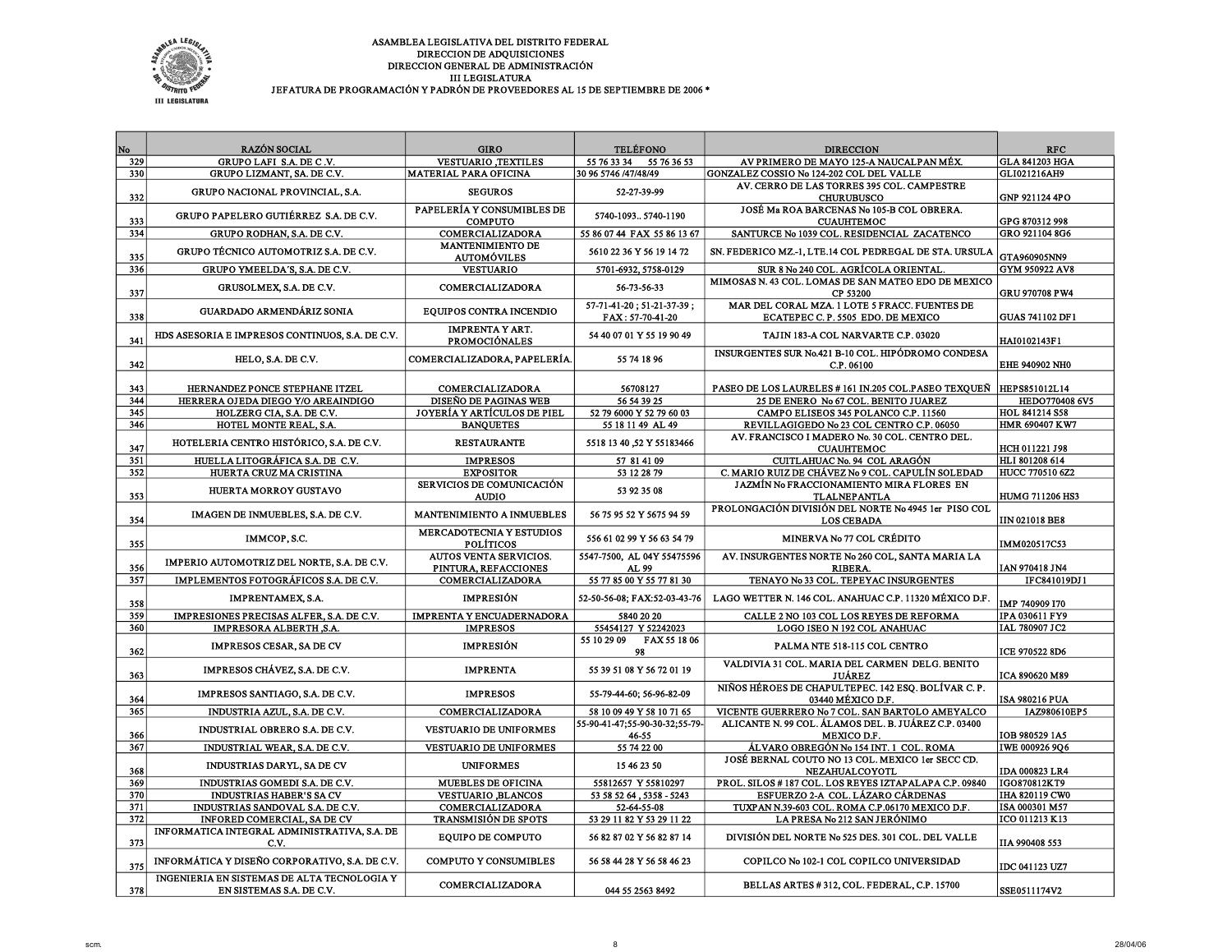

| No  | <b>RAZÓN SOCIAL</b>                                                           | <b>GIRO</b>                       | <b>TELÉFONO</b>               | <b>DIRECCION</b>                                                                   | <b>RFC</b>             |
|-----|-------------------------------------------------------------------------------|-----------------------------------|-------------------------------|------------------------------------------------------------------------------------|------------------------|
|     | INGENIERÍA Y ARQUITECTURA EMPRESARIAL, S.A. DE   INGENIERÍA Y ARQUITECTURA EN |                                   |                               | CALLE JOSÉ MARIA VELASCO MZA 2, LTE 4 NUM.31, FRACC.                               |                        |
| 379 | C.V.                                                                          | <b>GENERAL</b>                    | 59865067<br>56087898          | VILLAS DE AYOTLA IXTAPALUCA                                                        | IAE 020109 T48         |
|     | INGENIERÍA Y MAQUINARIA ELECTROMECÁNICA, S.A.                                 | PLANTA DE LUZ                     | 58 67 04 22, 58 67 04 33 Y 58 | VÍA JOSÉ LÓPEZ PORTILLO KM. 21.5 COL. LÁZARO                                       |                        |
| 380 | DE C.V.                                                                       |                                   | 67 19 87                      | <b>CÁRDENAS</b>                                                                    | IME 000725 CB1         |
|     | INGENIEROS ASOCIADOS PARA PROYECTOS Y                                         | MANTTO. ELÉCTRICO, MECÁNICO       |                               | CALLE BUENAVISTA N. 76-4 COL. LINDA VISTA DEL. GUSTAVO                             |                        |
|     | SERVICIOS, S.A. DE C.V.                                                       | Y EQUIPO DE COMPUTO               | 19-97-51-32; FAX: 19-97-51-30 | A. MADERO C.P. 07300 MEXICO D.F.                                                   |                        |
| 381 |                                                                               |                                   |                               |                                                                                    | IAP 020508 LM2         |
|     | INGENIEROS ESPECIALISTAS EN CIMENTACIÓN S.C.                                  | MECÁNICA DE SUELO                 | 5679-9785,5679-9100 Y 5677-   | CALLE TRES No 4 COL ESPARTACO.                                                     |                        |
| 382 |                                                                               |                                   | 8903                          |                                                                                    | IEC 810522 6L7         |
| 384 | INMOBILIARIA DEL NORTE, S.A.                                                  | <b>ESTACIONAMIENTOS</b>           | 52 86 16 04                   | HAMBURGO No 70-105 COL JUÁREZ                                                      | INO 580812 4C2         |
| 387 | INSELEC, S.A. DE C.V.                                                         | MANTENIMIENTO DE AIRE             | 53 88 74 86, 53 88 76 11 Y 53 | AV. PARLILLAR No 10 ESQ. VALLEJO                                                   |                        |
|     | INST. IBEROAMERICANO PARA EL FORTALECIMIENTO                                  | <b>ACONDICIONADO</b>              | 92 73 43.                     |                                                                                    | INS871105NE9           |
| 388 | DEL PODER LEGISLATIVO A.C.                                                    | <b>CURSOS</b>                     | 55757332                      | CLL MANZANAS 56 DBP. 203 PISO 2 COL. TLACOQUEMECATL DEL VALLE C.P. 03100           | NAGS681001HDFVML04     |
| 389 | INSTITUTO ESTUDIOS FISCALES Y ADMÓN., AC                                      | <b>CURSOS</b>                     | 55 14 35 26 Y 55 14 82 43     | VALLADOLID NO 37 PB PB COL. ROMA                                                   | IEF 791026 MHA         |
| 390 | INSTITUTO MEXICANO DE LA RADIO                                                | <b>TRANSMISIÓN DE SPOTS</b>       | 56 28 17 00 Y 56 28 17 31     | MAYORAZGO No 83 COL. XOCO                                                          | IMR 830323 RH1         |
|     | INSTITUTO NACIONAL DE ADMINISTRACIÓN PUBLICA.                                 |                                   |                               | PROLONGACIÓN PASEO DE LA REFORMA 2151 COL. PALO                                    |                        |
| 392 | A.C.                                                                          | <b>SEMINARIOS Y ESTUDIOS</b>      | 50 81 26 00 Y 55 70 05 32     | <b>ALTO</b>                                                                        | <b>INA 770420 DW1</b>  |
|     | INSTITUTO NACIONAL PARA EL DESARROLLO                                         |                                   |                               |                                                                                    |                        |
| 393 | ARCHIVISTICO, A.C.                                                            | <b>CURSOS ARCHIVO</b>             | 57 09 70 71                   | AV. JOSÉ MARIA IZAZAGA No 89 COL CENTRO                                            | IND 041210 TF9         |
|     | INTELIGENCIA EN NEGOCIOS CORPORATIVOS, S.A. DE                                | <b>IMPLEMENTACIÓN DE SISTEMAS</b> | 01800 759INCO Y 01449 978     | AV. AGUASCALIENTES SUR 2625 IER PISO JARDINES DE LAS                               |                        |
| 394 | C.V.                                                                          | MANTENIMIENTO Y SERVICIO          | 14 08                         | FUENTES AGUASCALIENTES, AGS.                                                       | INC 000922 QD5         |
|     | INTERNACIONAL MUDANCERA MEXICANA, S.A. DE                                     | <b>FLETES Y MUDANZAS</b>          | 5593 9488,5229 1199.          | ALLORI No 34 COL ALFONSO XIII DEL. ÁLVARO OBREGÓN                                  |                        |
| 395 | C.V.                                                                          |                                   |                               |                                                                                    | IMM 990127 N72         |
| 396 | INTERNACIONAL SEWING COMPANY S.A. DE C.V.                                     | VESTUARIO, TEXTIL                 | 56 74 93 69                   | ELISA 34-A COL NATIVITAS                                                           | ISE 970828 U84         |
|     | INTRAGOB, S.C.                                                                | CONSULTORIA, ASESORIA Y TODA      | 5543 8926 Y 55 38 34 05       | 5 DE FEBRERO No 609-1 ÁLAMOS SEGOVIA Y CÁDIZ BENITO                                |                        |
| 397 |                                                                               | <b>CLASE DE SERVICIOS</b>         |                               | <b>JUÁREZ C.P. 03400</b>                                                           | IQC 020715 4D8         |
|     | IÑIGUEZ OCHOA CLAUDIA GABRIELA                                                | COMERCIALIZADORA MATERIAL         | 5341-9578                     | MAR MEDITERRÁNEO, No 231-8 COL POPOTLA MEXICO. D.F.                                |                        |
| 398 |                                                                               | <b>ELÉCTRICO</b>                  |                               |                                                                                    | <b>IIOC 680229 DX5</b> |
| 399 | ISA CORPORATIVO, S.A. DE C.V.                                                 | PUBLICIDAD IMPRESA                | 56 97 60 56 Y 55 81 38 83     | CULTURAS PREHISPÁNICAS NO 12 COL GRANJAS SAN<br><b>ANTONIO</b>                     | ICO960722VD7           |
|     | IZAGUIRRE PLACEN CÍA JESÚS ANTONIO Y/O                                        |                                   | 56 70 07 74 Y CEL. 55 23 38   |                                                                                    |                        |
| 400 | SISTEMAS INTEGRALES AUTOMOTRICES                                              | <b>TÁLLER MECÁNICO</b>            | 56 23                         | CALZ. DE LA VIGA 1702-A COL. HÉROES DE CHURRUBUSCO                                 | IAPJ700815GA8          |
| 402 | J. MANZO IMPRESIONES Y DISEÑO S.A., DE C.V.                                   | <b>IMPRESOS</b>                   | 55882408 Y 55 88 24 09        | SAN ANTONIO ABAD 39 LOC. 3 COL. OBRERA                                             | JMI 001214 EP0         |
| 403 | JAIME LÓPEZ JESSICAY/O DISEÑO SERIGRAF                                        | <b>DISEÑO GRAFICO</b>             | 5239-1210 Y 5239-1211         | CALZ. REAL DE SAN MARTÍN No 166 COL SANTA INÉS                                     | JALJ 820712 M55        |
|     |                                                                               |                                   |                               | URUGUAY 73 BIS - 601 COL. CENTRO DEL. CUAUHTEMOC CP                                |                        |
| 406 | <b>JIMÉNEZ GUADALUPE</b>                                                      | <b>VESTUARIO TRAJES</b>           | 55-21-79-02 Y 55 10 17 02     | 06090                                                                              | JIGU 670708 RC2        |
|     | JJJ PROYECTO CONSTRUCCIÓN Y SUPERVISIÓN S.A.                                  | CONSTRUCCIÓN, PROYECTOS Y         | 5536-4945                     | INSURGENTES SUR No 953-118 COL. NÁPOLES                                            |                        |
| 407 | DE C.V.                                                                       | <b>ESTUDIOS Y MANTENIMIENTO</b>   |                               |                                                                                    | JPC 020115 HF0         |
| 408 | JOYERÍA AZTECA, S.A. DE C.V.                                                  | JOYERÍA                           | 55217621                      | AV 16 DE SEPTIEMBRE NO 82 PB.                                                      | JAZ 790706 JY0         |
| 409 | JP MACRO, S.A DE C.V.                                                         | <b>RESTAURADORES</b>              | 56612247 Y 56620754           | HORTENCIA 201 COL. LA FLORIDA 201                                                  | JMA 031211 LI8         |
|     | JR INTERCONTROL, S.A. DE C.V.                                                 | <b>FOTOCOPIADORA</b>              | 5359 0223 Y 5576 68 72        | SAN JOSÉ DE LOS LEONES No7 COL SAN FRANCISCO                                       |                        |
| 410 |                                                                               | <b>ARRENDAMIENTO</b>              |                               | CUAUTLALPAN NAUCALPAN                                                              | JRI 840903 AF3         |
| 411 | JUÁREZ BARCENAS SANTA Y/O COMERCIALIZADORA                                    | COMERCIALIZADORA                  | 56 13 82 44                   | 2A CALLE DE JESÚS RODRÍGUEZ No 33 SM. MZ.5 UNIDAD<br>HABITACIONAL VICENTE GUERRERO | <b>JUBS 520628 MR7</b> |
|     | <b>LILIAN</b><br>JULIO CESAR UTRILLA FARRERA Y/O EXCEL MULTI                  |                                   |                               |                                                                                    |                        |
| 412 | <b>SERVICIOS</b>                                                              | COMERCIALIZADORA                  | 55 77 04 22                   | TEPALCATZIN No 32 COL STA JSABEL TOLA                                              | <b>UIFJ 640710 FR2</b> |
|     |                                                                               | MUEBLES SILLAS Y SILLONES         |                               | PRESIDENTE MASARIK N. 360 - A DESP. 102 COL. POLANCO                               |                        |
| 413 | KADENSA INTERNACIONAL, S.A. DE C.V.                                           | PARA OFICINA                      | 52-80-04-05; FAX: 52-80-01-20 | DEL. MIGUEL HIDALGO C.P. 11560 MEXICO D.F.                                         | KIN 951220 SY7         |
|     |                                                                               |                                   |                               |                                                                                    |                        |
| 415 | KING MAR MEXICANA S.A. DE C.V.                                                | FUMIGACIÓN Y MANTENIMIENTO        | 55 14 21 58 Y 55 14 81 05     | HAMBURGO 112 5 PISO COL JUÁREZ                                                     | KMM 960605 18A         |
|     |                                                                               | <b>MANTENIMIENTO DE</b>           |                               |                                                                                    |                        |
| 416 | KRISOTT AUTOMOTRIZ S.A. DE C.V.                                               | <b>AUTOMÓVILES</b>                | 5631-7540                     | CARR. PICACHO No 100, COL AMPLIACIÓN MIGUEL HIDALGO                                |                        |
| 417 | KRONOS DIGITAL, SA DE CV                                                      | <b>IMPRENTA</b>                   | 52 19 56 38/66 / 98.          | HERNÁNDEZ Y DÁVALOS COL. ALGORÍN                                                   | KDI 040304 9A9         |
| 419 | LA MARQUESITA, S.A DE C.V.                                                    | <b>ELÉCTRICO</b>                  | 5512-1103. 5512-1648          | DONCELES No 46 COL CENTRO                                                          | <b>MAR 541112 CT8</b>  |
| 421 | LA PRINCIPAL, S.A. DE C.V.                                                    | <b>BANDERAS</b>                   | 5521 0311 Y 55 21 97 07       | TACUBA 12 COL. CENTRO                                                              | PRI 310302 7RO         |
|     | LÁSER INDUSTRIAL, S.A. DE C.V.                                                | MATERIAL ELÉCTRICO,               | 5359 4098 Y 5359 1355 FAX     | CALZ. DE LAS ARMAS N.697 COL. SAN PEDRO XALPA, C.P. 02710                          |                        |
| 423 |                                                                               | ILUMINACIÓN.                      | 5576 2759                     | DELG. AZCAPOTZALCO                                                                 | LIN 930317 968         |
| 424 | LEGATEK, SA DE CV                                                             | <b>PUBLICACIONES</b>              | 55 24 36 12 Y 55 24 36 67     | BARTOLOCHE No 1777 COL. DEL VALLE                                                  | LEG 980720 D8A         |
| 425 | LERMA HERNANDEZ EDUARDO DEMIAN Y/O<br><b>SENSORAMA</b>                        |                                   | 19 98 25 86                   |                                                                                    |                        |
|     |                                                                               | DESARROLLAR LA CONCIENCIA         |                               | SAN LUIS POTOSI 196 PISO 5 DESPACHO C COL. ROMA                                    | LEHE700224PMA          |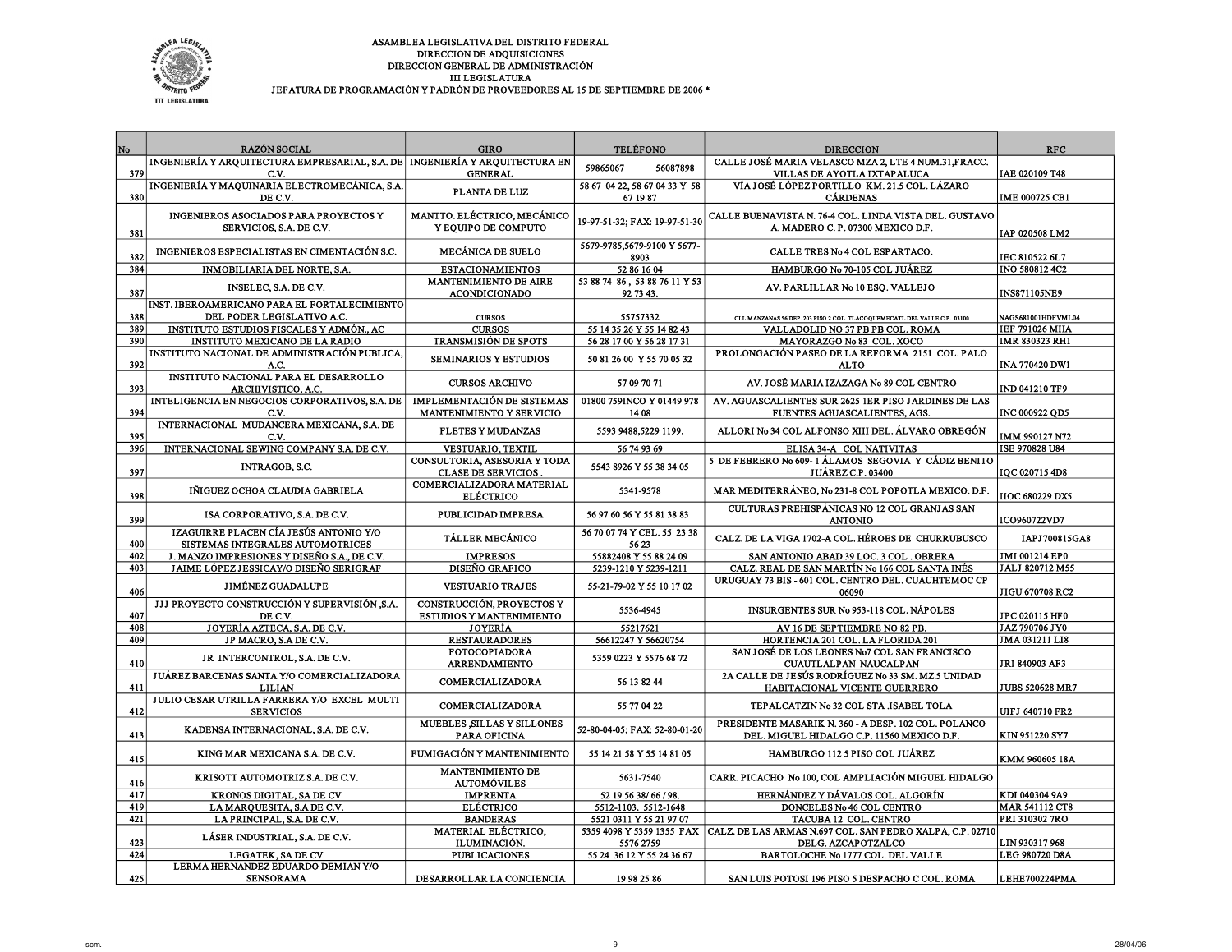

| No         | <b>RAZÓN SOCIAL</b>                                                                                                | <b>GIRO</b>                                               | <b>TELÉFONO</b>                                        | <b>DIRECCION</b>                                                                                                                                            | <b>RFC</b>                                      |
|------------|--------------------------------------------------------------------------------------------------------------------|-----------------------------------------------------------|--------------------------------------------------------|-------------------------------------------------------------------------------------------------------------------------------------------------------------|-------------------------------------------------|
|            |                                                                                                                    | LIMPIEZA INTEGRAL DE                                      |                                                        | PETENN. 6 ESQ. VIADUCTO MIGUEL ALEMÁN COL. ATENOR                                                                                                           |                                                 |
| 426        | LIMPIA TEC, S.A. DE C.V.                                                                                           | <b>INMUEBLES</b>                                          | 54-40-13-39; 54-40-13-40                               | SALAS DE. B. JUÁREZ C. P. 03020 MEXICO D.F.                                                                                                                 | <b>LTE 971016 31A</b>                           |
| 429        | LINVIC, SA DE CV                                                                                                   | <b>ESTACIONAMIENTOS</b>                                   | 52 86 16 04                                            | HAMBURGO No 70-105 COL JUÁREZ                                                                                                                               | <b>LIN 720224 C22</b>                           |
| 430        | LITHO FORMAS, S.A. DE C.V.                                                                                         | <b>IMPRESOS</b>                                           | 5321 1500 Y 53905400                                   | FILIBERTO GÓMEZ N.15 FRACC. INDUSTRIAL TLALNEPANTLA<br>C.P.54030                                                                                            | LFO 540716 E98                                  |
| 431        | LITOGRÁFICA DELTA, S.A. DE C.V.                                                                                    | <b>IMPRENTA</b>                                           | 55 90 53 99 Y 55 90 25 03                              | PASCUAL OROZCO N.47 COL. SAN MIGUEL IZTACALCO, C.P.<br>08640                                                                                                | <b>LDE 650119 NF9</b>                           |
| 432        | LLANTERA SAN ANTONIO, S.A. DE C.V.                                                                                 | LLANTAS, CÁMARAS                                          | 55431235                                               | LUZ SAVIÑON 820 COL. DEL VALLE C.P. 03100                                                                                                                   | <b>LSA 810422 24A</b>                           |
| 433        | LM COMPUTACIÓN, S.A. DE C.V.                                                                                       | CURSOS DE CAPACITACIÓN EN<br><b>COMPUTACIÓN</b>           | 55-25-82-23; 53-73-33-84                               | NÁPOLES N. 49 TERCER PISO COL. JUÁREZ DEL.<br>CUAUHTEMOC C.P. 06600 MÉXICO D.F.                                                                             | <b>LCO 981202 2B5</b>                           |
| 434        | LOGIC SUPPLY, S.A. DE C.V.                                                                                         | <b>COMPUTO</b>                                            | 55-55-18-23                                            | AZALEA N. 3 SANTA CRUZ XOCHITEPEC DEL. XOCHIMILCO<br>MEXICO D.F.                                                                                            | <b>LSU 020307 TK8</b>                           |
| 435        | LÓGICA APLICACIONES SOPORTE Y SERVICIO SA DE<br>CV                                                                 | COMPUTO Y ELÉCTRICOS                                      | 55 62 54 58                                            | <b>ENRIQUE SADA 3-9 CD SATÉLITE</b>                                                                                                                         |                                                 |
| 436        | <b>LÓPEZ CAÑAS RICARDO</b>                                                                                         | FUMIGACIÓN ,CONTROL DE<br><b>PLAGAS</b>                   | 53-96-71-01; TELEFAX:53-41-<br>22-57                   | MÁXIMO ROJAS N. 24 - 3 COL. PLUTARCO ELÍAS CALLES DEL<br>MIGUEL HIDALGO C.P. 11420 MEXICO D.F.                                                              | <b>LOCR 720619 OR9</b>                          |
| 437        | LÓPEZ FLORES CLAUDIA ANGÉLICA Y/O SERVICIOS<br><b>PROMOCIONALES</b>                                                | <b>IMPRENTA</b>                                           | 5588-7995 57 41 18 63 Y<br>044 55 26 76 31 53          | ALFREDO CHAVERO No 90 COL OBRERA                                                                                                                            | <b>LOFC 700602 BX1</b>                          |
| 439        | LÓPEZ MARTÍNEZ AHITOFEL Y/O EPAV                                                                                   | <b>AUDIO Y VIDEO</b>                                      | 26 36 82 86                                            | 2 CERRADA DE CORNELIO HISPANO MANZANA 40 LOTE 10<br>COL ZAPOTITLAN                                                                                          | <b>LOMA 791224 DX8</b>                          |
| 440        | LUCIO ROSAS EDITH Y/O EDICIONES AMÉRICA                                                                            | VENTA DE ENCICLOPEDIAS Y<br><b>LIBROS</b>                 | 58 56 57 51                                            | JUAN DE BARRARA No30 ANT.81 COL. LOMAS DE ZARAGOZA<br>DELEG. IZTAPALAPA, C.P.09620                                                                          | <b>LURE 760408 N61</b>                          |
| 441        | LUÍS BALLINA JAVIER                                                                                                | <b>EXPOSITOR</b>                                          | 044 55 17 29 66 22                                     | ANILLO PERIFÉRICO AGRUPAMIENTO 20 SMZ.6 ENTRADA 1<br>DEPTO. 41 COL. VICENTE GUERRERO                                                                        | <b>LUBJ 250531 HDS</b>                          |
| 442        | LUNA CHRZANOWSKI RALPH                                                                                             | PLACAS DE BRONCE                                          | 56 39 15 67                                            | NICOLÁS DE SAN JUAN NO 110 COL. NARVARTE                                                                                                                    | <b>LUCR 561125 7N5</b>                          |
| 443        | LUNA CORREA ZUEMY KAREN Y/O IMAGEN<br><b>CORPORATIVA</b>                                                           | <b>IMPRENTA</b>                                           | 57 41 28 68 Y 044 55 17 48 19<br>60                    | PONIENTE 116 No 32 COL. PANAMERICANA                                                                                                                        | <b>LUCZ 810303 6C9</b>                          |
| 444        | MAC EDICIONES Y PUBLICACIONES, SA DE CV                                                                            | REVISTAS Y PERIÓDICOS                                     | 52 02 79 70                                            | MONTES URALES No 425 COL. LOMAS DE CHAPULTEPEC                                                                                                              | <b>EPU9812212U5</b>                             |
| 445        | MACRO CLIM, S.A. DE C.V.                                                                                           | LIMPIEZA Y MANTENIMIENTO DE<br><b>INMUEBLES</b>           | 56-75-94-59; FAX:56-75-95-52                           | PROLONGACIÓN DIVISIÓN DEL NORTE N. 4945 1er PISO COL.<br>LA CEBADA SAN LOREZO XOCHIMILCO C. P. 16010 MEXICO<br>D.F.                                         | <b>MCL 920107 4D9</b>                           |
| 446        | MAINBIT, S.A. DE C.V.                                                                                              | MANTTO DE COMPUTADORAS                                    | 56 39 17 16 Y 56 39 17 11                              | ROMERO DE TERREROS NO 804 ESQ. AMORES COL DEL<br><b>VALLE</b>                                                                                               | MAI 900112 RW2                                  |
| 447        | MAKE PRO, S.A. DE C.V.                                                                                             | <b>EVENTOS</b>                                            | 53 87 06 00 EXT. 3942                                  | AV. PASEO DE LAS PALMAS 1005 LOMAS DE CHAPULTEPEC                                                                                                           | MPR960118OW9                                    |
| 449        | MARDAM, S.A. DE C.V.                                                                                               | CONSTRUCCIÓN Y SUPERVISIÓN<br><b>DE OBRA</b>              | 56 68 50 02 56 81 27 81                                | JALAPA No 6 COL SAN JERÓNIMO ACULCO                                                                                                                         | MAR 960812 B9A                                  |
| 450        | MARTÍNEZ FUNES ADRIÁN RICARDO Y/O NETWORK<br><b>CABLING SYSTEMS</b>                                                | <b>VOZ Y DATOS</b>                                        | 52 71 84 97                                            | 2da PRIVADA 11 DE ABRIL No 21 DESP.302 COL. ESCANDON                                                                                                        | MAFA 671106 8D1                                 |
| 451        | MATUS ALMEIDA CONSTRUCCIONES, S.A. DE C.V.                                                                         | <b>MANTENIMIENTO Y</b><br>REMODELACIÓN DE INMUEBLES       | 26 33 57 65 Y 56 44 02 70                              | CALLE YOBAIN 249 S/N ENTRE HOMUN Y TENOSIQUE COL.<br><b>LAS TORRES DE PADIERNA</b>                                                                          | MAC 860623 290                                  |
| 452        | MAXCOM, TELECOMUNICACIONES, S.A. DE C.V.                                                                           | TELECOMUNICACIONES                                        |                                                        |                                                                                                                                                             |                                                 |
| 453        | MAXCOM, TELECOMUNICACIONES, S.A. DE C.V.                                                                           | <b>TELECOMUNICACIONES</b>                                 | 5147 1111                                              | GUILLERMO GONZALES CAMARENA No 2000 COL. CENTRO EN<br><b>SANTA FE</b>                                                                                       | <b>AMA960228UU6</b>                             |
| 454        | MAYA TECNOLOGÍAS INFORMACIÓN, SA DE CV                                                                             | COMPUTADORAS Y REFACCIONES                                | 56 58 37 26 Y 53 36 32 39                              | AV. CANAL DE MIRAMONTES No 1477 COL. CONTRY CLUB<br>COYOACAN                                                                                                | <b>MTI 040720 MDA</b>                           |
| 455        | MEDINA MARTÍNEZ ROBERTO Y/O ABZ MEXICO                                                                             | STENOGRAPH EOUIPO Y<br><b>CONSUMIBLE</b>                  | 56 39 81 87 Y 56 39 92 96                              | REDRO MORENO DE TERREROS NO 822-303 COL DEL VALLE                                                                                                           | <b>MEMR 551123 J61</b>                          |
| 456        | MEDIOS Y PROYECTOS CIUDADANOS, S.A. DE C.V.                                                                        | <b>PUBLICIDAD</b>                                         | 24 55 98 62                                            | PESTALOZZI 1125 COL. DEL VALLE                                                                                                                              | MPC 051018 UH2                                  |
| 457        | <b>MELÉNDREZ BAYARDO JUDITH</b>                                                                                    | <b>DISEÑADOR</b>                                          | 56 17 24 95                                            | HIDALGO 80 COL. SANTA URSULA COAPA                                                                                                                          | <b>MEBJ 660906 3B3</b>                          |
| 459<br>460 | <b>MENTADO CONTRERAS PEDRO</b>                                                                                     | REVISTAS Y PERIÓDICOS<br><b>COMPUTO Y CONSUMIBLES</b>     | 10 55 88 15 Y 10 55 88 16<br>55 14 11 06               | BOLÍVAR 31 INT. 110 COL. CENTRO                                                                                                                             | <b>MECP 640125 1C6</b><br><b>MDI 000523 HF9</b> |
| 461        | MEXICANA DIGITAL DE IMPRESIÓN, S.A. DE C.V.<br>MÉXICO RADIO. SA DE CV<br>MICROSOFT MEXICO S DE RL DE CV (MICROSOFT | <b>SPOTS</b>                                              | 57 05 00 57 Y 53 35 02 95                              | <u>AV. DE LA REPUBLICA 145-A COL. TABACALERA</u><br>GÓMEZ FARIAS N. SI COL. SAN RAFAEL DEL CUAUHTEMOC C.<br>PASEO DE LOS TAMARINDOS 60 BOSOUES DE LAS LOMAS | MRA 630701 AC0                                  |
| 462        |                                                                                                                    | <b>SOFWER</b><br><b>FOTOCOPIADORA</b>                     | 52 46 06 07Y 5246 06 44                                |                                                                                                                                                             |                                                 |
| 463        | MICROVAR, S.A. DE C.V.                                                                                             | <b>ARRENDAMIENTO</b>                                      | 52 60 07 06 Y 52 60 55 90                              | BAHÍA DE ESPÍRITU SANTO 1252 CPL VERÓNICA ANZURES                                                                                                           | MIC 851127 T63                                  |
| 465        | MIGUEL ANGEL DISTRIBUIDORA S.A. DE C.V.                                                                            | COMERCIALIZADORA                                          | 55101312                                               | 5 DE MAYO # 29 LOC. H COL. CENTRO, C.P. 06000                                                                                                               | <b>MAD970910UF5</b>                             |
| 466        | MILÁN HADDAD DIVO                                                                                                  | <b>ESTACIONAMIENTOS</b>                                   | 52 86 16 04                                            | HAMBURGO No 70-105 COL JUÁREZ                                                                                                                               | MIHD 560403 8M7                                 |
| 467<br>468 | MILENIO DIARIO, S.A. DE C.V.<br>MIRÓN REYES ANTONIO Y/O INSTITUTO JURÍDICO DE                                      | REVISTAS Y PERIÓDICOS<br><b>ASESOR</b>                    | 57 79 56 99 Y 54 55 29 77<br>56 89 33 97 Y 57 03 57 48 | AVENIDA No 17 COL. GRANJAS ESMERALDA<br>ABRAHAM GONZÁLEZ 71 LOCAL-B                                                                                         | <b>MDJ 991214 A74</b><br>MIRJ 560907 1G0        |
| 469        | MOLINA MEDELLÍN JOSÉ LUÍS                                                                                          | ASESOR DE SEGUROS Y FIANZAS                               | 5277-7690, 5277-8325                                   | BENJAMÍN FRANKLIN 166 2do. PISO COL ESCANDON                                                                                                                | <b>MOML 540615 NX7</b>                          |
| 470        | <b>MONASTERIOS RÍOS ROLANDO</b>                                                                                    | ASESOR DE SEGUROS Y FIANZAS 14-3380, 5514-5408 Y 55 25 67 |                                                        | RIÓ BALSAS No 127 PB COL CUAUHTEMOC                                                                                                                         | <b>MORJ 420411 K54</b>                          |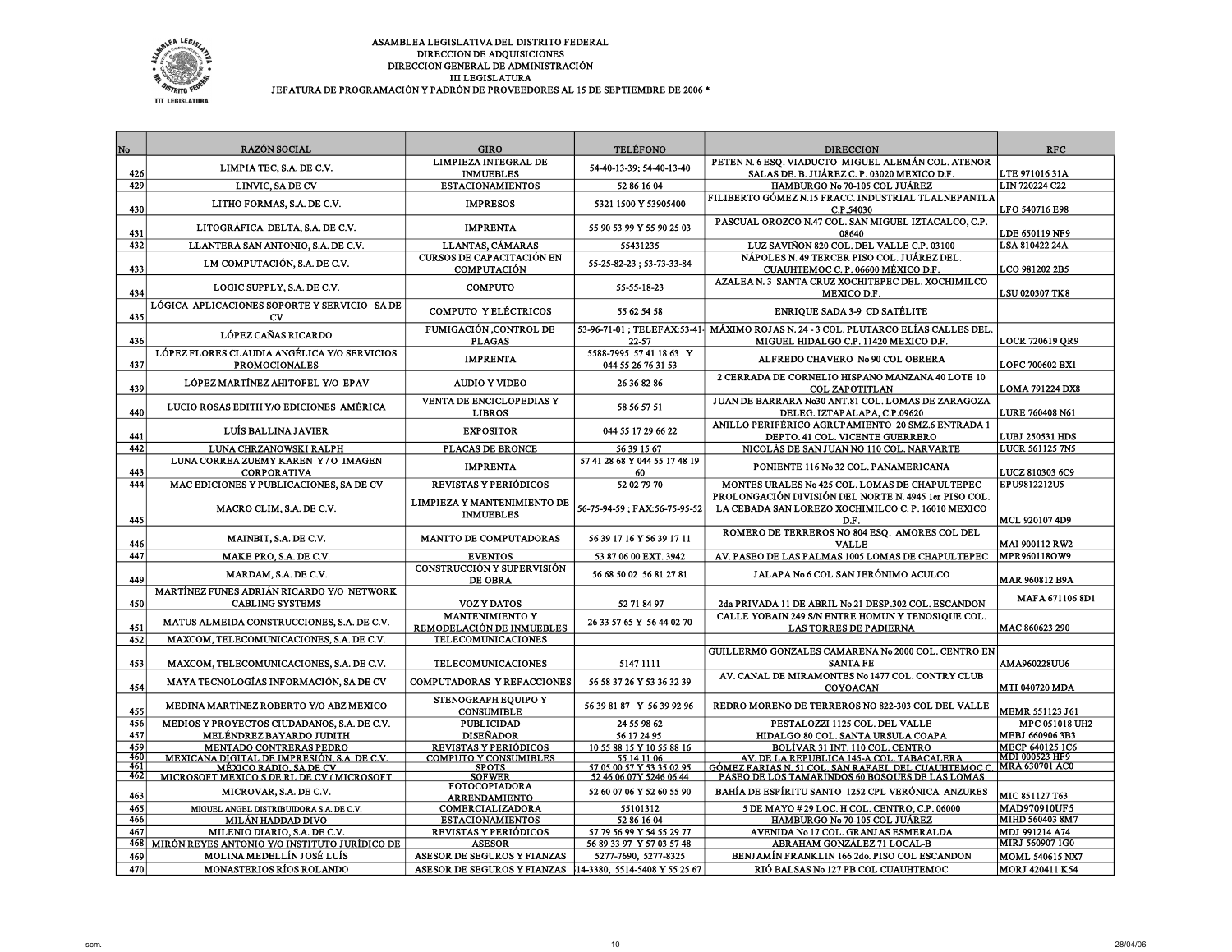

| No         | <b>RAZÓN SOCIAL</b>                                                               | <b>GIRO</b>                                           | <b>TELÉFONO</b>                              | <b>DIRECCION</b>                                                                                      | <b>RFC</b>                       |
|------------|-----------------------------------------------------------------------------------|-------------------------------------------------------|----------------------------------------------|-------------------------------------------------------------------------------------------------------|----------------------------------|
| 471        | MONROY Y ASOCIADOS AGENTE DE SEGUROS Y                                            | ASESOR DE SEGUROS Y FIANZAS                           | 5660-8088, 5680-6127                         | JUAN TINOCO 115 COL. MERCED GÓMEZ MIXCOAC                                                             |                                  |
|            | FINANZAS, S.A. DE C.V.<br>MORA PÉREZ KENIA LIZBETE                                | <b>BANQUETES Y ALQUILER DE</b>                        | 56-48-40-95 Y 56-48-40-56                    | SUR 107 - A N. 2120 COL. JUVENTINO ROSAS DEL. IZTACALCO                                               | <b>MAA 941117 DW2</b>            |
| 473        |                                                                                   | <b>EQUIPO</b>                                         |                                              | CP 08700 MEXICO D.F.                                                                                  | <b>MOPK 811113 1T9</b>           |
| 475        | <b>MORAN SOTO ROBERTHA</b>                                                        | <b>IMPRENTA</b>                                       | 54 21 52 07                                  | ZIHUACATLAN No 23 SANTO DOMINGO COYOACAN<br>NORTE 1-E, No. 4511, COL. GUADALUPE VICTORIA MEXICO, D.F. | MOSR 750510 AN9                  |
| 476        | MOTE CHÁVEZ LEÓN DIONISIO                                                         | <b>AGUA</b>                                           | 57 19 23 72                                  | C.P. 07780                                                                                            | MOCL 710226 MJ6                  |
| 477        | MOTO PRODUCTOS LETRÁN VALLE, SA DE CV                                             | <b>AUTOMÓVILES</b>                                    | 53 43 32 72 Y 56 18 19 91                    | <b>EMPERADOR NO 86 COL. PORTALES</b>                                                                  | MPL 000111 416                   |
| 478        | MOTOSACS ENTREGAS, S.A. DE C.V.                                                   | <b>MOTOS</b>                                          | 24 54 43 79 Y 24 54                          | CHIAPAS No 184 COL. ROMA                                                                              | <b>MEN 040825 B8A</b>            |
| 479        | MTTO. REF., ACC. Y FORMAS IMPRESAS PARA<br>COMPUTADORAS, S.A. DE C.V.             | COMPUTO, OFFSET                                       | 55-71-33-54 Y 57-84-32-15                    | ORIENTE 172 N. 110 COL. MOCTEZUMA SEGUNDA SECCIÓN<br>DEL. V. CARRANZA MEXICO D.F. CP 15530            |                                  |
| 480        | MUEBLES DISPLAN, S.A. DE C.V.                                                     | MUEBLES DE OFICINA                                    | 55 11 99 05                                  | OAXACA No 112 PLANTA BAJA COL ROMA                                                                    | MDI 970520 QP8                   |
| 481        | MULTI ACCESS COMPUTER SEO S.A. DE C.V.                                            | <b>DISTRIBUCIÓN DE EQUIPO DE</b><br><b>OFICINA</b>    | 21563604 21563608                            | CAMINO ANTIGUO A SAN ANDRÉS N.333 SAN MATEO XALPA<br>DELEG. XOCHIMILCO                                | MAC 980604 BI3                   |
| 482        | MULTICOMPUTADORAS, S.A. DE C.V.                                                   | COMPUTO, CONSUMIBLES                                  | 55 92 51 28                                  | INSURGENTES CENTRO No. 86-p, COL. TABACALERA C.P. 06030                                               | <b>MUL 930621 RR4</b>            |
| 483        | MULTIEQUIPOS Y CONSUMIBLES, S.A. DE C.V.                                          | VENTA DE EQUIPOS Y ACCESORIOS<br>PARA COMPUTO         | 54 85 59 69 Y 13 15 01 44                    | VIADUCTO TLALPAN 1007 COL. LA JOYA                                                                    | MCO030917MD1                     |
| 485        | MUÑOS HERRANZ ALFREDO                                                             | AUDIO VIDEO Y FIBRA ÓPTICA                            | 26142126                                     | AJAX No 32 INT.1 COL. ARBOLEDAS DEL SUR TLALPAN                                                       | <b>MUHA 530725 47A</b>           |
| 486        | MUÑOZ BECERRIL SERGIO ENRIQUE                                                     | FUMIGACIÓN Y MANTENIMIENTO                            | 58 22 69 34                                  | PINZON No 45 FACC. LAS ALAMEDAS ATIZAPAN EDO. DE<br><b>MEXICO</b>                                     | <b>MUBS 660731 SXA</b>           |
| 487        | MURRIETA MARTÍNEZ FELIPE                                                          | ELÉCTRICO, ILUMINACIÓN.                               | 55 24 95 95 Y 55 24 78 49                    | PROL. LÓPEZ COTILLA No. 1852-402 COL. DEL VALLE C.P. 03100                                            | MUMF 690809 UL2                  |
| 489        | NEXTIRAONE DE MEXICO, S.A. DE C.V.                                                | TELECOMUNICACIONES Y<br><b>SISTEMAS</b>               | 50 10 70 70                                  | AV. REVOLUCIÓN N. 639 COL. SAN PEDRO DE LOS PINOS DEL<br>B. JUÁREZ CP 03800 MEXICO D.F.               | NME 911202 4C7                   |
| 490        | NOVAMEDIC SEGUROS SALUD, S.A. DE C.V.                                             | <b>GASTOS MÉDICOS MAYORES</b>                         | 50 95 33 00                                  | ARQUÍMEDES NO 130 3ER PISO COL. POLANCO                                                               | <b>NSS 021003 DK5</b>            |
| 491        | NUEVA IMPRESORA Y EDITORA, S.A. DE C.V.                                           | <b>IMPRESOS</b>                                       | 30 03 01 00                                  | KM. 1.5 CARRETERA LOGO DE GUADALUPE SAN MIGUEL<br><b>XOCHIMANGA</b>                                   | NIE900223 GI4                    |
| 492        | NÚÑEZ PATLAN JOSÉ ALFREDO                                                         | <b>ASESOR</b>                                         | 56 82 78 78                                  | ROBERTO GAYOL No 1219 1ER PISO COL. DEL VALLE                                                         | <b>NUPA 720202 IV2</b>           |
|            |                                                                                   |                                                       |                                              |                                                                                                       |                                  |
| 493        | OFFSET COLORS PUBLICIDAD, S.A. DE C.V.                                            | <b>IMPRENTA</b>                                       | 5740 8691-5740 4197.                         | FERNANDO RAMÍREZ 138 COL OBRERA                                                                       | OCS 000623 AQ8                   |
| 494        | OFFSET DISEÑO Y PUBLICIDAD, S.A. DE C.V.                                          | <b>IMPRENTA</b>                                       | 5685 8010, 5685 80 11 Y 56 85<br>80 12       | PROLONGACIÓN CIRCUNVALACIÓN 191-J COL GRANJAS SAN<br><b>ANTONIO</b>                                   | ODP 000824 HU4                   |
| 495        | OFFSET MULTICOLOR, S.A. DE C.V.                                                   | <b>IMPRENTA LIBROS</b>                                | 56 33 11 82 Y 56 33 55 84                    | CALZ. DE LA VIGA 1332 09430 MEXICO D.F.                                                               | <b>OMU851018MR6</b>              |
| 496        | OFFSET UNIVERSAL, S.A. DE C.V.                                                    | <b>IMPRESOS ENCUADERNACIÓN</b><br><b>REVISTAS</b>     | 2281 7701 Y 5581 0890                        | CALLE DOS No 113 COL GRANJAS SAN ANTONIO                                                              | OUN 670830 667                   |
| 497        | OFICINAS MUEBLES EXCLUSIVOS, S.A. DE C.V.                                         | <b>MUEBLES DE OFICINA</b>                             | 55-14-55-89; FAX: 55-25-00-<br>42            | PUEBLA N. 74 - B COL. ROMA DEL. CUAUHTEMOC C.P. 06700<br>MEXICO D.F.                                  | OME 980220 8X8                   |
| 498        | OFITODO EXPRESS, S.A. DE C.V.                                                     | MANTENIMIENTO EQUIPO<br><b>INFORMÁTICO</b>            | 56-57-89-64,5657 8687 FAX 56<br>64 82 69     | OTE 110 No1506 COL. JUVENTINO ROSAS                                                                   | OEX 960702 R10                   |
| 499        | OMICRON SISTEMAS DE COMUNICACIÓN, S.A. DE C.V.                                    | PRODUCCIÓN DE VIDEOS Y<br><b>AUDIOVISUALES</b>        | 57 81 06 23                                  | CALI 691 COL. LINDAVISTA                                                                              | OSC980424QC9                     |
| 500        | OPERADORA DE EVENTOS SASA, S.A. DE C.V.<br>GRAN HOTEL DE LA CIUDAD DE MEXICO)     | <b>ALIMENTOS</b>                                      | 10837700                                     | AV. PASEO DE LA REFORMA 215 PISO 2 COL. LOMAS DE<br><b>CHAPULTEPEC</b>                                | OES 050218 C89                   |
| 501        | OPERADORA DE MANTENIMIENTO Y LIMPIEZA, S.A.<br>DE C.V.                            | LIMPIEZA EN GENERAL DE<br><b>INMUEBLES</b>            | 57 85 13 56 FAX. 58 65 09 45                 | CALLE ORIENTE 172 COL. MOCTEZUMA                                                                      | OML 8511129G0                    |
| 502        | OPERADORA DE RESTAURANTES WESTERN, S.A. DE<br>C.V. (SALÓN SEÑORIAL)               | SALÓN BANQUETES                                       | 55 11 97 70 Y 55 33 45 35                    | HAMBURGO 188 COL. JUÁREZ                                                                              | ORW 650602 OT7                   |
| 503        | OPERADORA NACIONAL HISPANA, S.A. DE C.V                                           | <b>HOTELERIA</b>                                      | 51 30 18 50                                  | PALMAS No 40 CENTRO HISTÓRICO                                                                         | ONH 970520 T89                   |
| 504        | ORGANI-K S.C.                                                                     | PROTEGER EL AMBIENTE                                  | 54 42 79 25                                  | AV. EUGENIA NO 115-1 COL DEL VALLE                                                                    | ORG 031031 FN7                   |
| 505        | ORGANIZACIÓN DE GRAN CARIBE PARA LOS<br><b>MONUMENTOS Y SITIOS</b>                | AROUITECTURA Y RESTAURACIÓN                           | 85 02 33 40 Y 85 02 33 41                    | ARENAL No 9 COL. HUIPULCO                                                                             |                                  |
| 506        | ORTIZ HERRERA JOSÉ ANTONIO                                                        | <b>IMPRESOS SERIGRAFÍA</b>                            | 56 02 17 48                                  | CANAL DE CHALCO 5340 C 27 U H NVA GENERACIÓN<br>PREDIO EL MOLINO                                      | OIHA 650514 FT0                  |
| 507        | PACHECO GONZÁLEZ RAFAEL Y/O MINOS                                                 | <b>ARTÍCULOS DE PIEL</b>                              | 57 711 77 73 Y 55 51 4361                    | HÉCTOR FIERRO NO 70 COL. SAN JUAN DE ARAGÓN                                                           | PAGR 330909 NE3                  |
| 508        | PAPELERA SARI S.A. DE C.V.                                                        | PAPELERÍA Y EQUIPO DE<br><b>COMPUTO</b>               | 55-79-02-54; FAX 55-79-78-<br>84:55-79-64-41 | EMPERADORES AZTECAS N.176 COL. SAN PEDRO IZTACALCO<br>DEL. IZTACALCO C.P.08220 MEXICO D.F.            | PSA 000721 JD2                   |
| 509        | PAPELERÍA ANZURES, S.A. DE C.V.                                                   | PAPELERÍA Y CONSUMIBLES DE<br><b>COMPUTO</b>          | 5546-0625.5545-0608                          | CANTU No 9 PISO COL. AZURES MEXICO, D.F.                                                              | PAN 910613 PB0                   |
| 510<br>511 | PAPELERÍA PRINCIPADO, S.A. DE C.V.<br>PAPELES E IMPRESOS DE CALIDAD, S.A. DE C.V. | PAPELERÍA Y EQUIPO DE OFICINA<br>PAPELERÍA EN GENERAL | 55 82 77 39<br>11 07 79 89 Y 56 34 34 08     | AV. TLAHUAC 84-A SANTA ISABEL INDUSTRIAL<br>JUAN SÁNCHEZ AZCONA Nº 539-5 COL DEL VALLE                | PPR 931105 6R2<br>PIC 911112 IFA |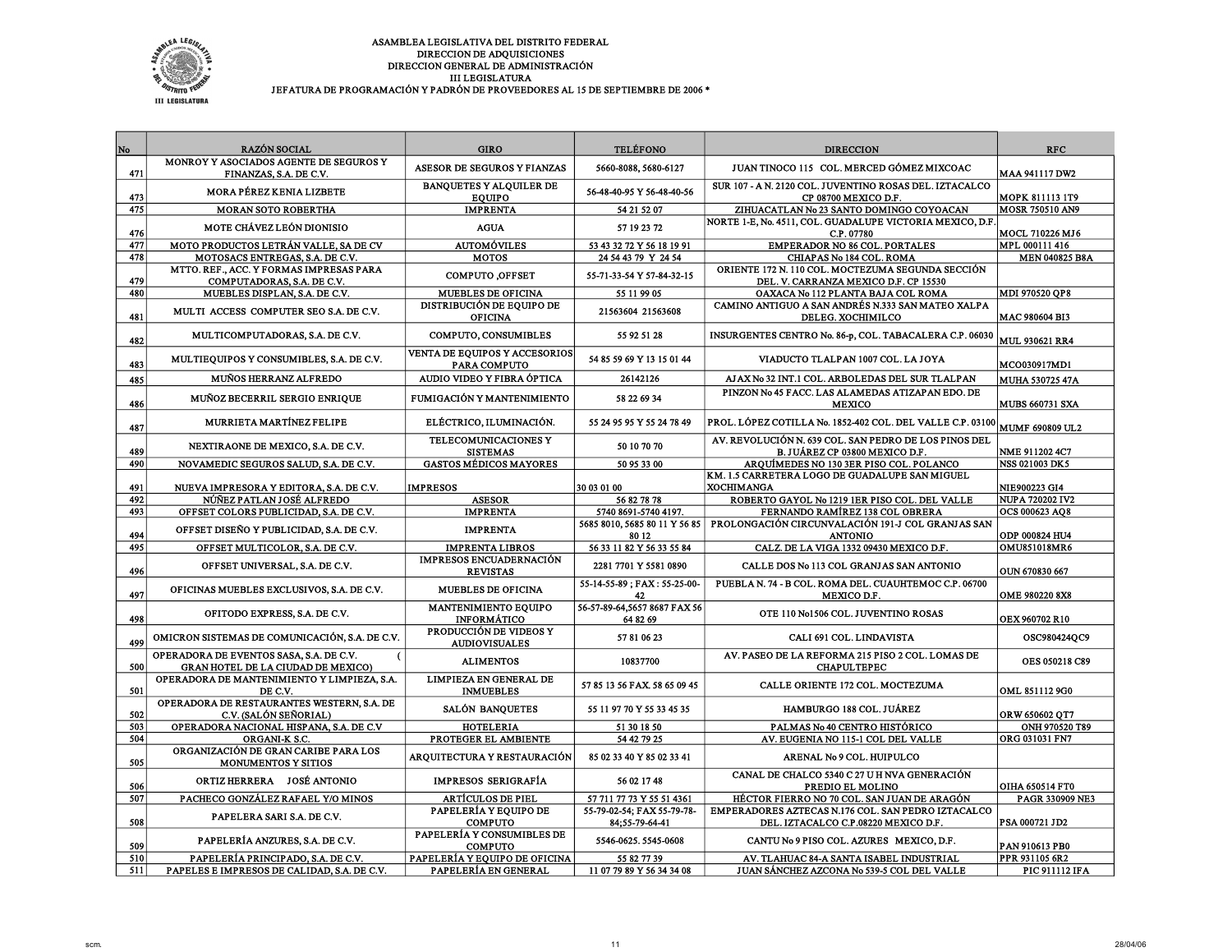

| JEFATURA DE PROGRAMACIÓN Y PADRÓN DE PROVEEDORES AL 15 DE SEPTIEMBRE DE 2006 * |  |
|--------------------------------------------------------------------------------|--|
|--------------------------------------------------------------------------------|--|

| No  | <b>RAZÓN SOCIAL</b>                                                   | <b>GIRO</b>                                        | <b>TELÉFONO</b>                                                   | <b>DIRECCION</b>                                                                                                           | <b>RFC</b>            |
|-----|-----------------------------------------------------------------------|----------------------------------------------------|-------------------------------------------------------------------|----------------------------------------------------------------------------------------------------------------------------|-----------------------|
|     | PARGROUP AGENCIA DE SEGUROS Y DE FIANZAS S.A.                         |                                                    | 56 58 49 49 Y 044 55 54 13 77                                     |                                                                                                                            |                       |
| 513 | DE C.V.                                                               | ASESOR DE SEGUROS Y FIANZAS                        | -61                                                               | BELISARIO DOMÍNGUEZ NO 40 COL DEL CARMEN COYOACAN                                                                          | PAS 020614 638        |
| 514 | PC SOPORTE, S.A. DE C.V.                                              | MANTTO EQUIPO DE COMPUTO                           | 5523 2805/5543 179457 77 52<br>49                                 | DIVISIÓN DEL NORTE 24 INT. 11 COL DEL VALLE                                                                                |                       |
| 515 | PEÑA HERNÁNDEZ MARIA SUSANA                                           | <b>IMPRESOS</b>                                    | FAX:56-13-22-33 CEL, 044-55-<br>01-86-40 Y 57 40 86 14            | SUR 27 MZ.2 LT.9 COL .LEYES DE REFORMA PRIMERA<br>SECCIÓN DEL. IXTAPALAPA C.P.09310 MÉXICO D.F.                            | PEHS 600524 OL5       |
| 516 | PEREDO VILLA GÓMEZ MARIA SILVIA Y/O CRECO                             | <b>IMPRENTA</b>                                    | 5219 5503                                                         | NORTE 94A No 5014 COL. MAGDALENA DE LAS SALINAS                                                                            | PEVS 480104 871       |
| 517 | PÉREZ ARREOLA PATRICIA                                                | COMERCIALIZADORA                                   | 57-15-89-08                                                       | INDEPENDENCIA M-11 L - 95 A COL. 256 DE JULIO DEL. G. A.<br>MADERO MEXICO D.F.                                             | PEAP 650603 7E0       |
| 518 | PÉREZ CATALÁN REYNALDO                                                | MANTENIMIENTO A INMUEBLES                          | 57 42 83 07                                                       | CALLE CONDESA No 368 COL. AMP. VICENTE VILLADA                                                                             | PECR 570323 IE3       |
| 519 | PÉREZ CUELLAR ANTONIO Y/O GRABADO EN ACERO<br><b>PÉREZ</b>            | <b>IMPRESOS</b>                                    | 5795 1930                                                         | MARMOLERÍA 63-C COL.20 DE NOVIEMBRE C.P.15300 DEL.V.<br><b>CARRANZA</b>                                                    | PECA 490505 R50       |
| 521 | PEREZ MORA JOSE LUIS Y/O ADS                                          | ASESORIA AN COMPUTO                                | 58 83 39 07                                                       | MZ H EDIF. 3 B DEPTO. 104 UND. ALBORADA II VILLA DE LAS<br><b>FLORES</b>                                                   | <b>PEML790224JD7</b>  |
| 522 | PINSURGENTES, S.A. DE C.V.                                            | <b>PINTURA</b>                                     | 5592 3380                                                         | INSURGENTES CENTRO No 5 A COL. SAN RAFAEL                                                                                  | PIN 001114 9A7        |
| 523 | PINTA Y PUNTO, S.A. DE C.V.                                           | PINTURAS Y ESMALTES                                | 57-60-52-03; 26-03-03-56                                          | CONGRESO DE LA UNIÓN N. 3731 COL. RIÓ BLANCO DEL.<br>GUSTAVO A. MADERO C. P. 07880 MEXICO D.F.                             | PPU 970320 6F4        |
| 525 | PLACENCIA MAGAÑA MINERVA Y/O CREATIVIDAD Y<br><b>DISEÑO</b>           | <b>IMPRENTA</b>                                    | 55 26 84 63                                                       | BELISARIO DOMÍNGUEZ No 58-A COL. CENTRO                                                                                    | PAMM 660604 CS5       |
| 526 | PLATA MONDRAGÓN EUSEBIO ADRIÁN                                        | COMERCIALIZADORA                                   | 55 22 84 10                                                       | CALZADA LA VIGA No 5 COL. ESPERANZA                                                                                        | PAME 520305 K96       |
| 527 | PLAZA Y VALDÉS, S.A. DE C.V.                                          | VENTA DE ENCICLOPEDIAS Y<br><b>LIBROS</b>          | 50 97 20 70 AL 99                                                 | MANUEL MA. CONTRERAS N.73 COL. SAN RAFAEL C.P. 06470                                                                       | PVA 890818 IY8        |
| 528 | PONCE RAMÍREZ NORMA AURORA                                            | COMERCIALIZADORA                                   | 53-92-39-59                                                       | 16 DE SEPTIEMBRE N. 34 - B COL AMPLIACIÓN NORTE<br>IZTACALA, TLALNEPANTLA EDO DE MEXICO                                    |                       |
| 529 | POOL PLUS, S.A. DE C.V.                                               | PAPELERÍA Y CONSUMIBLES DE<br><b>COMPUTO</b>       | 5697-1208                                                         | GEMELOS No 112 COL. PRADO                                                                                                  |                       |
| 530 | PRENSA LATINA AGENCIA INFORMATIVA<br>LATINOAMERICANA, SA              | REVISTAS Y PERIÓDICOS                              | 55 46 60 15                                                       | AV. INSURGENTES CENTRO N. 125 EDIFICIO B DESPACHO 504<br>COL. SAN RAFAEL DEL. CUAUHTEMOC MEXICO D.F.                       | PLA 590416 217        |
| 531 | PRESENCIA CIUDADANA MEXICANA A.C.                                     | <b>OBSERVADOR</b>                                  | 55 84 25 79                                                       | ZACATECAS NO 206 PENTHUSE COL. ROMA                                                                                        | PCM 940718 5T7        |
| 532 | PRESTACIONES MEXICANAS, S.A. DE C.V.                                  | <b>VALES</b>                                       | 5262-2900 FAX 5254-3480                                           | SHAKESPEARE 30, COL. NUEVA ANZURES C.P. 11590                                                                              | PME 811211 B20        |
| 533 | PRESTIGIO EN MODA, S.A. DE C.V.                                       | <b>VESTUARIO</b>                                   | 5677-5668, 5679-5631                                              | CALLE 9 No 133 COL. ESPARTACO                                                                                              | <b>PMO 841026 HC2</b> |
| 534 | PRICE WATER HOUSE COOPERS, S.C.                                       | <b>AUDITORES</b>                                   | 5263-6000                                                         | MARIANO ESCOBEDO No 573 COL RINCÓN DEL BOSQUE                                                                              | PRI 981101 785        |
| 535 | PRIME INDUSTRIAL COMERCIAL S.A. DE C.V.                               | <b>UNIFORMES</b>                                   | 55 22 94 50                                                       | CALZ. LA VIGA No 49 L COL TRANSITO                                                                                         | PIC 960711 AS7        |
| 536 | PRINTING PRESS LOGICS, S.A. DE C.V.                                   | <b>IMPRENTA</b>                                    | 58 45 13 20 .58 45 12 03 Y 58<br>50 25 20                         | URSULO GALVÁN No 35 COL. SANT. URSULA MEYEHUALCO                                                                           | PPL030206 QD7         |
| 537 | PRODUCTOS LYT, S.A. DE C.V.                                           | <b>REGULADORES PARA</b><br><b>COMPUTADORAS</b>     | 55 78 41 99                                                       | DOCTOR LICIAGA No 12 COL DOCTORES                                                                                          | PLY 911206 FC9        |
| 538 | PRODUCTOS METÁLICOS STEELE, S.A. DE C.V.                              | <b>MUEBLES DE OFICINA</b>                          | 2581 6000                                                         | MARIANO ESCOBEDO ESQUINA. LAGO ALBERTO NO 282                                                                              | PMS 811203 QE6        |
| 539 | PROGRAME S.A. DE C.V                                                  | <b>IMPRESOS</b>                                    | 55857088 54253260 54254575<br>(NUEVOS 55 56 27 87 Y 55 56<br>2586 | CALLE UNIÓN No 25 COL. TLATILCO AZCAPOTZALCO                                                                               | PRO 950406 EC9        |
| 541 | PROMOTORA DE RADIO, S.A. DE C.V.                                      | RADIOCOMUNICACIÓN                                  | 52 58 12 00                                                       | AV. INSURGENTES SUR. 1870 COL. FLORIDA                                                                                     | PARA 821220 592       |
| 542 | PROTECTOLADA S.A. DE C.V.                                             | <b>TELEFONÍA</b>                                   | 83-09                                                             | 55-41-30-80;55-41-23-42;91-71- SALVADOR DÍAZ MIRÓN N. 126 COL. STA. MA. LA RIVERA DEL<br>CUAUHTEMOC C.P. 06400 MÉXICO D.F. | PRO 770118 9T6        |
| 543 | PROTECTORES PLÁSTICOS, S.A. DE C.V.                                   | <b>VESTUARIO</b>                                   | 5521 - 9501, 5521 - 9857                                          | URUGUAY 73 BIS - 1 PISO COL. CENTRO DEL. CUAUHTEMOC<br>CP 06090                                                            | PPL 820127866         |
| 544 | PROTEMEX EXTINTORES, S.A. DE C.V.                                     | <b>MANTENIMIENTO EQUIPOS</b><br><b>HIDRÁULICOS</b> | 51 20 -03 24, 51 20 52 03<br>FAX 57 10 90 7°1                     | SALTILLO No 29 COL JARDINES DE GUADALUPE                                                                                   | PEX 961112 RA5        |
| 545 | PROVEEDORA DE PAPELERÍA, S.A. DE C.V.                                 | PAPELERÍA                                          | 5578-5295, 5578-3779                                              | JUAN ANTONIO DE LA FUENTE No 11                                                                                            | PPA 700414 6P7        |
| 547 | PROVEEDORA NONOALCO, S.A. DE C.V.                                     | PINTURAS, ESMALTES Y<br><b>IMPERMEABILIZANTES</b>  | 55 47 79 48                                                       | FRESNO No 299 ESQ. RICARDO FLORES MAGON                                                                                    | PNO 001114 ATA        |
| 548 | PROVETECNIA, S.A. DE C.V.                                             | <b>EQUIPO. DE SEGURIDAD</b>                        | 56-15-21-30                                                       | CALLE 25 N. 77 COL. SAN PEDRO DE LOS PINOS DEL. BENITO<br>JUÁREZ C. P. 03800 MEXICO DF,                                    | PRO 840815 V20        |
| 550 | PROYECTOS INFORMÁTICOS DISTRIBUIDOS Y<br>TELEMÁTICOS S.A. DE C.V.     | COMPUTO COMUNICACIONES                             | 52-73-89-52                                                       | ARQUITECTOS 28 COL ESCANDON                                                                                                | PID 900911 6JA        |
| 551 | PROYECTOS, INSTALACIONES Y MANTENIMIENTO<br>ELECTRÓNICOS S.A. DE C.V. | MANTENIMIENTO DE AIRE<br><b>ACONDICIONADO</b>      | 56 03 82 98                                                       | BLVD. ADOLFO RUIZ CORTINEZ 7680 EDIF. 24 DEPTO 401<br><b>TLALPAN</b>                                                       | PIM961128EU8          |
| 552 | PUBLICIDAD VIRTUAL, S.A. DE C.V.                                      | <b>PUBLICIDAD</b>                                  | 58 96 45 20                                                       | PROLONGACIÓN PASEO DE LOS LAURELES No 458 TORRE A<br>PH1 COL BOSQUES DE LAS LOMAS                                          | PVI 940302 ME4        |
| 555 | QQP QUIEN QUITE Y PEGA, S.A. DE C.V.                                  | RADIOCOMUNICACIÓN                                  | 53431522                                                          | CAMINO ACCESO A PRADERA 49 A 103 LOMAS VERDES                                                                              | QQQ 030212 EV2        |
| 556 | QUALITA DE MEXICO, S.A. DE C.V.                                       | <b>COMPUTO</b>                                     | 52-65-12-00                                                       | CULIACÁN N. 123 ESQ. BAJÍO COL. HIPÓDROMO CP 06100<br>MEXICO D.F.                                                          | QIN 970601 AV3        |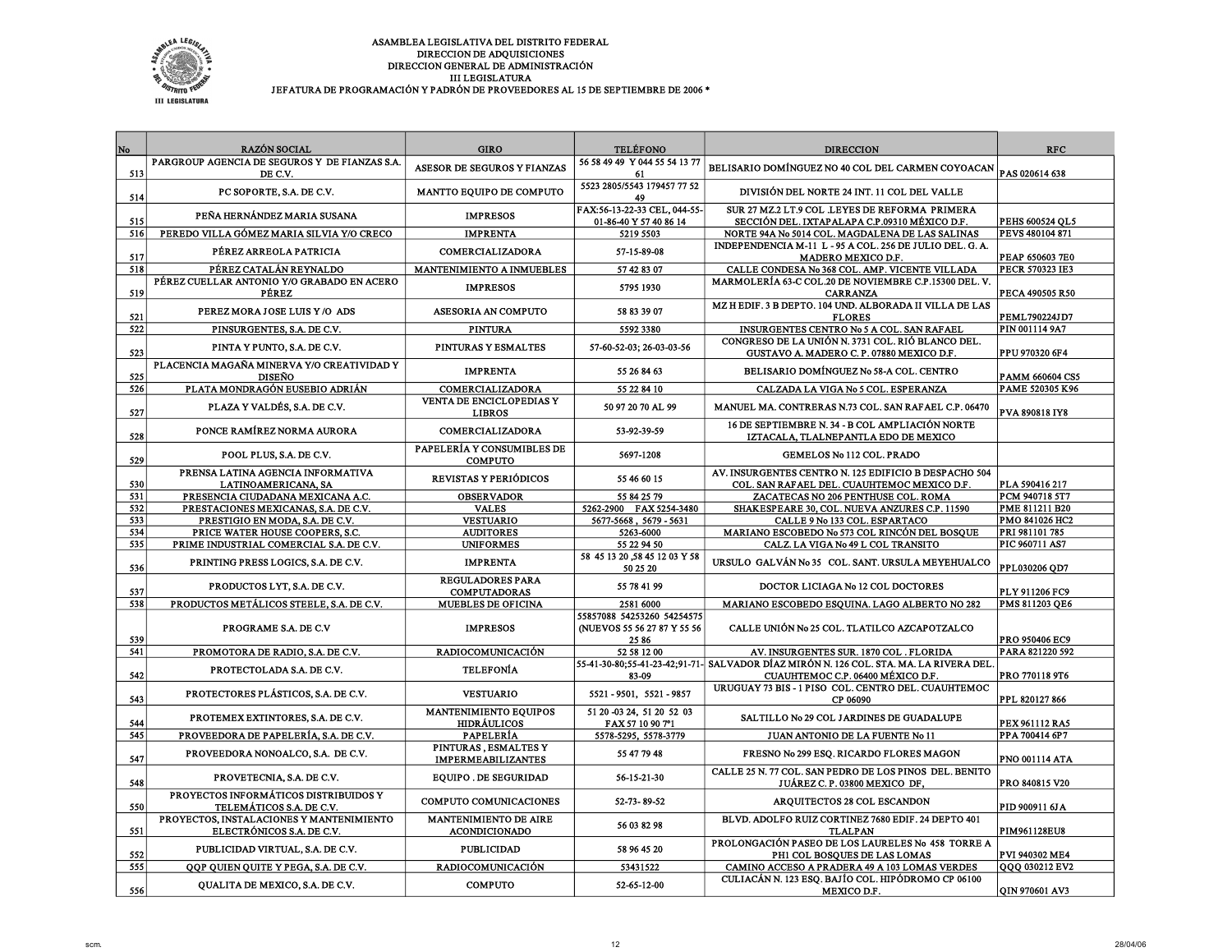

| No  | <b>RAZÓN SOCIAL</b>                                            | <b>GIRO</b>                                                    | <b>TELÉFONO</b>                            | <b>DIRECCION</b>                                                                              | <b>RFC</b>             |
|-----|----------------------------------------------------------------|----------------------------------------------------------------|--------------------------------------------|-----------------------------------------------------------------------------------------------|------------------------|
| 557 | R/E RACING, S.A. DE C.V.                                       | <b>MECÁNICO</b>                                                | 57 4032 76 Y 57 40 02 22                   | JOSÉ A TORRES 716 COL. ASTURIAS                                                               | RRA 960402 1X6         |
| 558 | RADIO COMUNICACIONES UNIVERSALES, S.A. DE C.V.                 | <b>TELECOMUNICACIONES</b>                                      | 5538 4800                                  | CASAS GRANDES N.143, COL. NARVARTE, C.P 03020                                                 | <b>SAIR 710225 ISA</b> |
| 559 | RADIO NOTICIAS 1290, S.A. DE C.V.                              | <b>RADIOCOMUNICACIÓN</b>                                       | 52 62 13 00 EXT.1546                       | JOSÉ ANTONIO TORRES No 539 COL. VISTA ALEGRE                                                  | <b>RNM 030515 995</b>  |
|     | RADIOCOMUNICACIÓN MANTENIMIENTO Y EQUIPO,                      |                                                                |                                            | CERRO SAN FRANCISCO No 248 COL CAMPESTRE                                                      |                        |
| 560 | S.A. DE C.V.                                                   | VENTA Y REPARACIÓN DE RADIOS                                   | 56 89 42 59 Y 56 89 13 43                  | <b>CHURRUBUSCO</b>                                                                            | RCM 910124 7X7         |
| 561 | RADIOCOMUNICACIONES Y EQUIPO DE MEXICO, S.A.<br>DE C.V.        | VENTA Y REPARACIÓN DE RADIOS                                   | 5543 4888 Y 56 69 3911                     | KANSAS No 18 COL. NÁPOLES                                                                     | REM 870904 HJ4         |
| 562 | RAMÍREZ ARANDA MARIA SANDRA                                    | <b>MANTENIMIENTO Y PROYECTOS 56720380 Y 044 55 23 41 98 58</b> |                                            | ODESA No326 BIS CLO. PORTALES DEL. BENITO JUÁREZ                                              | <b>RAAS 580425 513</b> |
| 563 | RAMÍREZ MEMBRILLO LUCIANO                                      | <b>FLORES</b>                                                  | 56 17 43 13                                | NATENCO No 16 BIS COL. CANDELARIA COYOACAN                                                    | <b>RAM 140630 HX1</b>  |
| 564 | RAMÍREZ PATRACA MARIA DEL CARMEN                               | <b>IMPRENTA, ARTES GRAFICAS Y</b><br><b>TECNOLOGÍA</b>         | 58-59-49-17                                | ATZALA N. 6 COL. LOMAS DE SAN LORENZO DEL IZTAPALAPA<br>CP 09780                              | <b>RAPC 660424 S8A</b> |
| 565 | RAMÍREZ RAMÍREZ SÓCRATES FCO                                   |                                                                | 5513-1293 Y 5617-4313                      |                                                                                               | <b>RARS 541029 HCO</b> |
| 566 | RANGEL RANGEL NORBERTO                                         | MANTENIMIENTO A INMUEBLES                                      | 044 55 15 01 01 61                         | CALLE 18 NO 47 COL. OLIVAR DEL CONDE 1ER SECCIÓN DEL.<br>ÁLVARO OBREGÓN 01400                 | RARN 630606 U79        |
| 567 | <b>REDCO SA DE CV</b>                                          | CONSTRUCCIÓN INMOBILIARIA                                      | 85 00 2043                                 | GOBERNADORES 4092 C BURÓCRATAS<br><b>MONTERREY NL</b>                                         | REC 970515 712         |
| 568 | REDES DE MICROS, S.A. DE C.V.                                  | ASESORIA EN COMPUTO<br><b>PAQUETERÍA</b>                       | 55382205 Y 55382345                        | <b>SORIA 48 COL ÁLAMOS</b>                                                                    | RMI 880803 138         |
| 569 | REDES, SISTEMAS Y COMPUTACIÓN, S.A. DE C.V.                    | <b>COMPUTACIÓN</b>                                             | 57-85-22-78;19-99-75-73 FAX<br>57-85-61-51 | ORIENTE 184 N. 269-4 COL MOCTEZUMA SEGUNDA SECCIÓN<br>DEL. V. CARRANZA C.P. 15530 MÉXICO D.F. | RSC 970211 811         |
| 570 | REFACCIONES LUCHICHI, S.A. DE C.V.                             | MANTENIMIENTO DE AIRE<br><b>ACONDICIONADO</b>                  | 5510 0909 Y 5512 7122                      | ARTICULO 123 N.84-1 COL. CENTRO C.P.06050                                                     | RLU 901106 RO3         |
| 571 | RELOJERIA MILLY, S.A. DE C.V.                                  | <b>JOYERIA</b>                                                 | 10 54 3780                                 | MADERO 59 LOC. 14-E COL. CENTRO                                                               | <b>RMI970630B54</b>    |
|     | REMODELACIONES Y DECORACIONES NUCAYO, S.A.                     | <b>MANTENIMIENTO Y</b>                                         | 55 35 09 83 Y 57 03 35 78                  | QUETZALCOATL 1 LOTE B, COL. TLAXPANA                                                          |                        |
| 572 | DE C.V.                                                        | REMODELACIÓN DE INMUEBLES                                      |                                            |                                                                                               | RDÑ 030411 QY3         |
| 573 | REPARTO OPORTUNO PUBLICACIONES, SA DE CV                       | REVISTAS Y PERIÓDICOS                                          | 50 02 16 00                                | MITLA 493 ESO. SAN BORJA COL. NARVARTE                                                        | ROP 900504 4U8         |
| 574 | REPRESENTACIONES FOTOMECÁNICAS, S.A. DE C.V.                   | IMPRESOS ENCUADERNACIÓN<br><b>REVISTAS</b>                     | 53 58 10 55                                | DEMOCRACIAS 116 COL. SAN MIGUEL AMANTLA EN<br><b>NAUCALPAN</b>                                | RFO 801023 MJ4         |
| 575 | REPRESENTACIONES ALVI, S.A. DE C.V.                            | <b>BANQUETES EVENTOS SOCIALES</b>                              | 57 52 21 65<br>57 52 24 39                 | AV IPN 25 23 COL ZACATENCO                                                                    | <b>RAL 940426 GH7</b>  |
| 578 | RESTAURACIÓN Y CONSTRUCCIÓN EN GENERAL, S.A.<br>DE C.V.        | ARQUITECTURA Y RESTAURACIÓN                                    | 53 43 58 45 Y 53 43 37 14                  | AV. TENORIO No 191 201 COL HDA. DE COAPA                                                      | RCG 010913 K30         |
| 579 | RESTAURADORA Y CONSTRUCTORA OLIVERA Y<br>LEDESMA, S.A. DE C.V. | CONTRUCCION Y REMODELACION<br><b>EN GENERAL</b>                | 56 84 0 14 Y 56 84 01 20                   | CLUD DEPORTIVO NECAXA No 27 COL. LAZARO CARDENAS                                              | RCO830301BV5           |
| 580 | RESTAURANTE OSASUNA, S.A. DE C.V.                              | <b>RESTAURANTE</b>                                             | 5518 2908 Y 55183051                       | AV. 16 DE SEPTIEMBRE NO 51 COL CENTRO                                                         | <b>ROS 720204 4S3</b>  |
|     | REYES CANO PUBLICIDAD S.A. DE C.V.                             | <b>PUBLICIDAD</b>                                              | 55-66-71-71; EXT. 120, 55-46-              | LAGUNA DE TÉRMINOS N. 521 COL. ANAHUAC DEL. M.                                                |                        |
| 581 |                                                                |                                                                | 49-89                                      | HIDALGO C.P. 11320 MÉXICO D.F.                                                                | <b>RCP 920407 RY6</b>  |
| 582 | REYES CORTES . S.A. DE C.V. (HOTEL HOLIDAY INN)                | HOTEL RESTAURANTE, Y SALÓN                                     | 51 30 51 30 Y 55 21 21 22                  | CINCO DE MAYO 61 COL. CENTRO                                                                  | <b>RCO920625ON7</b>    |
| 583 | REYES PINZON JAIME AUGUSTO                                     | <b>ASESOR</b>                                                  | 044 55 26 99 87 80                         | AVENIDA INSURGENTES 216 SUR INT. PISO 2 COL ROMA                                              | <b>REPJ 760101 102</b> |
| 584 | RG SOLUCIONES INTEGRALES, S.A. DE C.V.                         | COMERCIALIZADORA                                               | 91 13 80 23                                | INGIEROS MILITARES 144 EDIF. MONTEVIDEO DEPTO 706<br>COL. SAAN JUAOUIN                        | <b>RSI040531TF1</b>    |
| 585 | RÍOS GRANADOS MANUEL                                           | <b>EXPOSITOR</b>                                               | 55 50 31 68                                | HUITZILIHUITL No 63 DESPACHO 202 STA. ISABEL TOLA                                             | <b>RIGM 700805 HDF</b> |
| 586 | RIVERA ANDRADE LAURA JUDITH                                    | REVISTAS Y PERIÓDICOS                                          | 30 93 17 88 Y 30 93 17 89                  | REPUBLICA DE CHILE No 38 -110 COL. CENTRO                                                     | RIAL 540601 8Z9        |
| 588 | RODHERMUEBLEMEX, SA DE CV                                      | <b>MUEBLES DE OFICINA</b>                                      | 52 08 47 84 Y 52 08 40 79                  | PUEBLA No 174 COL. ROMA                                                                       | ROD 820329 JV6         |
| 589 | RODRIGO DÍAZ EDUARDO                                           | <b>MATTO. Y REPARACIÓN DE</b><br><b>EQUIPO DE OFICINA</b>      | 55 26 40 88 Y 55 26 13 96                  | LERDO 137-3 COL GUERRERO                                                                      | <b>RODE710826ECO</b>   |
| 590 | RODRIGO RANGEL CARMONA                                         | <b>CONSTRUCCIONES</b>                                          | 26034816                                   | CLL NORTE 86 B · 4526 INT. 2, COL. NUEVA TENOCHTITLAN C.P. 07890                              | <b>RACR71082229A</b>   |
| 591 | RODRÍGUEZ GONZÁLEZ OCTAVIO                                     | <b>EDECANES Y TODO PARA LOS</b><br><b>EVENTOS</b>              | 5233-2460 Y 61                             | AV. CUITLAHUAC No 16 3er PISO DEL. AZCAPOTZALCO COL.<br><b>PORVENIR</b>                       | ROGO 711231 P50        |
| 593 | RODRÍGUEZ RUIZ DAVID JUAN                                      | <b>MANTENIMIENTO A INMUEBLES</b>                               | 56 60 84 54                                | CÓNDOR No 40 COLONIA LAS ÁGUILAS                                                              | <b>RORD 570806 4Z5</b> |
| 594 | RODRÍGUEZ SÁNCHEZ MARIO ALBERTO                                | <b>IMPRENTA</b>                                                | 044 55 30 87                               | CALLE 55 No 58 COL PUEBLA                                                                     | <b>ROSM 800901 UC2</b> |
| 595 | ROJAS JIMÉNEZ SELENE                                           | CURSOS PRIMARIA Y SECUNDARIA                                   | 5783 0986                                  | CALLE TEPIC No 76 COL EL VEGEL                                                                | ROJS 820627 5B2        |
| 596 | ROMÁN VISTRAIN FRANCISCO                                       | <b>ASESOR</b>                                                  | 58 65 52 09 Y 26 00 22 97                  | ALONDRAS 102 PARQUE RESIDENCIAL VILLA DE LAS FLORES<br><b>COACALCO</b>                        | <b>ROVF 710110 FZA</b> |
| 597 | ROMERO ARAUJO ERNESTO MANUEL Y/O PLAMEX                        | PLACAS DE BRONCE                                               | 55 12 03 32                                | XICOTENCATL No 5 COL. CENTRO                                                                  | <b>ROAE 791101 RT0</b> |
| 598 | ROMERO ARTEAGA ADOLFO                                          | <b>FUMIGACIÓN</b>                                              | 56-50-27-91                                | AV. RIÓ CHURUBUSCO 1177 COL. SAN JOSÉ ACULCO DEL<br>IZTAPALAPA CP 09410 MEXICO D.F.           | ROAA 690425 J94        |
| 600 | ROOST CONTROL DE PLAGAS Y SERVICIOS, S.A. DE C.V.              | <b>FUMIGACIÓN Y JARDINES</b>                                   | 58 22 69 34 Y 58 16 50 62                  | HALCONES No 11K FACC. ALAMEDAS ATIZAPAN EDO DE<br><b>MEXICO</b>                               |                        |
| 601 | SAGO MAQUINAS DE OFICINA, S. A. DE C.V.                        | <b>MATTO. Y REPARACIÓN DE</b><br><b>EQUIPO DE OFICINA</b>      | 55-63-63-53                                | MOLINOS N. 54 SEGUNDO PISO COL. MIXCOAC CP 03910 DEL. B.<br><b>JUÁREZ</b>                     | SMO 861217 1P6         |
| 602 | SALINAS GUZMAN ROSA EUGENIA                                    | <b>COMERCIALIZADORA</b>                                        |                                            | 85021219 AV. DE LAS TORRES 200-65 COL. ARBOLEDAS DEL SUR                                      | SAGR550108DN5          |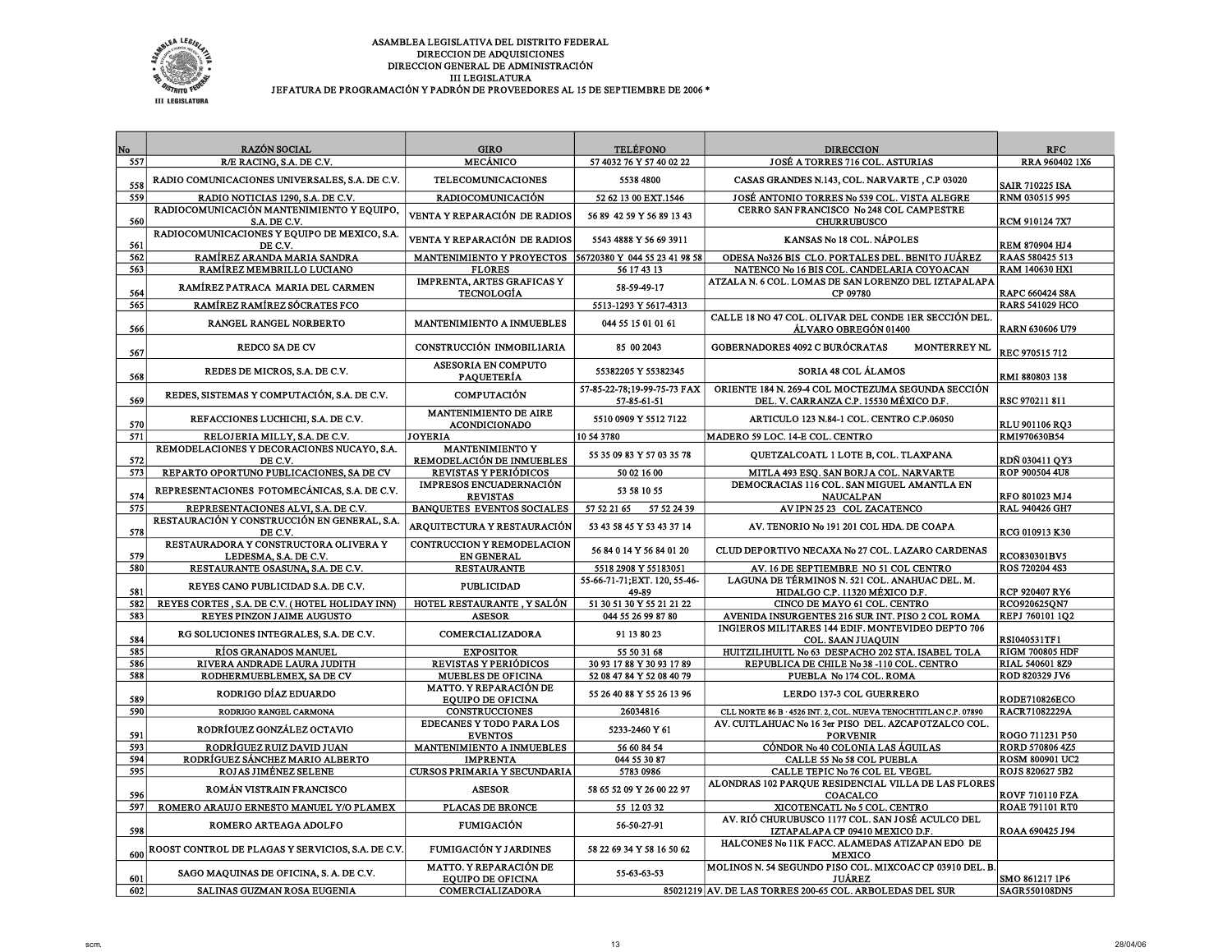

| No         | RAZÓN SOCIAL                                             | <b>GIRO</b>                                                 | <b>TELÉFONO</b>                 | <b>DIRECCION</b>                                                             | <b>RFC</b>                             |
|------------|----------------------------------------------------------|-------------------------------------------------------------|---------------------------------|------------------------------------------------------------------------------|----------------------------------------|
| 603        | SÁNCHEZ NÚÑEZ LETICIA                                    | <b>FOTÓGRAFO</b>                                            | 53 70 28 76                     | PROLONGACIÓN PARQUE DE LOS PÁJAROS No 31                                     | SANL 751210 A48                        |
|            | SÁNCHEZ SOTO DAMIÁN ALEJANDRO                            | PAPELERÍA Y EQUIPO DE                                       | 26-07-19-54; FAX 26-07-19-33    | IGNACIO ZARAGOZA N. 15-A COL. SAN BARTOLO ACOLMAN                            |                                        |
| 604        |                                                          | <b>COMPUTO</b>                                              |                                 | EDO. DE MEXICO                                                               | SASD 640412 U63                        |
|            |                                                          | TRANSPORTE DE PASAJE Y                                      |                                 | AV. LAGO XOCHIMILCO N.321 COL. AMP. VICENTE VILLADA                          |                                        |
|            | SANDOVAL ARROYO JAVIER                                   | <b>TURISMO</b>                                              | 5792 3790 Y 2619 1783           | C.P. 57710 C.D. NEZAHUALCOYOTL EDO DE MEXICO                                 |                                        |
| 605        |                                                          |                                                             |                                 |                                                                              | SAAJ 670608 1V3                        |
| 606<br>607 | SANDOVAL NEMESIO                                         | CONSTRUCCIONES E INST.                                      | 55574370                        | PRESA TESOYO Nº 133 COL IRRIGACION CP. 11500                                 | SANE611031E54<br><b>SAN 950712 MN6</b> |
| 608        | SANIPAP, S.A. DE C.V.<br>SANIRET DE MEXICO, S.A. DE C.V. | COMERCIALIZADORA<br>SANITARIOS PORTATILES                   | 55 82 01 96<br>53 41 44 54      | CAMPESINOS No 201 COL GRANJAS ESMERALDA<br>NORTE 79-A NO 235-E COL. CLAVERIA | <b>SME 961127 HMA</b>                  |
|            |                                                          | PAPELERÍA Y ARTÍCULOS DE                                    | 55-46-54-51; 55-66-12-40;       | GÓMEZ FARIAS N. 67 COL. SAN RAFAEL DEL CUAUHTEMOC C.                         |                                        |
| 609        | SANROMÁN CASTILLO MARLEN                                 | <b>OFICINA</b>                                              | FAX: 55-92-33-42                | P. 06470 MEXICO D.F.                                                         | SACE 630108 375                        |
| 610        | SECRETARIA DE EDUCACIÓN PUBLICA (IPN)                    | <b>CURSOS</b>                                               | 5729 63 00 EXT.64639            | GRAL. IGNACIO ALLENDE 38 COL. CENTRO C.P.06010                               | SEP 210905 778                         |
|            |                                                          |                                                             |                                 | CHOSICA No 639 INT. 1 COL. LINDAVISTA DEL. GUSTAVO A.                        |                                        |
| 611        | SEDELEC S.A. DE C.V.                                     | <b>MANTTO DE COMPUTADORAS</b>                               | 55 86 34 44 Y 55 86 40 41       | <b>MADERO</b>                                                                | SED 850131 BE9                         |
|            |                                                          |                                                             |                                 |                                                                              |                                        |
| 612        | SEGUROS COMERCIAL AMÉRICA, S.A. DE C.V.                  | <b>SEGUROS</b>                                              | 5169-1000                       | AV. PERIFÉRICO SUR N03325 PISO 11 SAN JERÓNIMO ACULCO                        | <b>SCA 931116 NC8</b>                  |
| 613        | SELL AND SERVICE, S.A. DE C.V.                           | <b>COMPUTO Y CONSUMIBLES</b>                                | 56 74 82 82 FAX 56 74 52 43     | SUR 77 A No 231 -4 COL. SINATEL                                              | <b>SSE 030730 NZ8</b>                  |
| 614        | SERROTECNO, S.A. DE C.V.                                 | <b>INGENIERIA EN MAOUINARIA</b>                             | 53 90 25 27 Y 53 90 25 67       | RIVA PALCIO No 86 TLALNEPANTLA                                               | SER 911203 JU5                         |
|            | SERVICIO AUTOMOTRIZ RODRÍGUEZ, S.A. D E C.V.             | MANTENIMIENTO DE                                            | 55 47 50 42 AL 46               | DR. ENRIQUE GONZÁLEZ MARTÍNEZ Nº 244 COL. STA. MARIA                         |                                        |
| 615        |                                                          | <b>AUTOMÓVILES</b>                                          |                                 | <b>LARIVERA</b>                                                              |                                        |
|            | SERVICIOS BIOMEDICOS Y TECNOLOGICOS, S.A. DE             |                                                             |                                 |                                                                              |                                        |
| 616        | c.v                                                      | <b>MEDICAMENTOS</b>                                         | 55648100                        | FRONTERA #166 INT. A COL.ROMA C.P. 06700                                     | SBT0208302D3                           |
|            | SERVICIOS DE COMUNICACIÓN EMPRESARIAL, S.A. DE           | COMERCIALIZADORA                                            | 01 972 722 24 74                | INDUSTRIA DEL ZINC No 210-A MATIAS ROMERO CENTRO                             |                                        |
| 617        | C.V.                                                     |                                                             |                                 | <b>OAXACA</b>                                                                | SCE 000324 735                         |
| 618        | SERVICIOS DE INGENIERÍA DE COSTOS, S.A. DE C.V.          | <b>CONSTRUCCIÓN, SUPERVISIÓN Y</b><br><b>COSTOS DE OBRA</b> | 52-72-73-91                     | AV. REVOLUCIÓN N. 240-113 COL. TACUBAYA DEL. MIGUEL                          | SIC 021217 BW6                         |
|            |                                                          |                                                             | 91 16 00 16, 91 16 0023 Y 56 98 | HIDALGO CP 11870                                                             |                                        |
| 619        | SERVICIOS DE OFICINA G & A, S.A. DE C.V.                 | COMPUTO Y EQUIPO DE OFICINA                                 | 74 96                           | EMPERADORES AZTECAS No 176 COL. SAN PEDRO IZTACALCO                          | SOG 030527 9E8                         |
| 620        | SERVICIOS DE SALUD INTEGRAL, S.A. DE C.V.                | <b>MEDICAMENTOS</b>                                         | 5521-7215 Y 5211-4723           | JOJUTLA No 53-B COL CONDESA                                                  | SSSI 960319 C18                        |
|            | SERVICIOS ESPECIALIZADOS DEL VALLE DE MEXICO,            | LIMPIEZA, MANTENIMIENTO Y                                   |                                 | GOOD YEAR OXO N. 58 COL. VISTA HERMOSA C. P. 54080                           |                                        |
| 621        | S.A. DE C.V.                                             | <b>FUMIGACIÓN</b>                                           | 53-93-44-37; 53-97-57-19        | TLALNEPANTLA EDO DE MEXICO                                                   | <b>SEV 881018LV7</b>                   |
|            | SERVICIOS ESPECIALIZADOS PARA EL CONTROL DE              | <b>FUMIGACIÓN Y LIMPIEZA EN</b>                             |                                 | AV. SAN ISIDRO N. 456 DEP 401 - C COL. SAN PEDRO XALPA                       |                                        |
| 622        | PLAGAS, S.A. DE C.V.                                     | <b>GENERAL</b>                                              | 53-52-14-42;52-36-56-20         | DEL. AZCAPOTZALCO C.P. 02710 MEXICO D.F.                                     | SEC 970711 R94                         |
|            | SERVICIOS UNIVERSALES DE LA CONSTRUCCIÓN Y               | <b>MANTENIMIENTO Y</b>                                      | 57 41 66 30 Y 5741 57 88.       | CALLE GUMERSINDO ESQUER No. 30 COL. AMPLIACIÓN                               |                                        |
| 624        | ASOCIADOS, S.A. DE C.V                                   | <b>CONSTRUCCIÓN</b>                                         |                                 | <b>ASTURIAS</b>                                                              | SUC 040501 FW7                         |
| 625        | SERVI-OFFICE EXPRESS, S.A. DE C.V.                       | <b>COMPUTO AUDIOVISUAL</b>                                  | 56-74-67-30                     | BULGARIA N. 93 BISCOL. PORTALES                                              | SOE 980728 FG1                         |
|            | SERVÍ-TECH /O NÚÑEZ ASOCIADOS S.A. DE C.V.               | MANTENIMIENTO DE                                            | 5386-7142                       | AV. FERROCARRILES NACIONALES No 263 COL. ÁNGEL                               |                                        |
| 626        |                                                          | <b>AUTOMÓVILES</b>                                          |                                 | <b>ZIMBRON</b>                                                               |                                        |
|            | SINDICATO ÚNICO TRABAJ ADORES GOBIERNO DF                | <b>ARRENDAMIENTO</b>                                        | 55 66 32 33                     | MAESTRO ANTONIO CASO No 48 SEXTO PISO COL.                                   |                                        |
| 627        |                                                          | <b>MANTENIMIENTO</b>                                        |                                 | <b>TABACALERA</b>                                                            | SUT 371214 7F6                         |
| 628        | SINTEG EN MEXICO, S.A. DE C.V.                           |                                                             | 50 90 27 00 y 50 90 27 01       | TUXPAN No 96 COL. ROMA                                                       | SME 900227 717                         |
| 629        | SISTEMA RADIOPOLIS, S.A. DE C.V.                         | <b>COMPUTADORAS</b><br><b>RADIOCOMUNICACIÓN</b>             | 53 272126                       | CALZ. TLALPAN No 3000 COL. ESPARTACO                                         | SRA7508112V7                           |
|            | SISTEMAS Y COMPUTADORES DE GESTION, S.A. DE              |                                                             |                                 |                                                                              |                                        |
| 630        | C.V.                                                     | <b>COMPUTADORAS</b>                                         | 51 48 3737 Y 55 50 4163         | AV. REVOLUCIÓN No 2042-8 COL SAN ÁNGEL                                       | SCG 800624 7J6                         |
|            |                                                          |                                                             |                                 |                                                                              |                                        |
| 631        | SISTEMAS DE VIDEOCOMUNICACIÓN, S.A. DE C.V.              | ELÉCTRICO, ILUMINACIÓN.                                     | 53 63 66 58 Y 53 63 66 59       | AV. DEL BOSQUE 125, COL .LOS PASTORES NAUCALPAN MÉX.                         | SVI 851017 6B9                         |
| 632        | SISTEMAS QED, S.A. DE C.V.                               | <b>COMPUTO Y SOLUCIONES</b>                                 | 55-24-07-72                     | MORAS N. 655-B COL. DEL VALLE MEXICO D.F. CP 03100                           | SQE 901023 AF5                         |
|            |                                                          | <b>MATTO. Y REPARACIÓN DE</b>                               |                                 | ESCUELA NAVAL MILITAR ESQ. MARGARITO H. SALAMANCA                            |                                        |
| 633        | SM MECÁNICA ELECTRÓNICA, S.A. DE C.V.                    | <b>EQUIPO DE OFICINA</b>                                    | 5607 0853                       | <b>MZ. 15 LOTE 39</b>                                                        | SMM 920526 IV3                         |
|            | SOARBI CONSTRUCCIONES, S.A. DE C.V.                      | CONSTRUCCIÓN Y SUPERVISIÓN                                  | 53 34 98 14                     | AV. 16 DE SEPTIEMBRE No 38 TEPEPAN XOCHIMILCO                                |                                        |
| 634        |                                                          | <b>DE OBRA</b>                                              |                                 |                                                                              | SCO 010228 EI2                         |
|            | SOCIEDAD COOPERATIVA TRABAJADORES DE                     | <b>AGUAS Y REFRESCOS ENVASADOS</b>                          | 57-41-07-49; 57-41-08-59        | CLAVIJERO N. 75 COL. TRANSITO DEL. CUAUHTEMOC C. P.                          |                                        |
| 635        | PASCUAL, S.C.L.                                          |                                                             |                                 | 06820 MEXICO D.F.                                                            | SCT 8411179QA                          |
|            | SOCIEDAD PARA EL DESARROLLO CIENTÍFICO DE LA             | <b>CURSOS Y SEMINARIOS</b>                                  | 55 18 47 85                     | BOLÍVAR No 31 DESPACHO 104 COL CENTRO                                        |                                        |
| 637        | ARCHIVISTICA, S.C.                                       |                                                             |                                 |                                                                              | DCA 960112 JD0                         |
| 639        | SOLUCIÓN Y SISTEMAS PARA NEGOCIOS, S.A. DE C.V.          | MATERIAL DE CURACIÓN Y                                      | 5676 1752 Y 56 75 24 30         | MATAMOROS NO 12 INT. 3 COL. TEPEPAN XOCHIMILCO                               | SSN 960212 B67                         |
|            | SOLUCIONES EFICIENTES DE MARQUETING, S.A. DE             | <b>INSTRUMENTAL</b>                                         |                                 |                                                                              |                                        |
| 640        | C.V.                                                     | <b>COMPUTO Y CONSUMIBLES</b>                                | 25 95 64 26                     | ZEMPOALA 505 COL VERTIZ NARVARTE                                             | SOM 010405 5KA                         |
|            |                                                          |                                                             |                                 | PROLONGACIÓN PASEOS DE LA REFORMA 1725 LOCAL B31                             |                                        |
| 641        | SOPORTE Y CAPACITACIÓN, S.A DE C.V.                      | COMERCIALIZADORA                                            | 5534 4690                       | COL. LOMAS DE PALO ALTO CUIJIMALPA                                           | <b>SCA 000222 H7A</b>                  |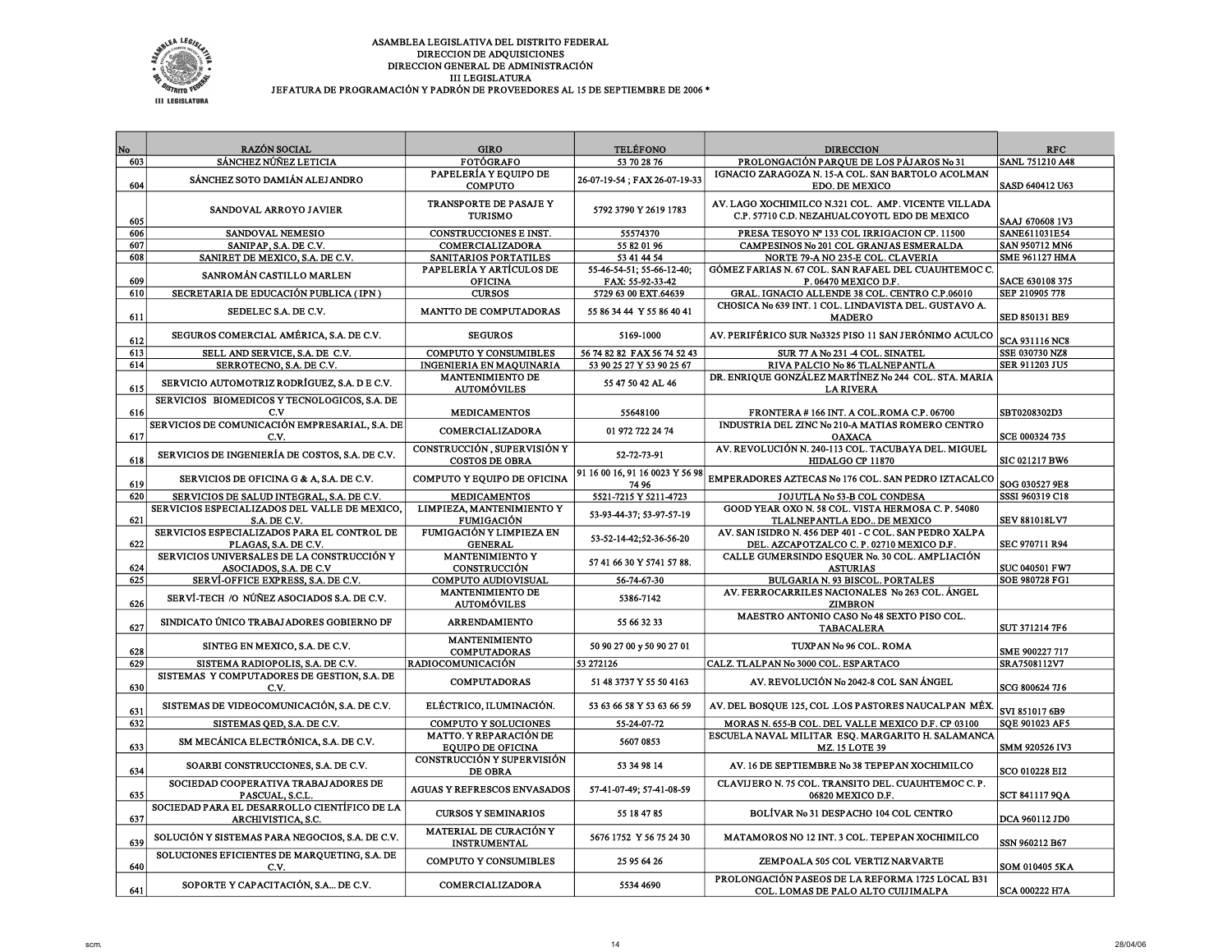

| No         | <b>RAZÓN SOCIAL</b>                                                           | <b>GIRO</b>                                                                   | <b>TELÉFONO</b>                                        | <b>DIRECCION</b>                                                                                              | <b>RFC</b>                                     |
|------------|-------------------------------------------------------------------------------|-------------------------------------------------------------------------------|--------------------------------------------------------|---------------------------------------------------------------------------------------------------------------|------------------------------------------------|
| 642        | SOQUI MICHELENA ABIGAIL Y/O OLLIN CUICA                                       | <b>DANZA Y OBRAS</b>                                                          | 58 49 57 40                                            | PRV. 2DA. ESTHER ZUNO DE ECHEVERRI                                                                            | SOMA781210G10                                  |
| 643        | ST SOLUCIONES EMPRESARIALES S.A DE C.V.                                       | COMERCIALIZADORA                                                              | 10 54 67 81 Y 52 19 58 35                              | TUXPAN No 89 COL. ROMA                                                                                        | SSE0410296W6                                   |
| 644        | STORE INFORMATICA EMPRESARIAL, S.A. DE C.V.                                   | COMPUTO, CONSUMIBLES                                                          | 3096-2476 Y 5584-1277                                  | LEON DE LOS ALDAMAS NO. 26 BIS COL. ROMA MEXICO, C.P.<br>06700                                                | SIE970515R92                                   |
| 645        | <b>SUAZTE GONZÁLEZ ROGELIO</b>                                                | <b>IMPRENTA Y ART.</b><br><b>PROMOCIÓNALES</b>                                | 53-94-54-08                                            | PERCEO N.64-2 U. H. EL ROSARIO DEL. AZCAPOTZALCO C.P.<br>02430 MÉXICO D.F.                                    | SUGR 630330 QQ1                                |
| 647        | T.V.O. INGENIERÍA INTEGRAL, S.A DE C.V.                                       | ASESORIAS Y GESTORIAS EN<br><b>INGENIERÍA CIVIL Y</b><br><b>AROUITECTURA.</b> | 5368 6744                                              | CALLE LA VOZ NUM.464, COL. PRENSA NACIONAL,<br>TLALNEPANTLA. C.P.54170                                        | <b>TII 000818 V75</b>                          |
|            | 648 TACTICA CREATIVA, S.A. DE C.V.                                            | <b>COMSUMIBLES COMPUTO</b>                                                    | 56 61 11 00 Y 5662 1606                                | UNIVERSIDAD NO 1903-402 COL. OXTOPULCO                                                                        | <b>TCR921211PX5</b>                            |
| 649        | TECNOLOGÍA INFORMÁTICA DE PUNTA, S.A. DE C.V.                                 | <b>COMPUTO Y EQUIPO</b>                                                       | 55-80-19-30                                            | PRESA DE LAS VÍRGENES 115-6COL. IRRIGACIÓN DEL.<br>MIGUEL HIDALGO D.F. CP 1150                                | TIP 011022 K48                                 |
| 650        | TECODESA, S.A. DE C.V.                                                        | <b>STRUCCIÓN DE MOBILIARIO Y EQUI</b>                                         | 5661 8971 Y 5661 92 35                                 | MINERVA No 72 COL CRÉDITO                                                                                     | TEC 010208 IS8                                 |
| 651        | TELÉFONOS DE MEXICO, S.A. DE C.V.                                             | <b>TELEFONÍA</b>                                                              | 53 28 85 63                                            | PARQUE VÍA No 198 COL. CUAHUTEMOC                                                                             | TME 840315 KT6                                 |
| 652        | TELEVISA, S.A. DE C.V.                                                        | <b>TELEVISIÓN</b>                                                             | 5261 3282                                              | AV. VASCO DE QUIROGA NO 2000 EDIFICIO D 3ER PISO COL.<br><b>SANTA FE</b>                                      | <b>TEL721214GK7</b>                            |
| 653        | TELEVISIÓN METROPOLITANA, SA DE CV                                            | <b>TELEVISIÓN</b>                                                             | 55 38 35 35                                            | ATLETAS No 2 EDIFICIO PEDRO INFANTE COL. COUNTRY<br><b>CLUB</b>                                               | TME 901116 GZ8                                 |
| 654        | TELLUS CONSTRUCCIONES, S.A. DE C.V.                                           | CONSTRUCCIÓN, PROYECTOS Y<br><b>ESTUDIOS</b>                                  | 56-84-95-97                                            | CALLE T N. 17 DESP. 312 COL. ALIANZA POPULAR<br>REVOLUCIONARIA DEL. COYOACAN C. P. 04800 MEXICO D.F.          | TCO 960704 EU4                                 |
| 655        | TEMALUGA, SA DE CV                                                            | <b>ARRENDAMIENTO</b>                                                          |                                                        | PERIFÉRICO SUR 4349 DESPACHO 20 COL. JARDINES DE LA<br>MONTAÑA                                                | TEM 860324 JH4                                 |
| 656        | TERRA NET WORKS MÉX., SA DE CV                                                | <b>INTERNET</b>                                                               | 30 67 50 00                                            | EDIF. REFORMA PLUS AV. PASEO DE LA REFORMA No 2621<br><b>COL. LOMAS ALTAS</b>                                 | TNM 001221 PH4                                 |
| 657        | TETRA ILUMINACIÓN, S.A. DE C.V.                                               | ELÉCTRICO E ILUMINACIÓN                                                       | 5393-7969, 5562-3871                                   | CRUZ DEL VALLE VERDE No 12 SANTA CRUZ DEL MONTE<br><b>NAUCALPAN</b>                                           | <b>TIL 890220 N87</b>                          |
| 658        | TIPOGRAFÍA CÓNDOR, S DE RL                                                    | <b>IMPRENTA Y ENCUADERNADORA</b>                                              | 26 03 46 42                                            | CALLE NORTE 178 538 TRANSVAL Y SIERRA COL PENSADOR<br><b>MEXICANA</b>                                         | TCO 610328 229                                 |
| 659        | TOMA DE PROTESTA, .S.A DE C.V.                                                | DISEÑO Y PRODUCCIÓN                                                           | 52842862 Y 5284 2863                                   | MONTE PELVOUX, SA. DE C.V.                                                                                    | TPR 030618 4U6                                 |
| 660        | TOP IMAGEN, S.A                                                               | PUBLICISTA, DISEÑO DE ANUNCIOS                                                | 55-53-05/19                                            | ZAMORA 69-1 COL. CONDESA DEL. CUAUHTEMOC D.F. C.P.<br>06140                                                   | <b>TIM 000110 GH1</b>                          |
| 661        | TOVAR LÓPEZ FRANCISCO Y /O MILENIUM 21                                        | COMERCIALIZADORA PAPELERÍA,<br><b>FOTOGRAFÍA ETC.</b>                         | 56802769                                               | CALLE 18 No 36. COL. OLIVAR DEL CONDE                                                                         | <b>TOLF 701004 TX5</b>                         |
| 662        | TRANSPARENCIA MEXICANA A.C.                                                   | <b>COMBATIR LA CORRUPCIÓN</b>                                                 | 56 59 99 96                                            | DULCE OLIVIA 73 COL. VILLA COYOACAN EN COYOACAN                                                               | TME 990513 J64                                 |
| 664        | TRANSPORTADORA GERMAN, SA. DE C.V.                                            | TRANSPORTES LOCALES Y<br><b>FORÁNEOS</b>                                      | 55-19-08-36; 55-19-09-85;<br>FAX:55-30-69-91           | ISABEL LA CATÓLICA 714 COL. ÁLAMOS DEL. BENITO<br>JUÁREZ C.P.03400 MEXICO D.F.                                | TGE 020807 MV7                                 |
| 666        | TRANSPORTES ESCOLARES Y TURÍSTICOS S.A.,                                      | <b>TRANSPORTE</b>                                                             | 57 56 00 34                                            | ORIENTE 253 NO 42 COL AGRÍCOLA ORIENTAL                                                                       | TET 740805 DD9                                 |
| 670        | TRANSPORTES Y MUDANZAS AAF, S.A DE C.V.                                       | <b>FLETES Y MUDANZAS</b>                                                      | 26 15 17 11 Y 56 45 13 09                              | HUEHUETAN No 348 COL. HÉROES DE PADIERNA                                                                      | TMA 000411 U51                                 |
| 671        | TRAZO BINARIO, S.A DE C.V.<br>TREJO MALDONADO MARCO ANTONIO Y/O               | <b>IMPRENTA Y ENCUARDENACION</b>                                              | 54 45 62 07                                            | CAMPESINOS No 223-E COL. GRANJAS ESMERALDA<br>2A CERRADA DE PERA MZ. 7 LOTE.29 COL. GRANJAS                   | TBI 971031 AS4                                 |
| 672        | DEPORTIVO F.T.M.                                                              | UNIFORMES DEPORTIVOS                                                          | 51 20 68 90 Y 044 55 16801961                          | INDEPENDENCIA ECATEPEC EDO. MEXICO.                                                                           | <b>TEMM740722AR4</b>                           |
| 673        | <b>TRIONICA SA DE CV</b>                                                      | <b>MICROBUS</b>                                                               | 01 4 21 3 70 11                                        | <b>B. QUINTANA 24</b><br><b>COL. CALESA</b><br><b>QUERÉTARO</b><br>.ORO                                       | SMQ 890703 BR0                                 |
| 674        | TRUSTNET DE MEXICO, S.A DE C.V.                                               | COMPUTO, CONSUMIBLES                                                          | 56-38-90-07                                            | JUAN SÁNCHEZ AZCONA N. 403 5 PISO COL. NARVARTE DEL. B.<br>JUÁREZ CP 03020 MEXICO D.F.                        | TME 001110 NR9                                 |
| 675        | TURIPLUS S.A., DE C.V.                                                        | TRANSPORTE DE PERSONAL                                                        | 57 62 30 87                                            | RETORNO 20 # 11 DE GENARO GARCÍA. COL. BALBUENA.<br>DELEG. VENUSIANO CARRANZA                                 | <b>TUR 010802 NC9</b>                          |
| 678        | TV AZTECA, S.A DE C.V.                                                        | TELEVISIÓN T V AZTECA                                                         | 30 99 1313                                             | PERFIRICI SUR 4121 COL FUENTES DEL PEDREGAL                                                                   | TAZ960904V78                                   |
| 679        | TV BODEGA QUERÉTARO, S.A DE C.V.                                              | COMERCIALIZADORA                                                              | 57-85-77-87 Y 55-71-98-15                              | ORIENTE 158 N.309 - 1 COL. MOCTEZUMA SEGUNDA SECCIÓN<br>DE. V. CARRANZA CP 15500 MEXICO D.F.                  | TVB 891014 NX5                                 |
| 680        | UNIFORMES CARTER 2000 S.A. DE C.V.                                            | <b>VESTUARIO</b>                                                              | 5570-5527                                              | CABADA No 38 BIS COL LA MEXICANA, SANTA FÉ                                                                    | <b>UCD 990308 RA8</b>                          |
| 681        | UNIFORMES EXCLUSIVOS, SA DE CV<br>UNIFORMES INDUSTRIALES COMANDO, S.A DE C.V. | <b>VESTUARIO</b><br><b>VESTUARIO</b>                                          | 55 43 22 16 Y 56 82 91 53<br>5272-9807, 5272-9652      | AV. UNIVERSIDAD No 461 COL. NARVARTE<br>JOSÉ MARTI No. 296, COL. ESCANDON                                     | <b>UEX 780403 F15</b>                          |
| 682<br>683 | UNIFORMES ITALIANOS<br><b>SADE CV</b>                                         | <b>VESTUARIO</b>                                                              | 57 09 00 14                                            | FR. TERESA DE MIER 42-902 COL CENTRO                                                                          | <b>UTC 890719 V7A</b><br>UIT 960223 9J 5       |
|            |                                                                               | PUERTO EXTENDIDO PARA                                                         | 56 24 42 00 Y 56 24 42 63 FAX                          |                                                                                                               |                                                |
| 684        | UNINET, S.A DE C.V.                                                           | <b>CAJERO</b>                                                                 | 54 90 72 91                                            | PERIFÉRICO SUR 3190 2 PISO COL. JARDINES DEL PEDREGAL<br>AV. DE LAS TORRES 131 COL. OLIVAR DE LOS PADRES C.P. | UNI 951013 RC1                                 |
| 685<br>686 | UNIVERSIDAD ANAHUAC DEL SUR. A.C.<br>UNIVERSIDAD NACIONAL AUTÓNOMA DE MÉXICO  | <b>SEMINARIOS Y ESTUDIOS</b><br>CAPACITACIÓN, CURSOS                          | 56 28 88 00                                            | 01780                                                                                                         | <b>UAS 870531 913</b><br><b>UNA 290722 7Y5</b> |
| 687        | UPS SCS MEXICO, S.A., DE C.V.                                                 | <b>MANTTO. EQUIPO AVIÓN</b>                                                   | 55 18 84 41 Y 55 18 40 17<br>56 40 15 68 Y 56 40 15 10 | CIRCUITO CIUDAD UNIVERSITARIA<br>EJE 5 SUR B No 12 PASEOS DE CHURUBUSCO IZTAPALAPA                            | UME 960604 PZ7                                 |
|            |                                                                               |                                                                               |                                                        |                                                                                                               |                                                |